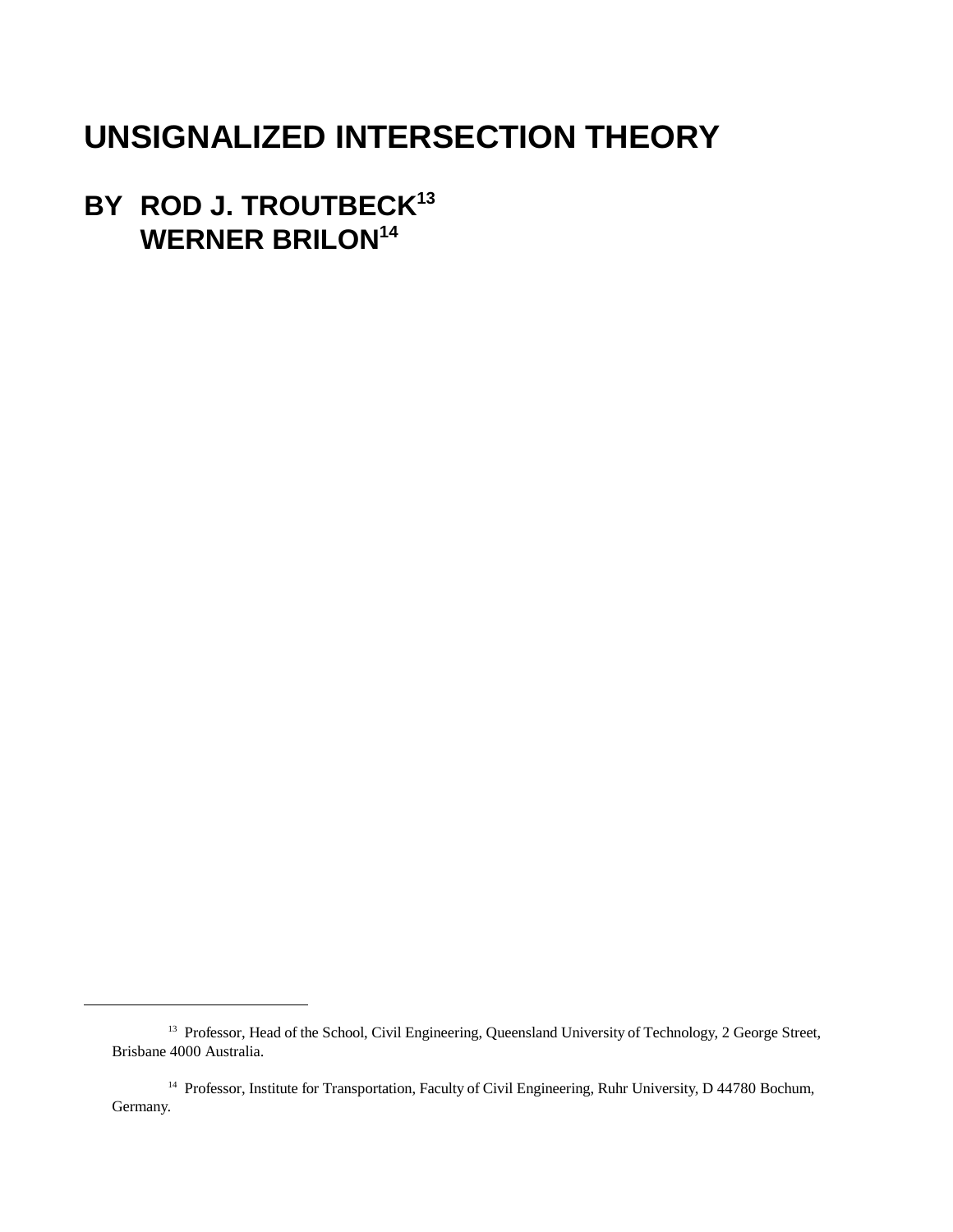# **Chapter 8 - Frequently used Symbols**

| $b_i$          | $=$      | proportion of volume of movement <i>i</i> of the total volume on the shared lane                                                    |
|----------------|----------|-------------------------------------------------------------------------------------------------------------------------------------|
| $C_{w}$        | $=$      | coefficient of variation of service times                                                                                           |
| D              | $=$      | total delay of minor street vehicles                                                                                                |
| $D_q$          | $\equiv$ | average delay of vehicles in the queue at higher positions than the first                                                           |
| E(h)           |          | $=$ mean headway                                                                                                                    |
| $E(t_c)$       |          | = the mean of the critical gap, $t_c$                                                                                               |
| f(t)           | $=$      | density function for the distribution of gaps in the major stream                                                                   |
| g(t)           | $\equiv$ | number of minor stream vehicles which can enter into a major stream gap of size, $t$                                                |
| L              | $\equiv$ | logarithm                                                                                                                           |
| $\mathfrak{m}$ | $=$      | number of movements on the shared lane                                                                                              |
| n              | $=$      | number of vehicles                                                                                                                  |
| $\eta_c$       |          | increment, which tends to 0, when $Var(t_c)$ approaches 0                                                                           |
| $\eta_{\rm f}$ | $\equiv$ | increment, which tends to 0, when $Var(t_f)$ approaches 0                                                                           |
| q              | $=$      | flow in veh/sec                                                                                                                     |
| $q_s$          | $=$      | capacity of the shared lane in veh/h                                                                                                |
| $q_{m,i}$      |          | capacity of movement $i$ , if it operates on a separate lane in veh/h                                                               |
| $q_m$          | $\equiv$ | the entry capacity                                                                                                                  |
| $q_m$          | $=$      | maximum traffic volume departing from the stop line in the minor stream in veh/sec                                                  |
| $q_p$          |          | major stream volume in veh/sec                                                                                                      |
|                | $=$      | time                                                                                                                                |
|                | $=$      | critical gap time                                                                                                                   |
| $t_f$          | $\equiv$ | follow-up times                                                                                                                     |
|                |          | the shift in the curve                                                                                                              |
| $Var(t_c)$     |          | $=$ variance of critical gaps                                                                                                       |
| $Var(t_f)$     |          | $=$ variance of follow-up-times                                                                                                     |
|                |          | $Var(W) = \text{variance of service times}$                                                                                         |
| W              | $\equiv$ | average service time. It is the average time a minor street vehicle spends in the first position of the queue near the intersection |
| $W_1$          | $=$      | service time for vehicles entering the empty system, i.e no vehicle is queuing on the vehicle's arrival                             |
| W,             |          | $=$ service time for vehicles joining the queue when other vehicles are already queuing                                             |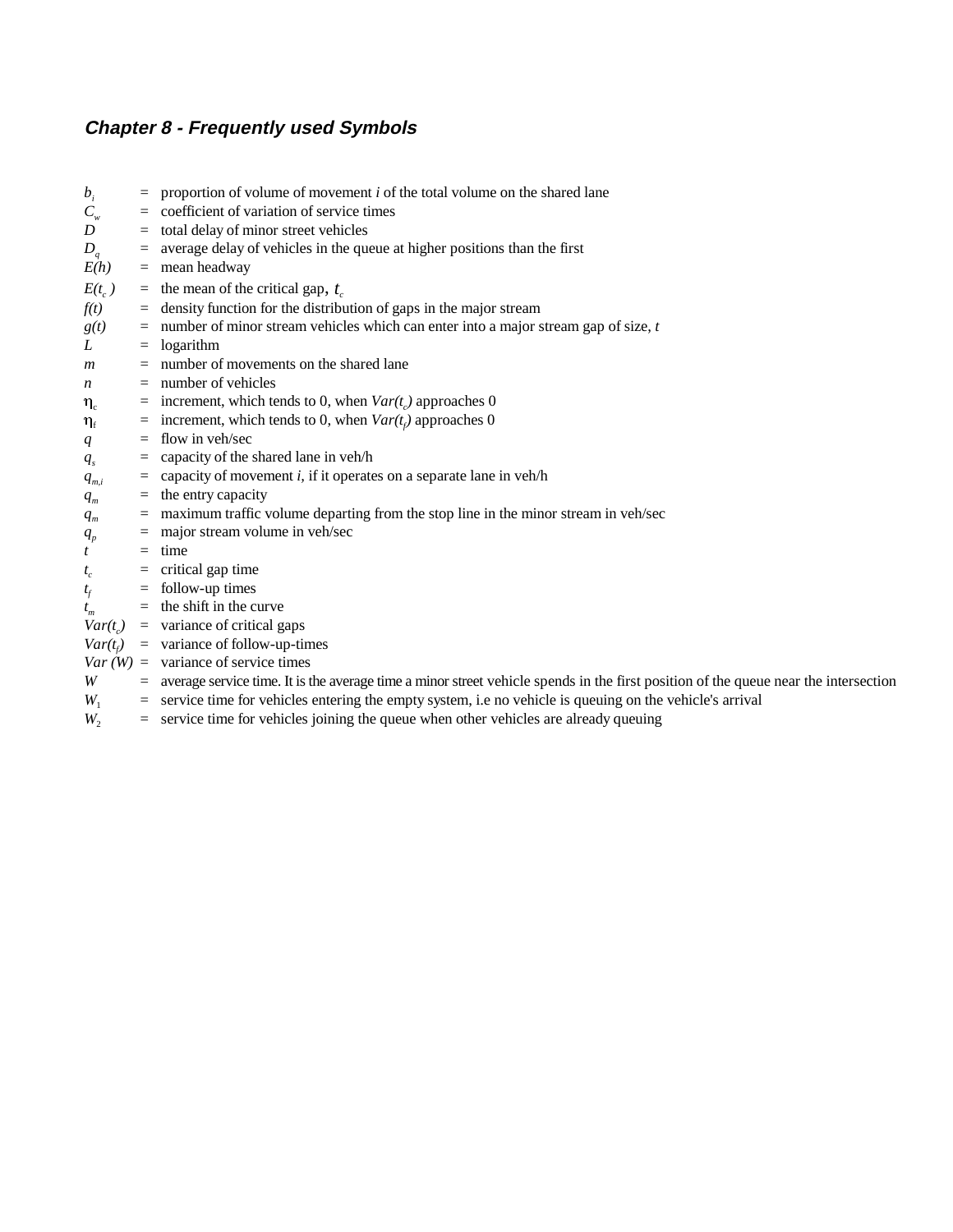# **8. UNSIGNALIZED INTERSECTION THEORY**

# **8.1 Introduction**

Unsignalized intersections are the most common intersection driver and the pattern of the inter-arrival times are type. Although their capacities may be lower than other important. intersection types, they do play an important part in the control of traffic in a network. A poorly operating unsignalized This chapter describes both of these aspects when there are two intersection may affect a signalized network or the operation of streams. The theory is then extended to intersections with more an Intelligent Transportation System. than two streams.

The theory of the operation of unsignalized intersections is fundamental to many elements of the theory used for other intersections. For instance, queuing theory in traffic engineering used to analyze unsignalized intersections is also used to analyze other intersection types.

# **8.1.1 The Attributes of a Gap Acceptance Analysis Procedure**

Unsignalized intersections give no positive indication or control to the driver. He or she is not told when to leave the intersection. The driver alone must decide when it is safe to enter the intersection. The driver looks for a safe opportunity or "gap" in the traffic to enter the intersection. This technique has been described as gap acceptance. Gaps are measured in time and are equal to headways. At unsignalized intersections a driver must also respect the priority of other drivers. There may be other vehicles that will have priority over the driver trying to enter the traffic stream and the driver must yield to these drivers.

All analysis procedures have relied on gap acceptance theory to some extent or they have understood that the theory is the basis for the operation even if they have not used the theory explicitly.

Although gap acceptance is generally well understood, it is useful to consider the gap acceptance process as one that has two basic elements.

- $\blacksquare$  First is the extent drivers find the gaps or opportunities of a particular size useful when attempting to enter the intersection.
- Second is the manner in which gaps of a particular size are made available to the driver. Consequently, the proportion of gaps of a particular size that are offered to the entering

# **8.1.2 Interaction of Streams at Unsignalized Intersections**

A third requirement at unsignalized intersections is that the interaction between streams be recognized and respected. At all unsignalized intersections there is a hierarchy of streams. Some streams have absolute priority, while others have to yield to higher order streams. In some cases, streams have to yield to some streams which in turn have to yield to others. It is useful to consider the streams as having different levels of priority or ranking. For instance:

| Rank 1 stream - has absolute priority and does not need to<br>yield right of way to another stream,       |
|-----------------------------------------------------------------------------------------------------------|
| Rank 2 stream - has to yield to a rank 1 stream,                                                          |
| Rank 3 stream - has to yield to a rank 2 stream and in turn to<br>a rank 1 stream, and                    |
| Rank 4 stream - has to yield to a rank 3 stream and in turn to<br>a rank 2 stream and to a rank 1 stream. |

# **8.1.3 Chapter Outline**

Sections 8.2 discusses gap acceptance theory and this leads to Section 8.3 which discusses some of the common headway distributions used in the theory of unsignalized intersections.

Most unsignalized intersections have more than two interacting streams. Roundabouts and some merges are the only examples of two interacting streams. Nevertheless, an understanding of the operation of two streams provides a basis to extend the knowledge to intersections with more than two streams. Section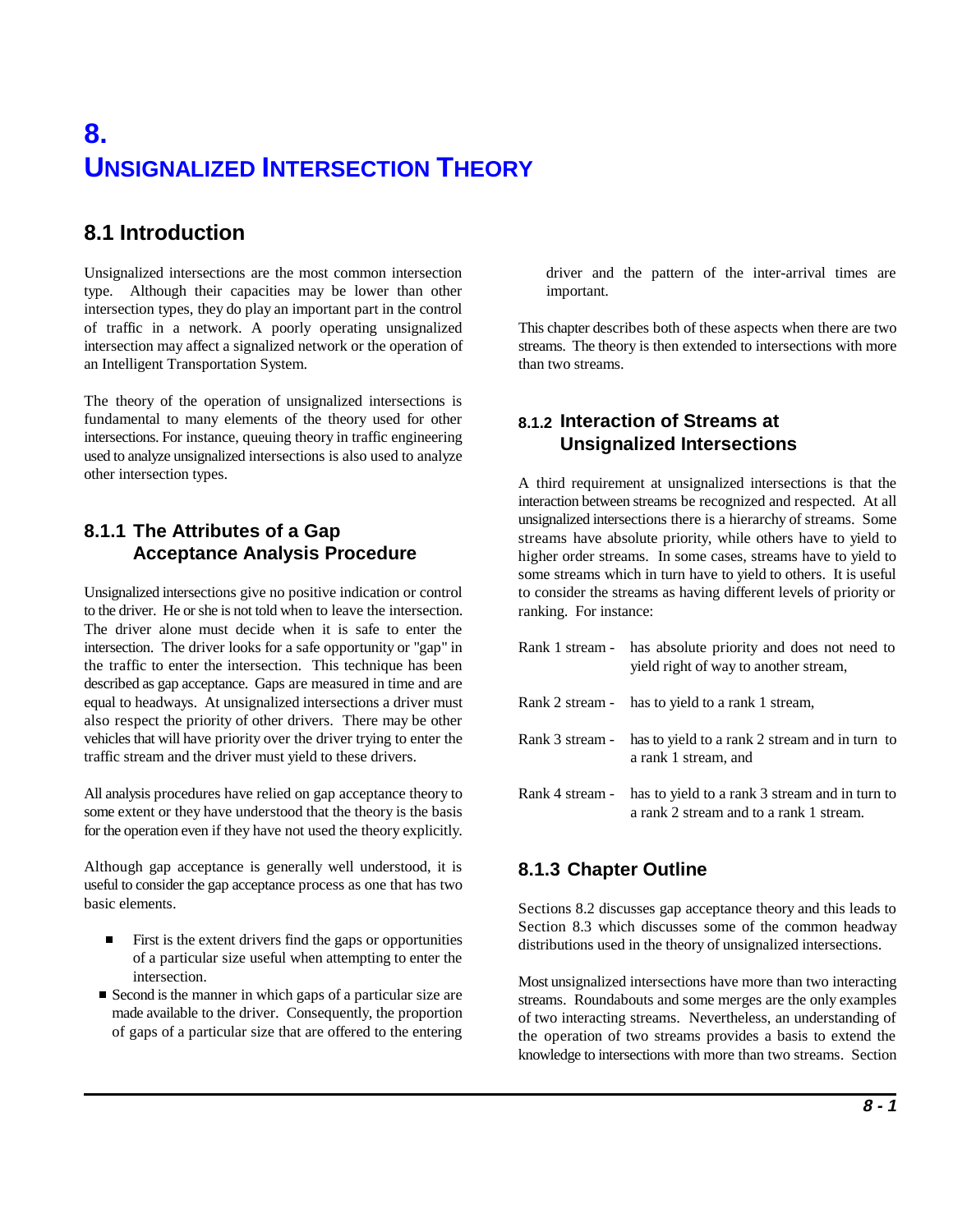8.4 discusses the performance of intersections with two The theory described in this chapter is influenced by the human interacting streams. factors and characteristics as described in Chapter 3, and in

Section 8.5 to 8.8 discuss the operation of more complex similarities between the material in this chapter and Chapter 9 intersections. Section 8.9 covers other theoretical treatments of dealing with signalized intersections. Finally, unsignalized unsignalized intersections. In many cases, empirical approaches intersections can quickly become very complicated and often the have been used. For instance the relationships for AWSC (All subject of simulation programs. The comments in Chapter 10 Way Stop Controlled) intersections are empirical. The time are particularly relevant here. between successive departures of vehicles on the subject roadway are related to the traffic conditions on the other roadway elements.

particular, Sections 3.13 and 3.15. The reader will also note

# **8.2 Gap Acceptance Theory**

### **8.2.1 Usefulness of Gaps**

The gap acceptance theory commonly used in the analysis of unsignalized intersections is based on the concept of defining the extent drivers will be able to utilize a gap of particular size or duration. For instance, will drivers be able to leave the stop line at a minor road if the time between successive vehicles from the left is 10 seconds; and, perhaps how many drivers will be able to depart in this 10 second interval ?

The minimum gap that all drivers in the minor stream are assumed to accept at all similar locations is the critical gap. According to the driver behavior model usually assumed, no driver will enter the intersection unless the gap between vehicles in a higher priority stream (with a lower rank number) is at least equal to the critical gap,  $t_c$ . For example, if the critical gap was 4 seconds, a driver would require a 4 second gap between Rank 1 stream vehicles before departing. He or she will require the same 4 seconds at all other times he or she approaches the same intersection and so will all other drivers at that intersection.

Within gap acceptance theory, it is further assumed that a number of drivers will be able to enter the intersection from a minor road in very long gaps. Usually, the minor stream vehicles (those yielding right of way) enter in the long gaps at headways often referred to as the "follow-up time",  $t_f$ .

Note that other researchers have used a different concept for the critical gap and the follow-up time. McDonald and Armitage (1978) and Siegloch (1973) independently described a concept where a lost time is subtracted from each major stream gap and the remaining time is considered 'useable.' This 'useable' time divided by the saturation flow gives an estimate of the absorption capacity of the minor stream. As shown below, the effect of this different concept is negligible.

In the theory used in most guides for unsignalized intersections around the world, it is assumed that drivers are both consistent and homogeneous. A consistent driver is expected to behave the same way every time at all similar situations. He or she is not expected to reject a gap and then subsequently accept a smaller gap. For a homogeneous population, all drivers are expected to behave in exactly the same way. It is, of course, unreasonable to expect drivers to be consistent and homogeneous.

The assumptions of drivers being both consistent and homogeneous for either approach are clearly not realistic. Catchpole and Plank (1986), Plank and Catchpole (1984), Troutbeck (1988), and Wegmann (1991) have indicated that if drivers were heterogeneous, then the entry capacity would be decreased. However, if drivers are inconsistent then the capacity would be increased. If drivers are assumed to be both consistent and homogeneous, rather than more realistically inconsistent and heterogeneous, then the difference in the predictions is only a few percent. That is, the overall effect of assuming that drivers are consistent and homogeneous is minimal and, for simplicity, consistent and homogeneous driver behavior is assumed.

It has been found that the gap acceptance parameters  $t_c$  and  $t_f$ may be affected by the speed of the major stream traffic (Harders 1976 and Troutbeck 1988). It also expected that drivers are influenced by the difficulty of the maneuver. The more difficult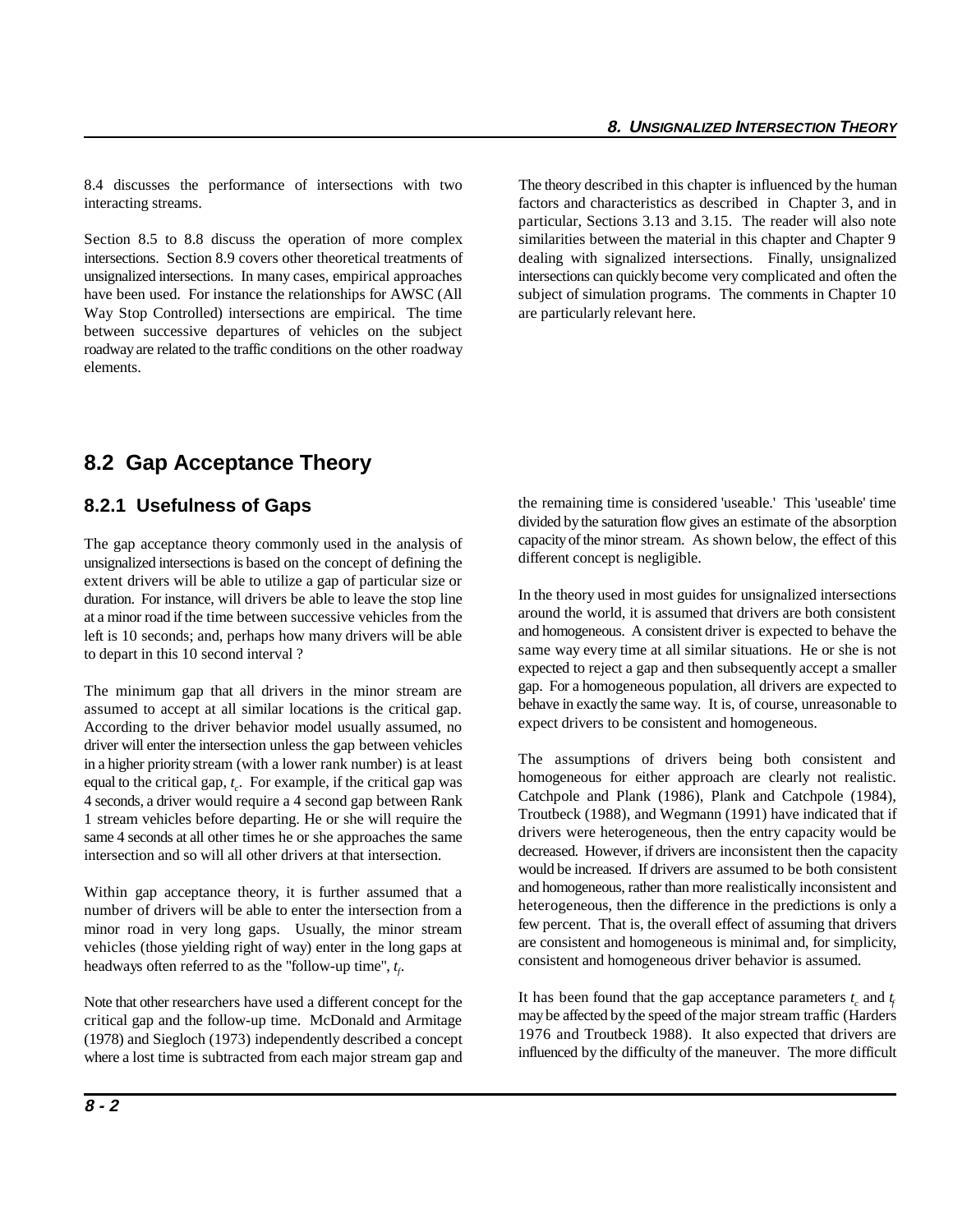a maneuver is, the longer are the critical gap and follow-up time distribution of follow-up times and the critical gap distribution parameters. There has also been a suggestion that drivers independently. Each group is discussed below. require a different critical gap when crossing different streams within the one maneuver. For instance a turn movement across a number of different streams may require a driver having a different critical gap or time period between vehicles in each stream (Fisk 1989). This is seen as a unnecessary complication given the other variables to be considered.

#### **8.2.2 Estimation of the Critical Gap Parameters**

critical gap  $t_c$  and the follow-up time  $t_f$ . The techniques used to The two critical gap parameters that need to be estimated are the estimate these parameters fit into essentially two different groups. The first group of techniques are based on a regression analysis of the number of drivers that accept a gap against the gap size. The other group of techniques estimates the

#### *Regression techniques.*

If there is a continuous queue on the minor street, then the technique proposed by Siegloch (1973) produces acceptable results because the output matches the assumptions used in a critical gap analysis. For this technique, the queue must have at least one vehicle in it over the observation period. The process is then:

- $\blacksquare$  Record the size of each gap, *t*, and the number of vehicles, *n*, that enter during this gap;
- $\blacksquare$  For each of the gaps that were accepted by only *n* drivers, calculate the average gap size, *E(t)* (See Figure 8.1);
- $\blacksquare$  Use linear regression on the average gap size values (as the dependent variable) against the number of vehicles that enter during this average gap size, *n*; and



**Figure 8.1 Data Used to Evaluate Critical Gaps and Move-Up Times (Brilon and Grossmann 1991).**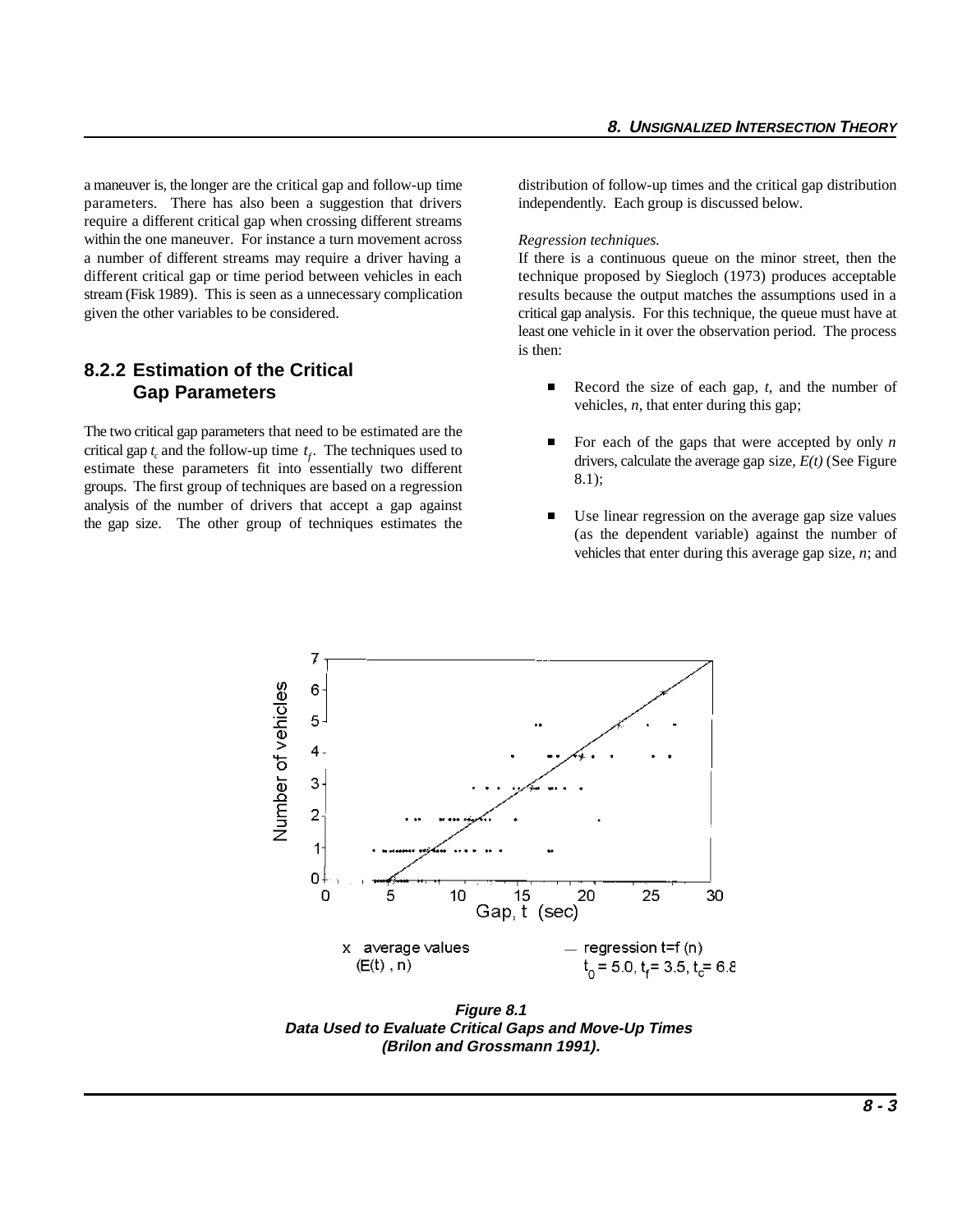$\blacksquare$ Given the slope is  $t_f$  and the intercept of the gap size axis is  $t_o$ , then the critical gap  $t_c$  is given by

$$
t_c = t_o + t_f/2 \tag{8.1}
$$

The regression line is very similar to the stepped line as shown in Figure 8.2. The stepped line reflects the assumptions made by Tanner (1962), Harders (1976), Troutbeck (1986), and others. The sloped line reflects the assumptions made by Siegloch (1973), and McDonald and Armitage (1978).

*Independent assessment of the critical gap and follow-up time* If the minor stream does not continuously queue, then the regression approach cannot be used. A probabilistic approach must be used instead.

The follow-up time is the mean headway between queued vehicles which move through the intersection during the longer gaps in the major stream. Consider the example of two major stream vehicles passing by an unsignalized intersection at times 2.0 and 42.0 seconds. If there is a queue of say 20 vehicles wishing to make a right turn from the side street, and if 17 of these minor street vehicles depart at 3.99, 6.22, 8.29, 11.13, 13.14, and so on, then the headways between the minor street vehicles are 6.22-3.99, 8.29-6.22, 11.13-8.29 and so on. The average headway between this group of minor stream vehicles is 2.33 sec. This process is repeated for a number of larger major stream gaps and an overall average headway between the queued minor stream vehicles is estimated. This average headway is the follow-up time,  $t_f$ . If a minor stream vehicle was not in a queue then the preceding headway would not be included. This quantity is similar to the saturation headway at signalized intersections.

The estimation of the critical gap is more difficult. There have been numerous techniques proposed (Miller 1972; Ramsey and Routledge 1973; Troutbeck 1975; Hewitt 1983; Hewitt 1985). The difficulty with the estimation of the critical gap is that it cannot be directly measured. All that is known is that a driver's individual critical gap is greater than the largest gap rejected and shorter than the accepted gap for that driver. If the accepted gap was shorter than the largest rejected gap then the driver is considered to be inattentive. This data is changed to a value just below the accepted gap. Miller (1972) gives an alternative method of handling this inconsistent data which uses the data as recorded. The difference in outcomes is generally marginal.



**Figure 8.2 Regression Line Types.**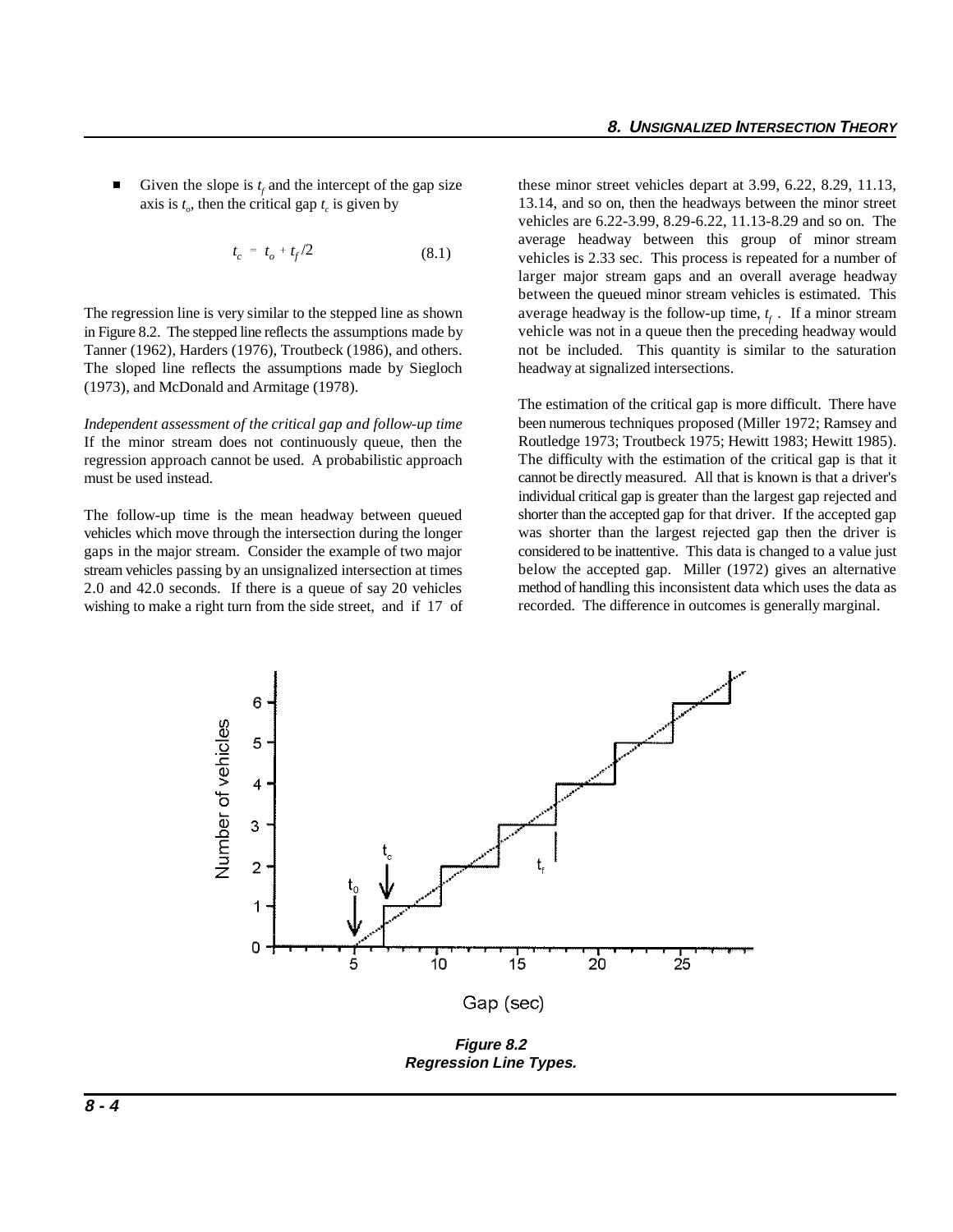Miller (1972), and later Troutbeck (1975) in a more limited study, used a simulation technique to evaluate a total of ten different methods to estimate the critical gap distribution of drivers. In this study the critical gaps for 100 drivers were defined from a known distribution. The arrival times of priority traffic were simulated and the appropriate actions of the "simulated" drivers were noted. This process was repeated for 100 different sets of priority road headways, but with the same set of 100 drivers. The information recorded included the size of any rejected gaps and the size of the accepted gap and would be similar to the information able to be collected by an engineer at the road side. The gap information was then analyzed using each of the ten different methods to give an estimate of the average of the mean of the drivers' critical gaps, the variance of the mean of the drivers' critical gaps, mean of the standard deviation of the drivers' critical gaps and the variance of the standard deviation of the drivers' critical gaps. These statistics enabled the possible bias in predicting the mean and standard deviation of the critical gaps to be estimated. Techniques which gave large variances of the estimates of the mean and the standard deviation of the critical gaps were considered to be less reliable and these techniques were identified. This procedure found that one of the better methods is the Maximum Likelihood Method and the simple Ashworth (1968) correction to the prohibit analysis being a strong alternative. Both methods are documented here. The Probit or Logit techniques are also acceptable, particularly for estimating the probability that a gap will be accepted (Abou-Henaidy et al. 1994), but more care needs to be taken to properly account for flows. Kyte et al (1996) has extended the analysis and has found that the Maximum Likelihood Method and the Hewitt (1983) models gave the best performance for a wide range of minor stream and major stream flows.

The maximum likelihood method of estimating the critical gap requires that the user assumes a probabilistic distribution of the critical gap values for the population of drivers. A log-normal is a convenient distribution. It is skewed to the right and does not have non-negative values. Using the notation:

- $a_i$  = the logarithm of the gap accepted by the *i*th driver,
- $a_i = \infty$  if no gap was accepted,
- $r_i$  = the logarithm of the largest gap rejected by the ith driver,
- $r_i$  = 0 if no gap was rejected,

*µ* and

 $\sigma^2$  are the mean and variance of the logarithm of the individual drivers critical gaps (assuming a lognormal distribution), and

*f( )* and

 *F( )* are the probability density function and the cumulative distribution function respectively for the normal distribution.

The probability that an individual driver's critical gap will be between  $r_i$  and  $a_i$  is  $F(a_i) - F(r_i)$ . Summing over all drivers, the likelihood of a sample of *n* drivers having accepted and largest rejected gaps of  $(a_i, r_i)$  is

$$
\prod_{i=1}^{n} [F(a_i) - F(r_i)] \tag{8.2}
$$

The logarithm, *L*, of this likelihood is then

$$
L = \sum_{i=1}^{n} \ln[F(a_i) - F(r_i)] \tag{8.3}
$$

The maximum likelihood estimators,  $\mu$  and  $\sigma^2$ , that maximize *L*, are given by the solution to the following equations.

$$
\frac{\partial L}{\partial \mu} = 0 \tag{8.4}
$$

and

$$
\frac{\partial L}{\partial \sigma^2} = 0 \tag{8.5}
$$

Using a little algebra,

$$
\frac{\partial F(x)}{\partial \mu} = -f(x) \tag{8.6}
$$

$$
\frac{\partial F(x)}{\partial \sigma^2} = -\frac{x-\mu}{2\sigma^2}f(x) \tag{8.7}
$$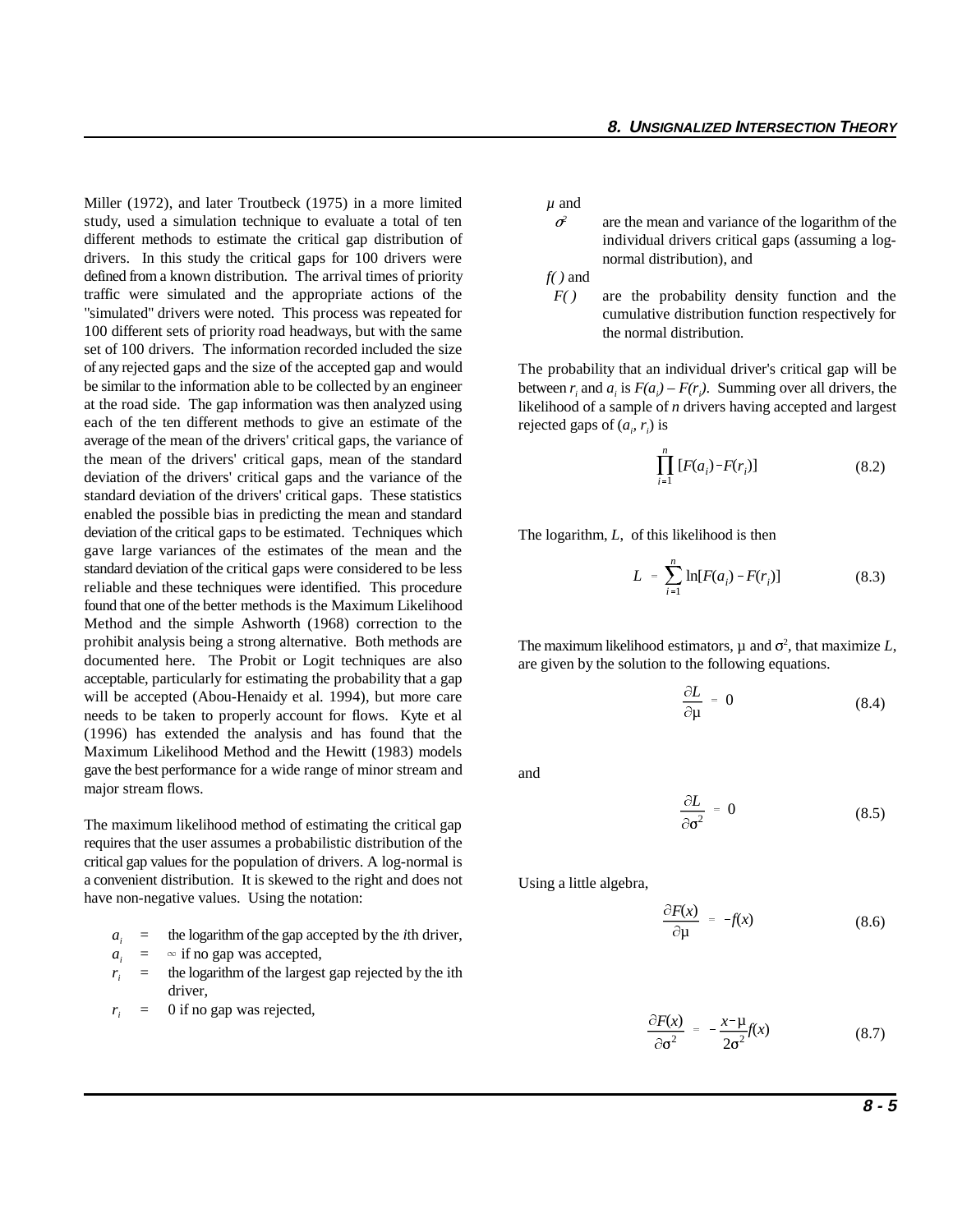This then leads to the following two equations which must be first gap offered without rejecting any gaps, then Equations 8.8

$$
\sum_{i=1}^{n} \frac{f(r_i) - f(a_i)}{F(a_i) - F(r_i)} = 0
$$
\n(8.8)

should be used to estimate  $\mu$  given a value of  $\sigma^2$ . An initial value of  $\sigma^2$  is the variance of all the  $a_i$  and  $r_i$  values. Using this estimate of  $\mu$  from Equation 8.8, a better estimate of  $\sigma^2$  can be obtained from the equation,

$$
\sum_{i=1}^{n} \frac{(r_i - \hat{\mu}) f(r_i) - (a_i - \hat{\mu}) f(a_i)}{F(a_i) - F(r_i)} = 0
$$
 (8.9)

where  $\hat{\mu}$  is an estimate of  $\mu$ .

A better estimate of the  $\mu$  can then be obtained from the Equation 8.8 and the process continued until successive estimates of  $\mu$  and  $\sigma^2$  do not change appreciably.

$$
E(t_c) = e^{\mu + 0.5\sigma^2}
$$
 (8.10)

and

$$
Var(t_c) = E(t_c)^2 (e^{\sigma^2} - 1)
$$
 (8.11)

The critical gap used in the gap acceptance calculations is then equal to  $E(t_c)$ . The value should be less than the mean of the accepted gaps.

This technique is a complicated one, but it does produce acceptable results. It uses the maximum amount of information, without biasing the result, by including the effects of a large number of rejected gaps. It also accounts for the effects due to the major stream headway distribution. If traffic flows were light, then many drivers would accept longer gaps without rejecting gaps. On the other hand, if the flow were heavy, all minor stream drivers would accept shorter gaps. The distribution of accepted gaps is then dependent on the major stream flow. The maximum likelihood technique can account for these different conditions. Unfortunately, if all drivers accept the

solved iteratively. It is recommended that the equation and 8.9 give trivial results. The user should then look at alternative methods or preferably collect more data.

> Another very useful technique for estimating the critical gap is Ashworth's (1968) procedure. This requires that the user identify the characteristics of the probability distribution that relates the proportion of gaps of a particular size that were accepted to the gap size. This is usually done using a Probit analysis applied to the recorded proportions of accepted gaps. A plot of the proportions against the gap size on probability paper would also be acceptable. Again a log normal distribution may be used and this would require the proportions to be plotted against the natural logarithm of the gap size. If the mean and variance of this distribution are  $E(t_a)$  and  $Var(t)$ , then Ashworth's technique gives the critical gap as

$$
E(t_c) = E(t_a) - q_p \ Var(t_a) \tag{8.12}
$$

The mean,  $E(t_c)$ , and the variance,  $Var(t_c)$ , of the critical gap normal function is used, then  $E(t_a)$  and  $Var(t_a)$  are values given distribution is a function of the log normal distribution by the generic Equations 8.10 and 8.11. This is a very practical parameters, viz: solution and one which can be used to give acceptable results in where  $q_p$  is the major stream flow in units of veh/sec. If the log the office or the field.

#### **8.2.3 Distribution of Gap Sizes**

The distribution of gaps between the vehicles in the different streams has a major effect on the performance of the unsignalized intersection. However, it is important only to look at the distribution of the larger gaps; those that are likely to be accepted. As the shorter gaps are expected to be rejected, there is little point in modeling these gaps in great detail.

A common model uses a random vehicle arrival pattern, that is, the inter-arrival times follow an exponential distribution. This distribution will predict a large number of headways less than 1 sec. This is known to be unrealistic, but it is used because these small gaps will all be rejected.

This exponential distribution is known to be deficient at high flows and a displaced exponential distribution is often recommended. This model assumes that vehicle headways are at least  $t_m$  sec.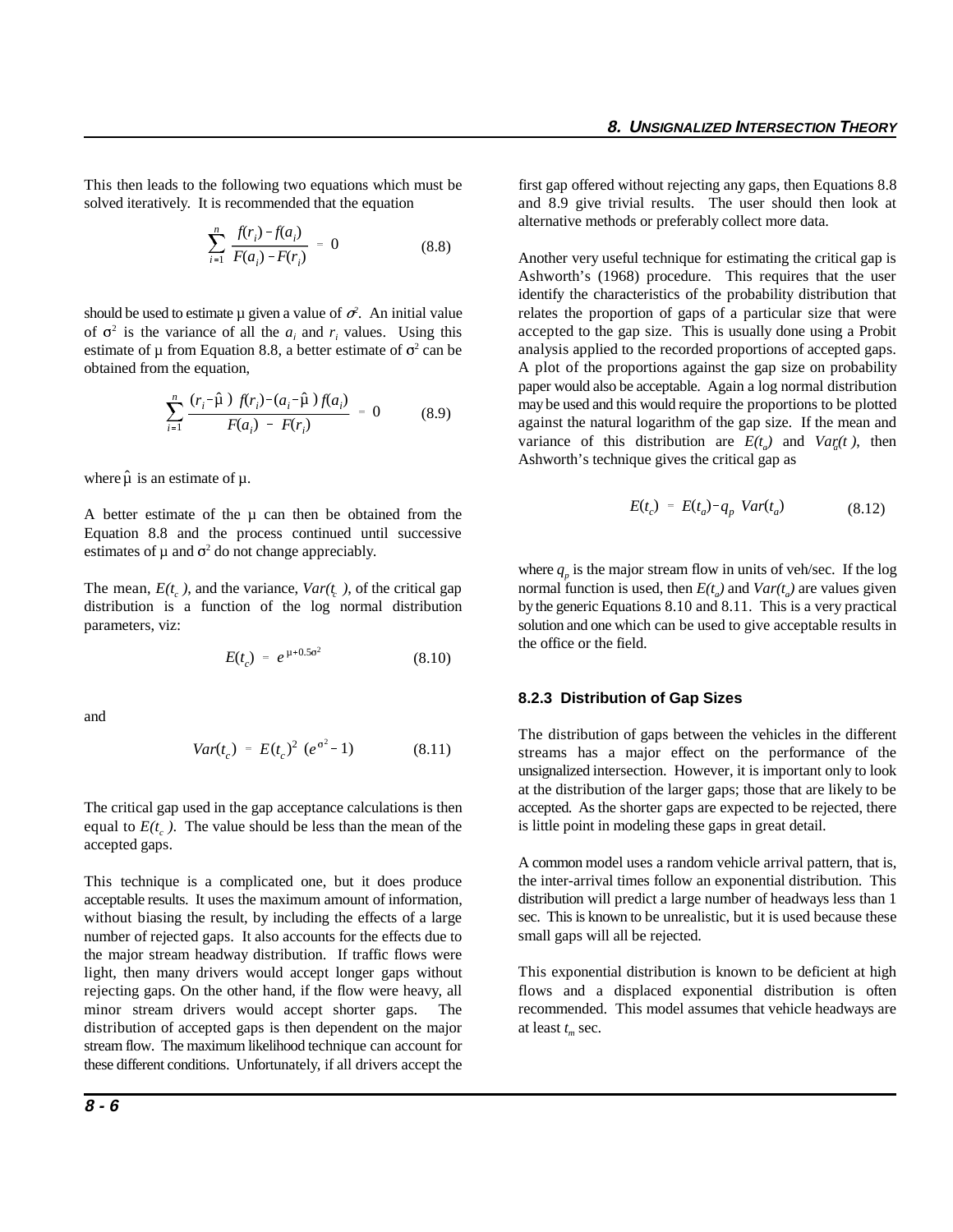Better models use a dichotomized distribution. These models In this chapter, the word "queues" is used to refer to a line of assume that there is a proportion of vehicles that are free of stopped vehicles. On the other hand, a platoon is a group of interactions and travel at headways greater than  $t_m$ . These traveling vehicles which are separated by a short headway of  $t_m$ . vehicles are termed "free" and the proportion of free vehicles is When describing the length of a platoon, it is usual to include a  $\alpha$ . There is a probability function for the headways of free platoon leader which will have a longer headway in front of him vehicles. The remaining vehicles travel in platoons and again or her. A platoon of length one is a single vehicle travelling there is a headway distribution for these bunched vehicles. One without any vehicles close-by. It is often useful to distinguish such dichotomized headway model is Cowan's (1975) M3 model between free vehicles (or platoon leaders) and those vehicles in which assumes that a proportion,  $\alpha$ , of all vehicles are free and the platoon but behind the leader. This latter group are called have an displaced exponential headway distribution and the  $1-\alpha$  bunched vehicles. The benefits of a number of different headway bunched vehicles have the same headway of only  $t_m$ .

models will be discussed later.

#### **8.3 Headway Distributions Used in Gap Acceptance Calculations**

#### **8.3.1 Exponential Headways**

The most common distribution is the negative exponential distribution which is sometimes referred to as simply the "exponential distribution". This distribution is based on the assumption that vehicles arrive at random without any dependence on the time the previous vehicle arrived. The distribution can be derived from assuming that the probability of a vehicle arriving in a small time interval  $(t, t + \delta t)$  is a constant. It can also be derived from the Poisson distribution which gives the probability of *n* vehicles arriving in time *t*, that is:

$$
P(n) = (qt)^n \frac{e^{-qt}}{n!}
$$
 (8.13)

where *q* is the flow in veh/sec. For  $n = 0$  this equation gives the probability that no vehicle arrives in time *t*. The headway, *h*, must be then greater than *t* and the probability, from Equation If the flow was 1440 veh/h or 0.4 veh/sec then the number of

$$
P(h>t) = e^{-qt} \qquad (8.14)
$$

The cumulative probability function of headways is then

$$
P(h \leq t) = 1 - e^{-qt} \tag{8.15}
$$

$$
f(t) = \frac{d[P(h \le t)]}{dt} = q e^{-qt}
$$
 (8.16)

This is the equation for the negative exponential distribution. The parameter *q* can be estimated from the flow or the reciprocal of the average headway. As an example, if there were 228 headways observed in half an hour, then the flow is 228/1800 i.e. *q* = 0.127 veh/sec. The proportion of headways expected to be greater than 5 seconds is then

$$
P(h>5) = e^{-q t} \n= e^{-5*0.127} \n= 0.531
$$

The expected number of headways greater than 5 seconds observed in half an hour is then  $0.531 \cdot 228$  or 116.

and  $\alpha$  is the definition of the conduction of the conduction of  $\alpha$  is the conduction of  $\alpha$  (*P(h>0.1)*]  $*3600$  or headways less than 0.1 seconds is then  $q * [P(h>0.1)] * 3600$  or 56 per hour. This over-estimation of the number of very short headways is considered to be unrealistic and the displaced exponential distribution is often used instead of the negative exponential distribution.

#### **8.3.2 Displaced Exponential Distribution**

The probability distribution function is then be considered to be the space around a vehicle that no other The shifted or displaced exponential distribution assumes that there is a minimum headway between vehicles,  $t_m$ . This time can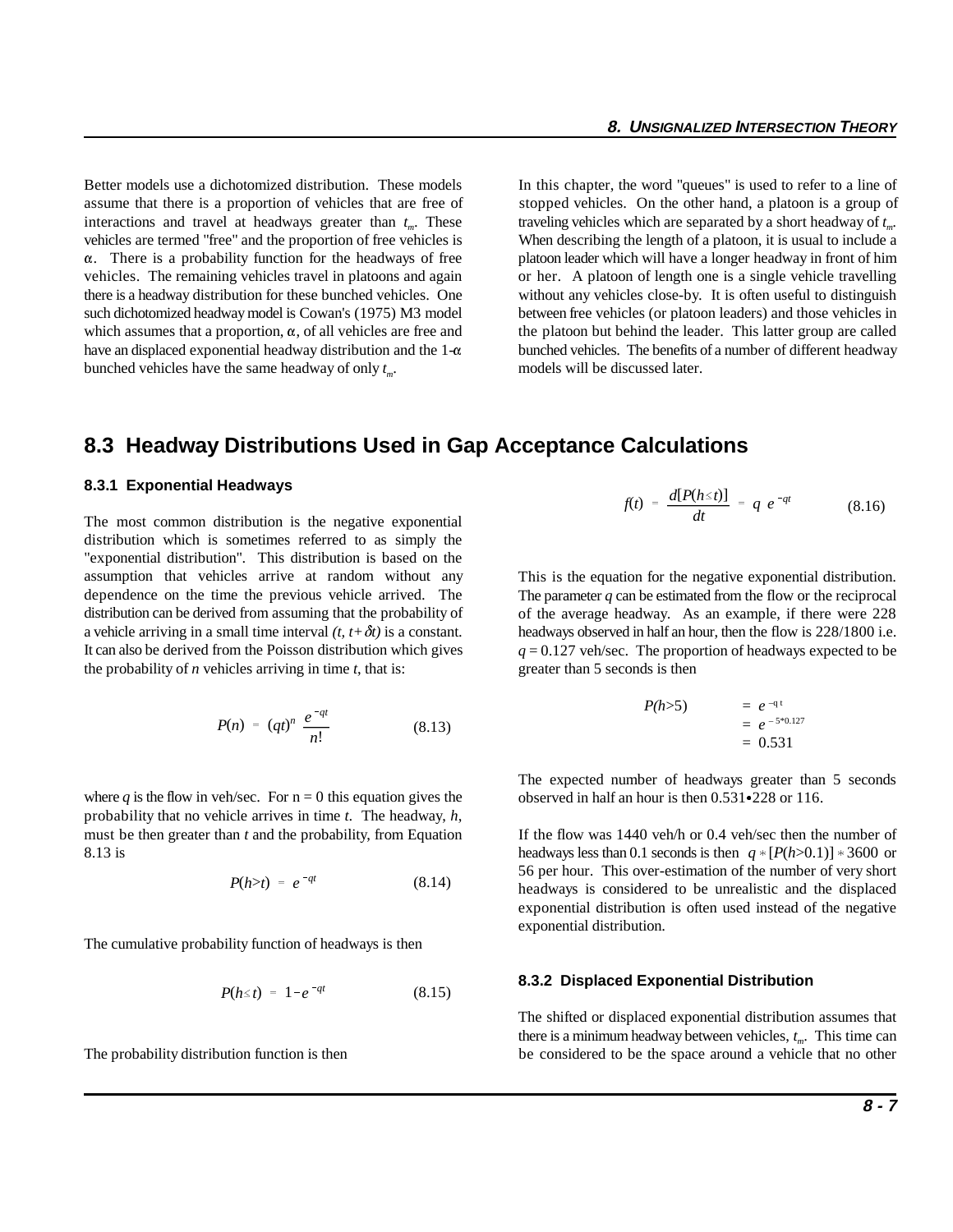vehicle can intrude divided by the traffic speed. If the flow is *q* veh/h then in one hour *q* vehicles will pass and there are  $t_m \bullet q$ seconds lost while these vehicles pass. The remaining time must then be distributed randomly after each vehicle and the average random component is  $(1-t \cdot q)/q$  seconds. The cumulative probability distribution of headways is then:

$$
F(h) = 1 - e^{-\lambda (h - t_m)}
$$
 (8.17)

where,

$$
\lambda = \frac{q}{1 - t_m q} \tag{8.18}
$$

There, the terms,  $\lambda$  and  $t_m$  need to be evaluated. These can be estimated from the mean and the variance of the distribution. The mean headway, *E(h)*, is given by:

$$
E(h) = 1/q
$$
  
=  $t_m + \frac{1}{\lambda}$  (8.19)

The variance of headways is  $1/\lambda^2$ . These two relationships can then be used to estimate  $\lambda$  and  $t_m$ .

This distribution is conceptually better than the negative exponential distribution but it does not account for the platooning that can occur in a stream with higher flows. A dichotomized headway distribution provides a better fit.

#### **8.3.3 Dichotomized Headway Distributions**

In most traffic streams there are two types of vehicles, the first are bunched vehicles; these are closely following preceding vehicles. The second group are free vehicles that are travelling without interacting with the vehicles ahead. There have been a number of dichotomized headway distributions developed over time. For instance, Schuhl (1955) proposed a distribution

$$
p(h \leq t) = 1 - \alpha e^{-t/\bar{h}_f} + (1 - \alpha)e^{-(t - t_m)/(\bar{h}_b - t_m)} \quad (8.20)
$$

where there are  $\alpha$  vehicles that are free (not in platoons);

- $\bar{h}_f$ is the average headway for free vehicles;
- $\bar{h}_b$ is the average headway for bunched or constrained vehicles;

 $t_m$  is the shift in the curve.

Other composite headway models have been proposed by Buckley (1962; 1968). However, a better headway model for gap acceptance is the M3 model proposed by Cowan (1975). This model does not attempt to model the headways between the bunched vehicles as these are usually not accepted but rather models the larger gaps. This headway model has a cumulative probability distribution:

$$
p(h \leq t) = 1 - \alpha e^{-\lambda(t - t_m)} \qquad \text{for } t > t_m \ (8.21)
$$

and

$$
p(h \leq t) = 0
$$
 otherwise.

Where  $\lambda$  is a decay constant given by the equation

$$
\lambda = \frac{\alpha q}{(1 - t_{\ldots} q)}
$$
 (8.22)

Cowan's headway model is rather general. To obtain the displaced exponential distribution set  $\alpha$  to 1.0. For the negative exponential distribution, set  $\alpha$  to 1.0 and  $t_m$  to 0. Cowan's model can also give the headway distribution used by Tanner (1962) by setting  $\alpha$  to 1–*t<sub>m</sub>q*, however the distribution of the number of vehicles in platoons is not the same. This is documented below.

Brilon (1988) indicated that the proportion of free vehicles could be estimated using the equation,

$$
\alpha = e^{-Aq_p} \tag{8.23}
$$

where A values ranged from 6 to 9. Sullivan and Troutbeck (1993) found that this equation gave a good fit to data, from more than 600 of hours of data giving in excess of 400,000 vehicle headways, on arterial roads in Australia. They also found that the A values were different for different lanes and for different lane widths. These values are listed in Table 8.1.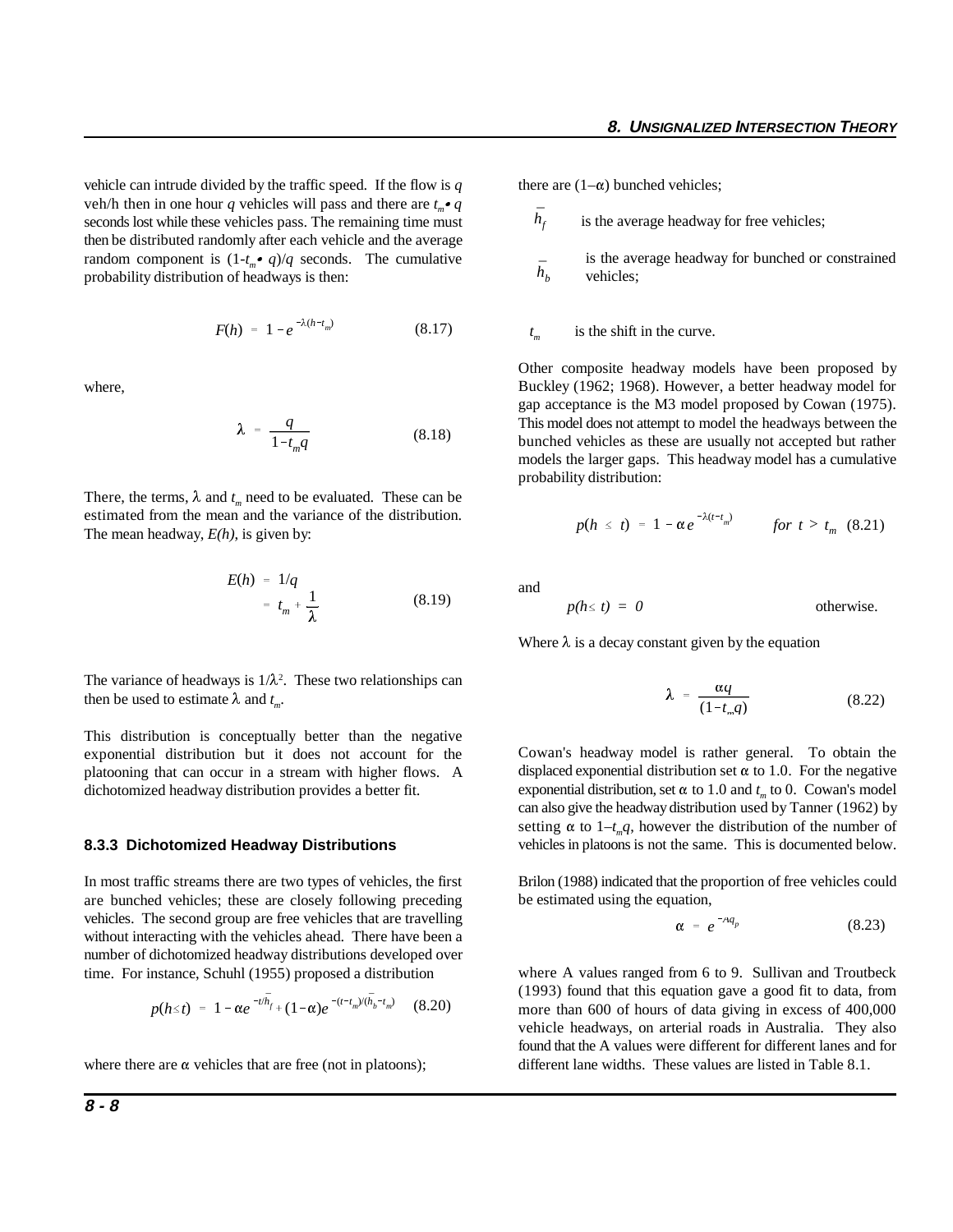**"A" Values for Equation 8.23 from Sullivan and Troutbeck (1993).**

|                                       | Median<br>Lane | All other<br>lanes |
|---------------------------------------|----------------|--------------------|
| Lane width $<$ 3.0 meters             | 7.5            | 6.5                |
| $3.0 \le$ Lane width $\le$ 3.5 meters | 7.5            | 5.25               |
| ane width> 3.5 meters                 |                |                    |

Typical values of the proportion of free vehicles are given in Figure 8.3.

The hyper-Erlang distribution is also a dichotomized headway distribution that provides an excellent fit to headway data. It is useful in simulation programs but has not been used in traffic

**Table 8.1** theory when predicting capacity or delays. The hyper-Erlang distribution given by Dawson (1969) is:

$$
p(h \le t) = 1 - \alpha e^{- (t - t_{mf}/\bar{h}_f - t_{mf})}
$$
  
+  $(1 - \alpha)e^{-(t - t_{mf}/\bar{h}_b - t_{mb})} \sum_{x=0}^{k-1} \frac{k \left[ \frac{t - t_{mb}}{\bar{h}_b - t_{mb}} \right]^x}{x!}$  (8.24)

#### **8.3.4 Fitting the Different Headway Models to Data**

If the mean headway is 21.5 seconds and standard deviation is 19.55 seconds, then the flow is 1/21.5 or 0.0465 veh/seconds (167 veh/hour). A negative exponential curve that would fit this data is then,

$$
p(h \leq t) = 1 - e^{-0.0465t}
$$



**Figure 8.3 Typical Values for the Proportion of Free Vehicles.**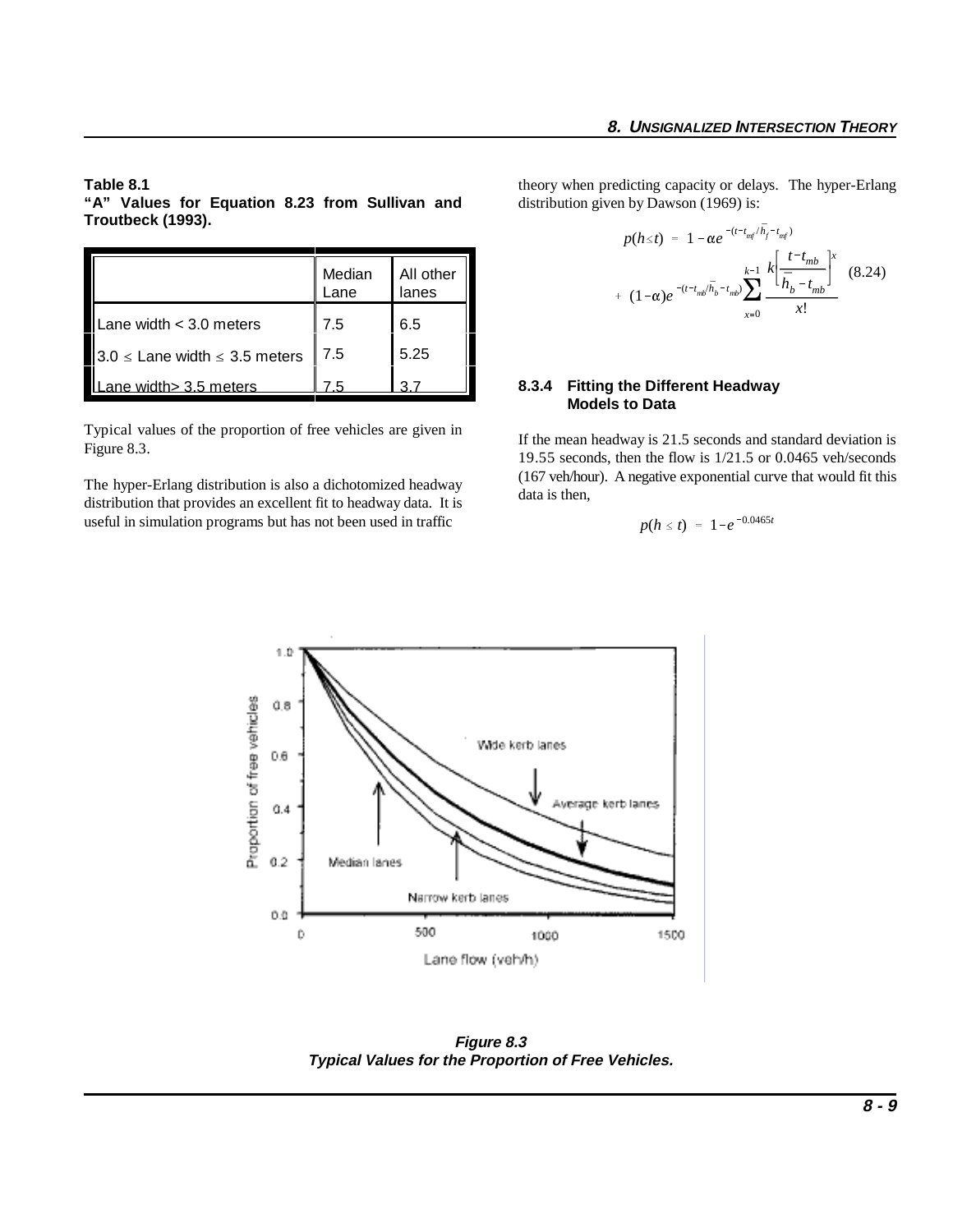To estimate the parameters for the displaced exponential distribution, the difference between the mean and the standard deviation is the displacement, that is  $t_m$  is equal to 21.49 – 19.55 or 1.94 seconds. The constant  $\lambda$  used in Equation 8.21 is the reciprocal of the standard deviation. In this case,  $\lambda$  is equal to 1/19.55 or 0.0512 veh/sec. The appropriate equation is then:

$$
p(h \leq t) = 1 - e^{-0.0512(t-1.94)}
$$

The data and these equations are shown in Figure 8.4 which indicates the form of these distributions. The reader should not make any conclusions about the suitability of a distribution from this figure but should rather test the appropriateness of the model to the data collected.

In many cases there are a substantial number of very short headways and a dichotomized headway distribution performs better. As only the larger gaps are likely to be accepted by drivers, there is no point in modeling the shorter gaps in great detail. An example of Cowan's M3 model and headway data from an arterial road is shown in Figure 8.5. Figure 8.6 gives time of  $t_m$ . Although the distribution of these 'revised' major the same data and the hyper-Erlang distribution.

$$
P(n) = (1-\alpha)^{n-1}\alpha \qquad (8.25)
$$

Under these conditions the mean platoon size is

$$
\bar{n} = \frac{1}{\alpha} \tag{8.26}
$$

and the variance by

$$
Var(n) = \frac{1-\alpha}{\alpha^2} \tag{8.27}
$$

Another distribution of platoons used in the analysis of unsignalized intersections is the Borel-Tanner distribution. This platooning distribution comes from Tanner's (1962) assumptions where the major stream gaps are the outcome of a queuing process with random arrivals and a minimum inter-departure stream gaps is given by Equation 8.21 with  $\alpha$  equal to  $1-t_m q$ ,



**Figure 8.4 Exponential and Displaced Exponential Curves (Low flows example).**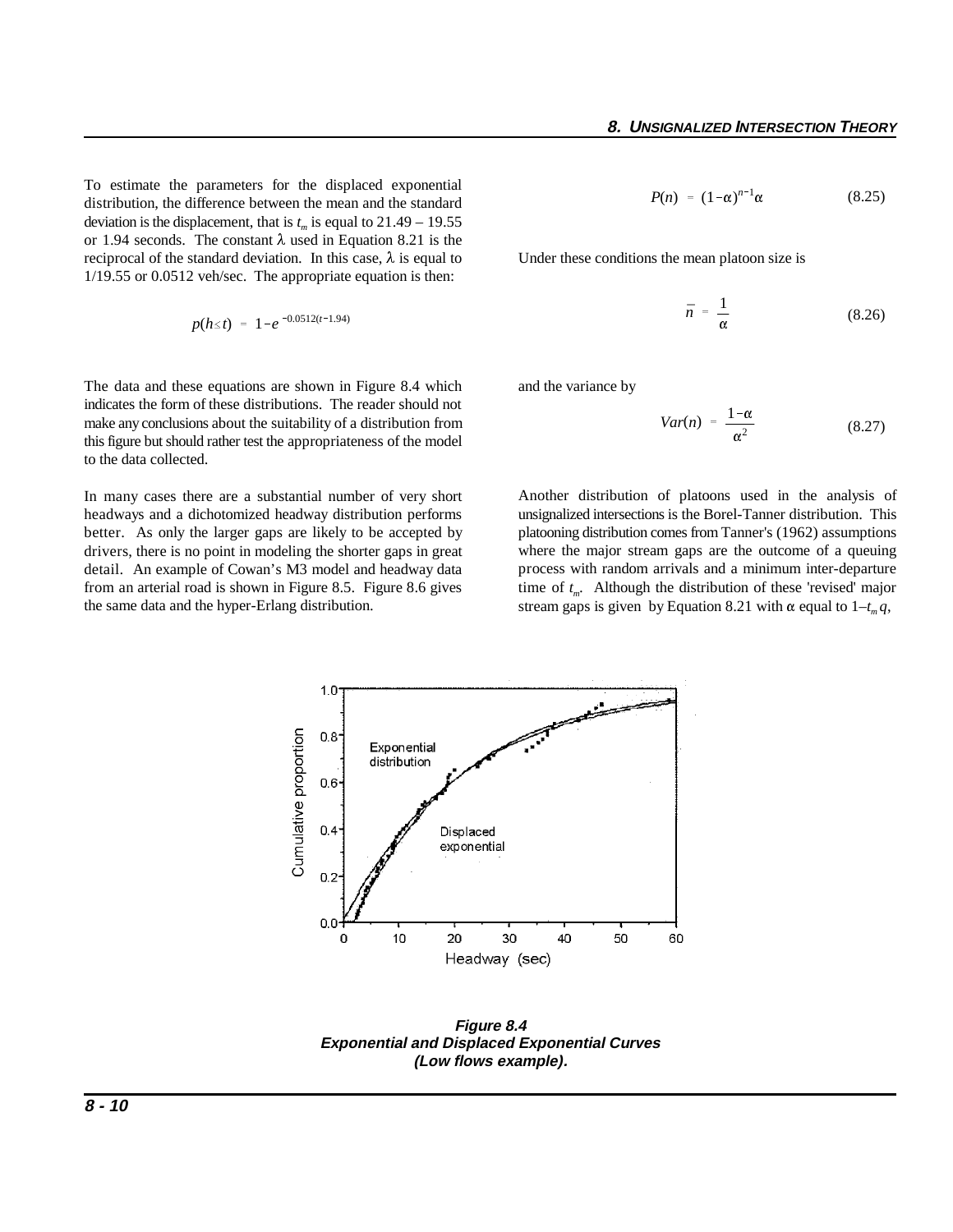

**Figure 8.5 Arterial Road Data and a Cowan (1975) Dichotomized Headway Distribution (Higher flows example).**



**Figure 8.6 Arterial Road Data and a Hyper-Erlang Dichotomized Headway Distribution (Higher Flow Example).**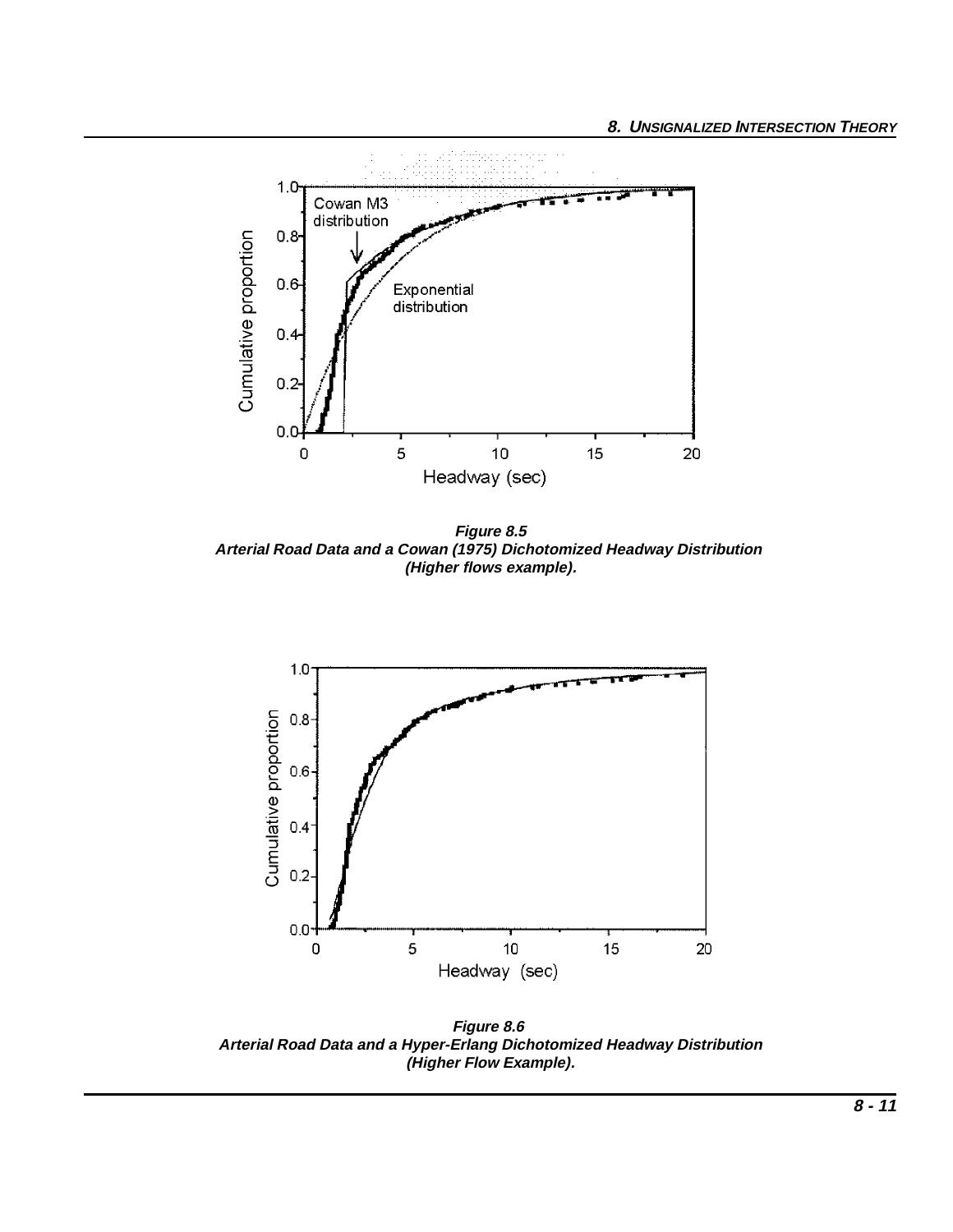the distribution of the platoon length is Borel-Tanner (Borel Haight and Breuer (1960) found the mean platoon size to be 1942; Tanner 1953; 1961; and Haight and Breuer 1960). Again, q is the flow in veh/sec. The Borel-Tanner distribution of  $(1 - \alpha) / \alpha^3$ . For the same mean platoon size, the Borel-Tanner platoons gives the probability of a platoon of size *n* as

$$
P(n) = \frac{e^{-nt_m q} (nt_m q)^{n-1}}{n!}
$$
 (8.28)

where *n* is an integer.

 $1/(1 - t_m q)$  or  $1/\alpha$  and the variance to be  $t_m q/(1 - t_m q)^3$  or distribution has a larger variance and predicts a greater number of longer platoons than does the geometric distribution. Differences in the platoon size distribution does not affect an estimate of capacity but it does affect the average delay per vehicle as shown in Figure 8.13.

## **8.4 Interaction of Two Streams**

For an easy understanding of traffic operations at an unsignalized intersection it is useful to concentrate on the simplest case first (Figure 8.7).

All methods of traffic analysis for unsignalized intersections are derived from a simple queuing model in which the crossing of two traffic streams is considered. A priority traffic stream (major stream) of the volume  $q_p$  (veh/h) and a non-priority traffic stream (minor stream) of the volume  $q_{n}$  (veh/h) are involved in this queuing model. Vehicles from the major stream can cross the conflict area without any delay. Vehicles from the minor where, stream are only allowed to enter the conflict area, if the next vehicle from the major stream is still t<sub>r</sub> seconds away ( $t_c$  is the stop line in the minor stream in veh/sec, critical gap), otherwise they have to wait. Moreover, vehicles from the minor stream can only enter the intersection  $t_f$  seconds after the departure of the previous vehicle  $(t_f$  is the follow-up the major stream, and time).

#### **8.4.1 Capacity**

The mathematical derivation of the capacity  $q_m$  for the minor stream is as follows. Let  $g(t)$  be the number of minor stream vehicles which can enter into a major stream gap of duration *t*. The expected number of these t-gaps per hour is  $3600q<sub>n</sub> f(t)$ where,

- $f(t)$  = statistical density function of the gaps in the major stream and
- $q_n$  = volume of the major stream.

Therefore, the amount of capacity which is provided by *t*-gaps per hour is 3600  $q_n f(t) g(t)$ .

To get the total capacity, expressed in veh/second, we have to integrate over the whole range of major stream gaps:

$$
q_m = q_p \int\limits_0^\infty f(t) \cdot g(t) dt \qquad (8.29)
$$

- $q_m$  = maximum traffic volume departing from the
- $q_p$  = major stream volume in veh/sec,
- $f(t)$  = density function for the distribution of gaps in
- $g(t)$  = number of minor stream vehicles which can enter into a major stream gap of size, *t* .

Based on the gap acceptance model, the capacity of the simple 2-stream situation (Figure 8.7) can be evaluated by elementary probability theory methods if we assume:

- (a) constant  $t_c$  and  $t_f$  values,
- (b) exponential distribution for priority stream headways (cf. Equation 8.15), and
- (c) constant traffic volumes for each traffic stream.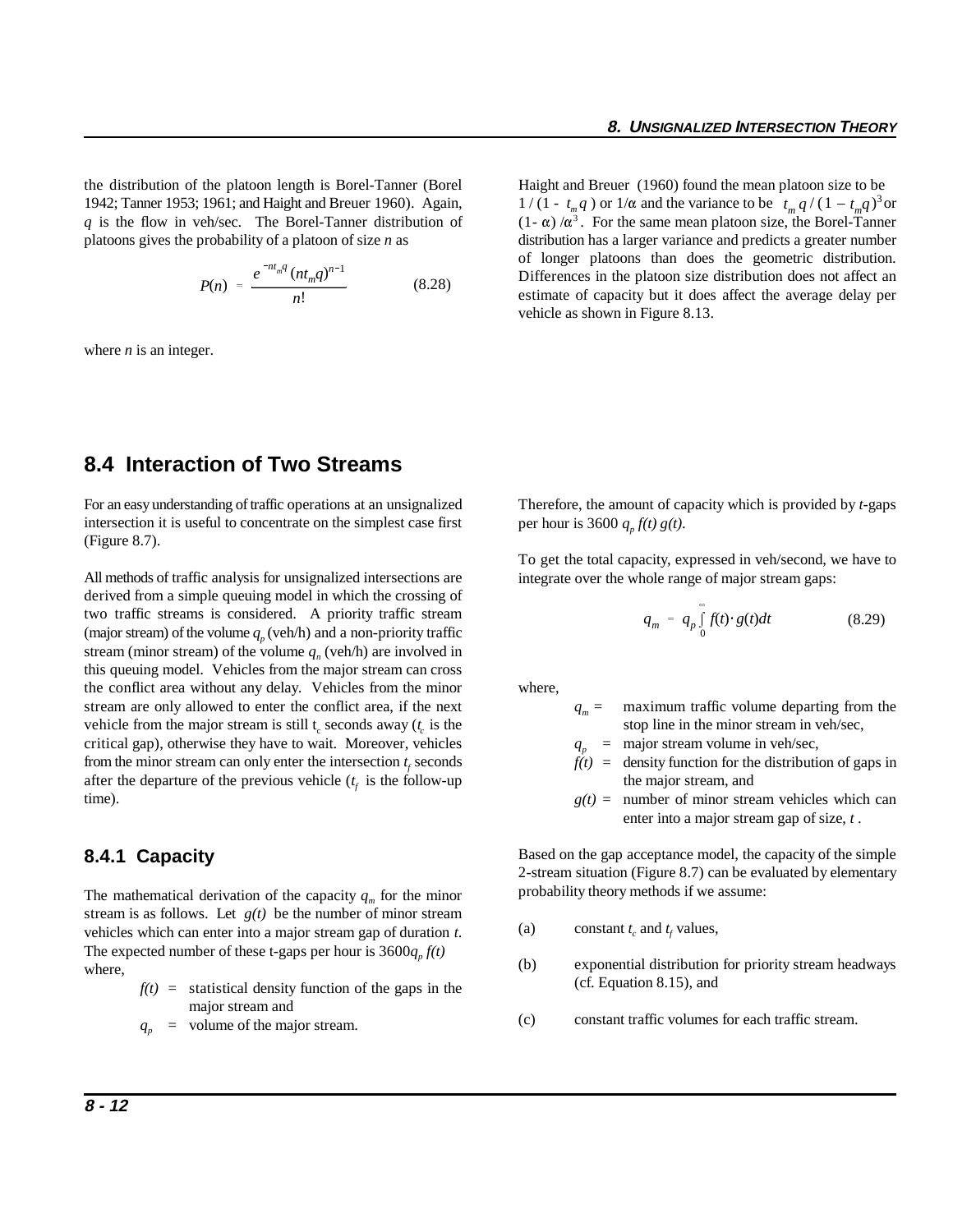

**Figure 8.7 Illustration of the Basic Queuing System.**

Within assumption (a), we have to distinguish between two different formulations for the term *g(t)*. These are the reason for two different families of capacity equations. The first family assumes a stepwise constant function for *g(t)* (Figure 8.2):

$$
g(t) = \sum_{n=0}^{\infty} n p_n(t) \tag{8.30}
$$

where,

 $p_n(t)$  = probability that *n* minor stream vehicles enter a gap in the major stream of duration *t*,

$$
p_n(t) = \begin{cases} 1 & \text{for } t_c^+(n-1) \cdot t_f \le t < t_c^+ n \cdot t_f \\ 0 & \text{elsewhere} \end{cases}
$$

The second family of capacity equations assumes a continuous linear function for  $g(t)$ . This is an approach which has first been used by Siegloch (1973) and later also by McDonald and Armitage (1978).

$$
g(t) = \begin{cases} 0 \text{ for } t < t_0 \\ \frac{t - t_0}{t_f} \text{ for } t \ge t_0 \end{cases} \tag{8.31}
$$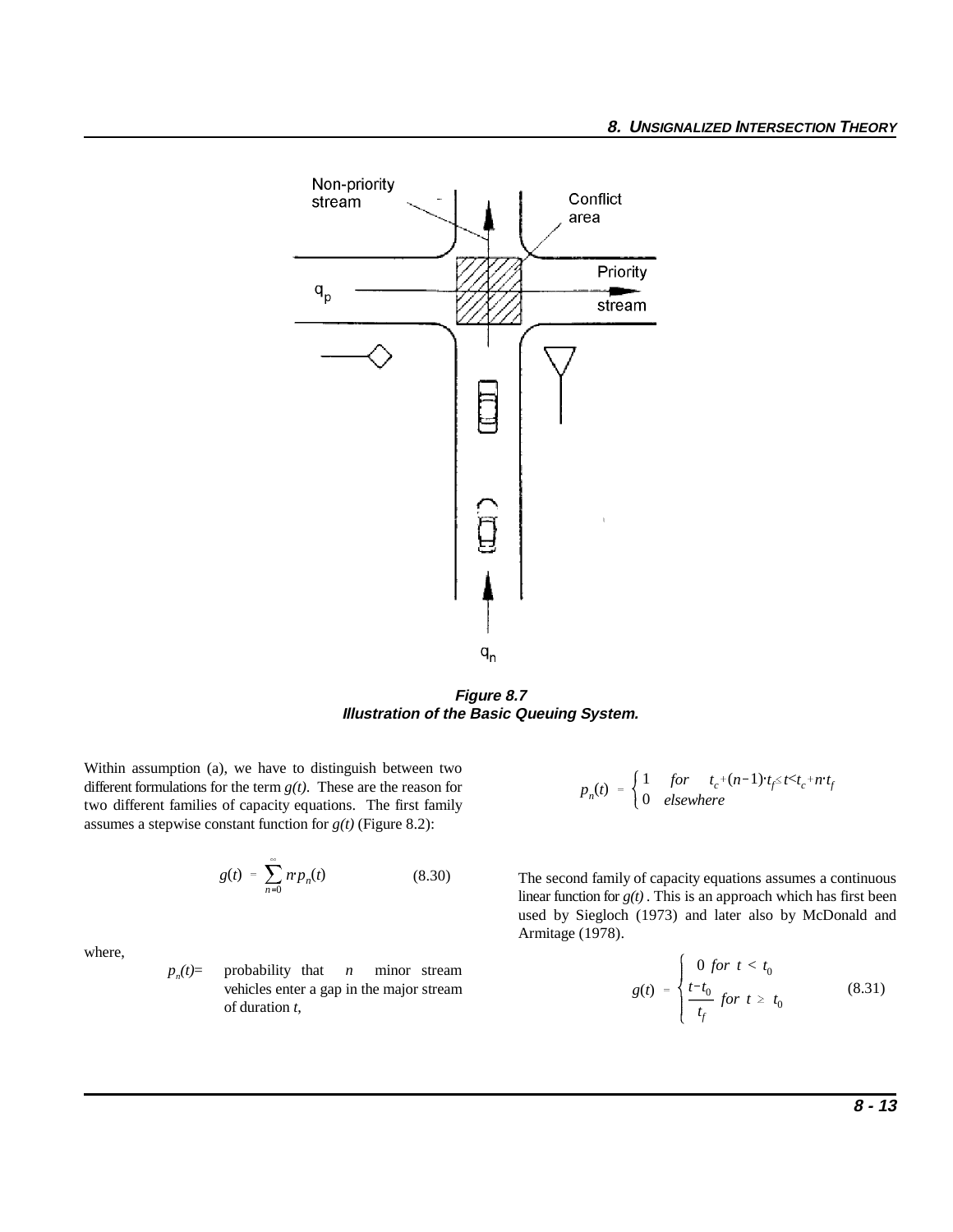where,

$$
t_0 = t_c - \frac{t_f}{2}
$$

Once again it has to be emphasized that both in Equations 8.30 and 8.31,  $t_c$  and  $\dot{t}$  are assumed to be constant values for all different manner: drivers.

Both approaches for *g(t)* produce useful capacity formulae where the resulting differences are rather small and can normally be ignored for practical applications (cf. Figure 8.8).

If we combine Equations 8.29 and 8.30, we get the capacity equation used by Drew (1968), Major and Buckley (1962), and by Harders (1968), which these authors however, derived in a



**Figure 8.8 Comparison Relation Between Capacity (q-m) and Priority Street Volume (q-p)**.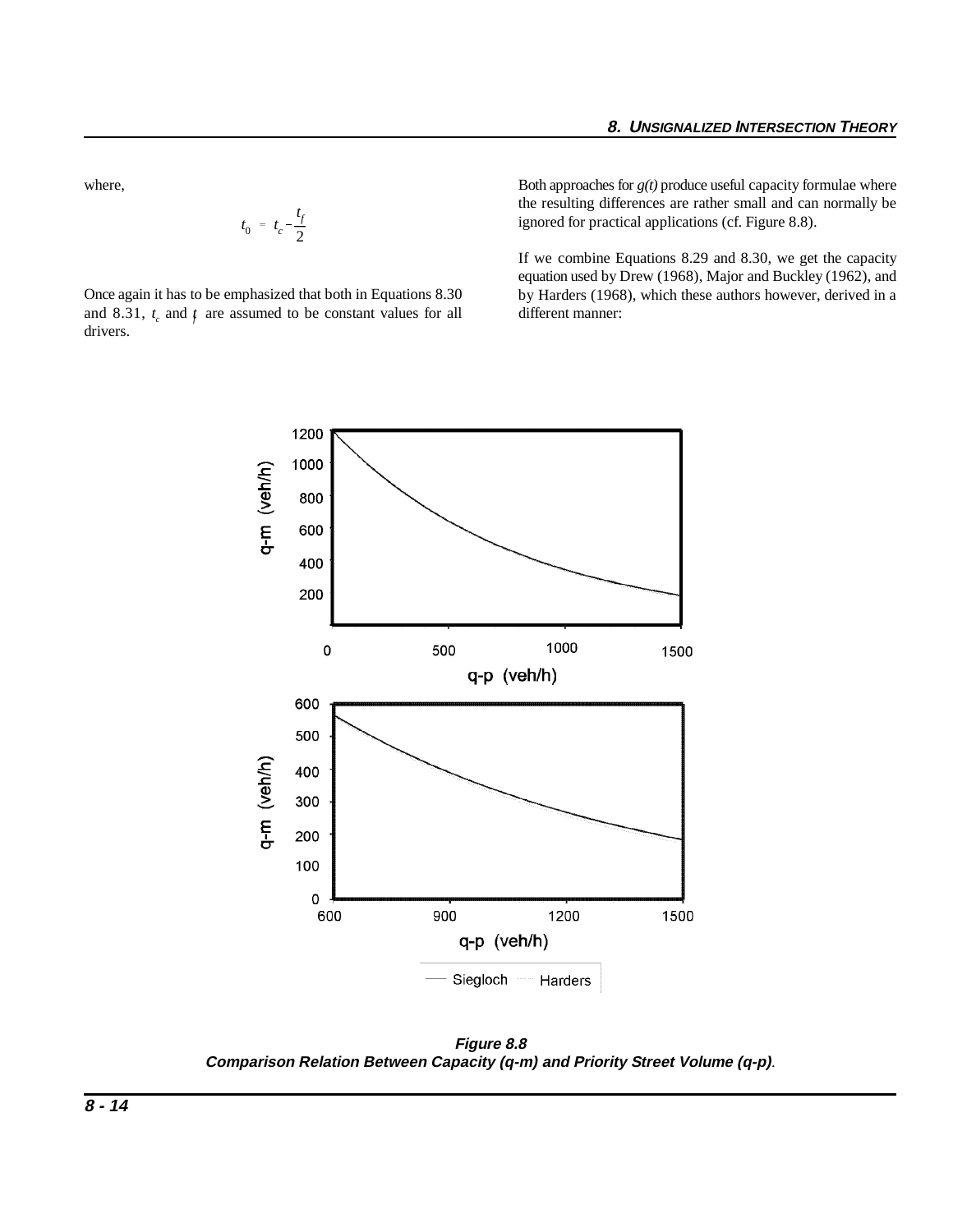$$
q_m = q_p \frac{e^{-q_p t_c}}{1 - e^{-q_p t_f}}
$$
 (8.32)

If we combine Equations 8.29 and 8.31 we get Siegloch's (1973) formula,

$$
q_m = \frac{1}{t_f} e^{-q_p t_c}
$$
 (8.33)

These formulae result in a relation of capacity versus conflicting flow illustrated by the curves shown in Figure 8.8.

The idealized assumptions, mentioned above as (a), (b), (c), however, are not realistic. Therefore, different attempts to drop one or the other assumption have been made. Siegloch (1973) studied different types of gap distributions for the priority stream (cf. Figure 8.9) based on analytical methods. Similar studies have also been performed by Catchpole and Plank (1986) and Troutbeck (1986). Grossmann (1991) investigated these effects by simulations. These studies showed

- **f** If the constant  $t_c$  and  $t_f$  values are replaced by realistic  $\blacksquare$ distributions (cf. Grossmann 1988) we get a decrease in capacity.
- $\blacksquare$  Drivers may be inconsistent; i.e. one driver can have different critical gaps at different times; A driver might reject a gap that he may otherwise find acceptable. This effect results in an increase of capacity.
- Г If the exponential distribution of major stream gaps is replaced by more realistic headway distributions, we get an increase in capacity of about the same order of magnitude as the effect of using a distribution for  $t_c$  and  $t_f$  values (Grossmann 1991 and Troutbeck 1986).
- п Many unsignalized intersections have complicated driver behavior patterns, and there is often little to be gained from using a distribution for the variables  $t_c$  and  $t_f$  or complicated headway distributions. Moreover, Grossmann could show by simulation techniques that these effects compensate each other so that the simple capacity equations, 8.32 and 8.33, also give quite realistic results in practice.



*Note:* Comparison of capacities for different types of headway distributions in the main street traffic flow for  $t_c = 6$  seconds and  $t_f = 3$  seconds. For this example,  $t_m$  has been set to 2 seconds.

**Figure 8.9 Comparison of Capacities for Different Types of Headway Distributions in the Main Street Traffic Flow.**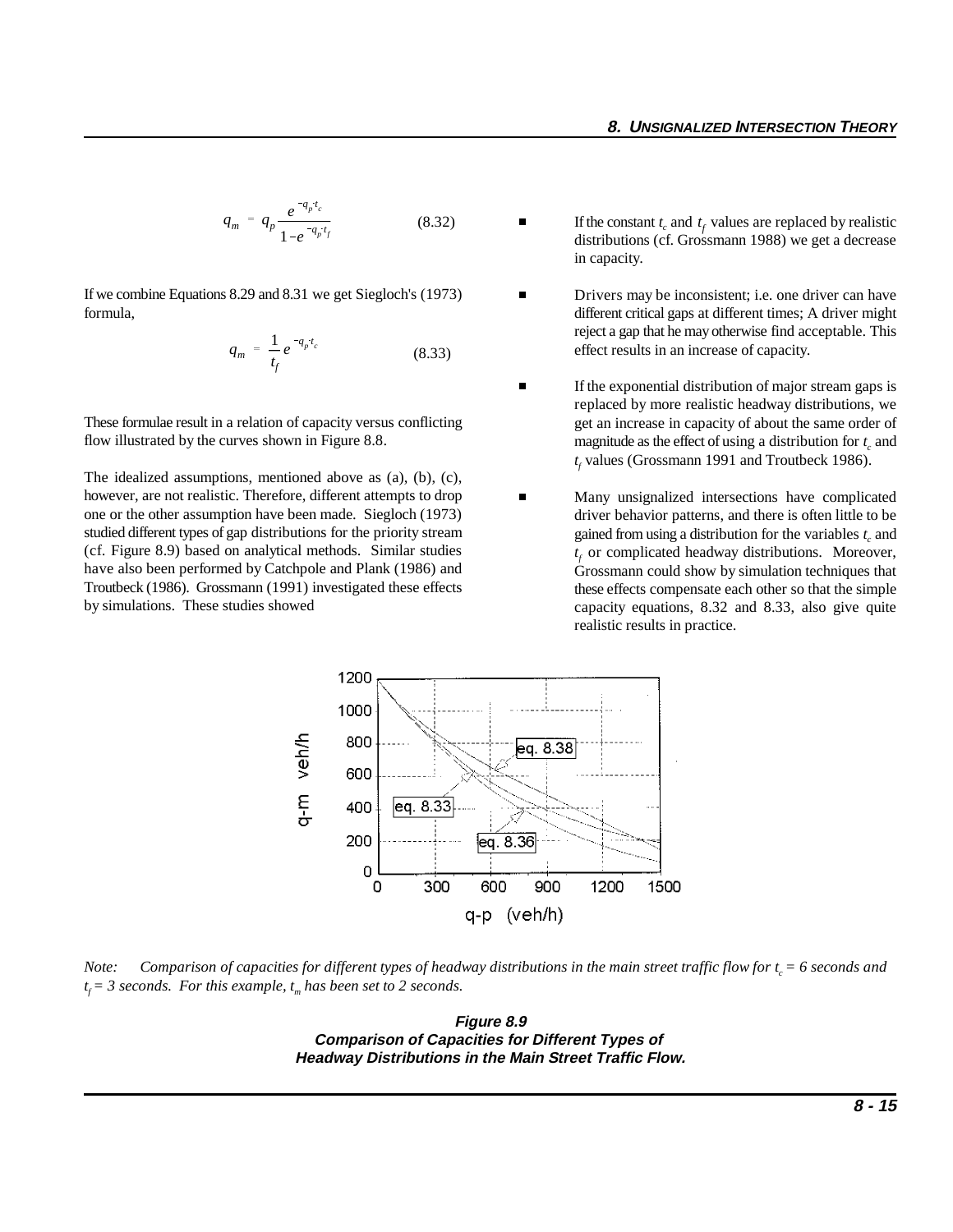More general solutions have been obtained by replacing the equation: exponential headway distribution used in assumption (b) with a more realistic one e. g. a dichotomized distribution (cf. Section 8.3.3). This more general equation is:

$$
q_m = \frac{\alpha q_p e^{-\lambda(t_c - t_m)}}{1 - e^{-\lambda t_f}}
$$
 (8.34)

where

$$
\lambda = \frac{\alpha q_f}{(1 - t_m q_f)}\tag{8.35}
$$

 $1-q_p * t_m$ , then this equation reduces to Tanner's (1962) This was proposed by Jacobs (1979). This equation is illustrated in Figure 8.10. This is also similar to equations reported by Tanner (1967), Gipps (1982), Troutbeck (1986), Cowan (1987), and others. If  $\alpha$  is set to 1 and  $t_m$  to 0, then Harders' equation is obtained. If  $\alpha$  is set to

$$
q_m = (1 - q_p \cdot t_m) \cdot \frac{q_p \, e^{-q_p \cdot (t_c - t_m)}}{1 - e^{-q_p \cdot t_f}}
$$
 (8.36)

If the linear relationship for  $g(t)$  according to Equation 8.37 is used, then the associated capacity equation is

$$
q_m = \frac{\alpha q_p e^{-\lambda (t_0 - t_m)}}{\lambda t_f}
$$
 (8.37)

or

$$
q_m = \frac{(1 - q_p t_m) e^{-\lambda (t_0 - t_m)}}{t_f}
$$
 (8.38)



**Figure 8.10 The Effect of Changing in Equation 8.31 and Tanner's Equation 8.36.**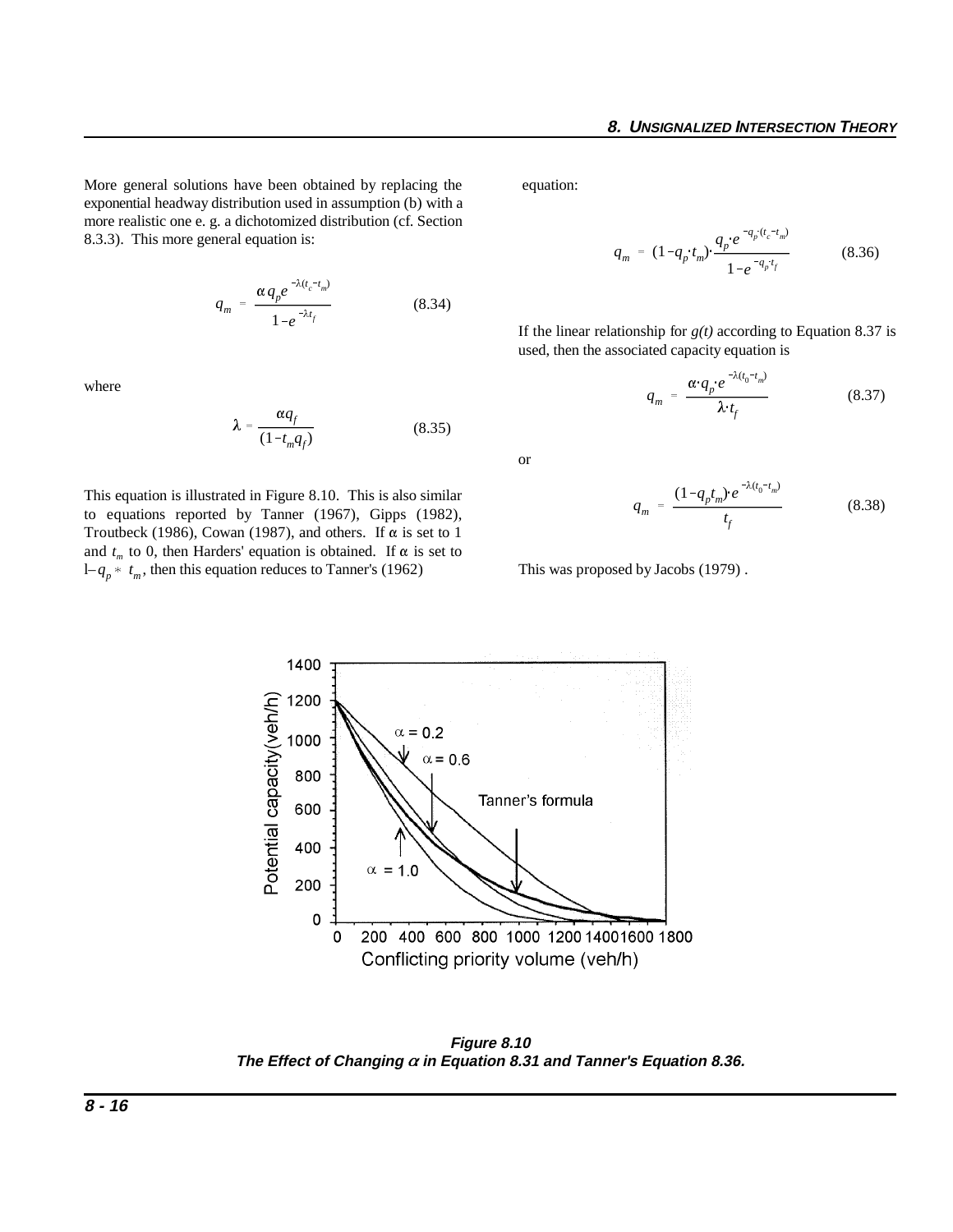vehicle with a gap of more than  $t_c$  sec in-front of it and ends  $t_c$ Tanner (1962) analyzed the capacity and delay at an intersection where both the major and minor stream vehicles arrived at random; that is, their headways had a negative exponential distribution. He then assumed that the major stream vehicles were restrained such that they passed through the intersection at intervals not less than  $t<sub>m</sub>$  sec after the preceding major stream vehicle. This allowed vehicles to have a finite length into which where, other vehicles could not intrude. Tanner did not apply the same constraint to headways in the minor stream. He assumed the same gap acceptability assumptions that are outlined above. Tanner considered the major stream as imposing 'blocks' and 'anti-blocks' on the minor stream. A block contains one or more consecutive gaps less than  $t_c$  sec; the block starts at the first sec after the last consecutive gap less than  $t_c$  sec. Tanner's equation for the entry capacity is a particular case of a more general equation.

An analytical solution for a realistic replacement of assumptions (a) and (b) within the same set of formulae is given by Plank and Catchpole (1984):

$$
q_m = \beta \cdot \frac{q_p e^{-q_p t_c}}{1 - e^{-q_p t_f}}
$$
 (8.39)

where

$$
\beta = 1 + \frac{1}{2} q_p^2 \left[ Var(t_c) + \frac{Var(t_f)}{(e^{q_p t_f} - 1)} \right] + \eta_c + \eta_f \quad (8.40)
$$

 $Var(t_c)$  = variance of critical gaps,

$$
Var(t_f) = \text{variance of follow-up-times},
$$

$$
\eta_c = \text{increment, which tends to 0, when } \text{Var}(t_c)
$$
\n
$$
\text{approaches 0, and}
$$

 $\eta_f$  = increment, which tends to 0, when  $Var(t_f)$ *)* approaches 0.

Wegmann (1991) developed a universal capacity formula which could be used for each type of distribution for the critical gap, for the follow-up time and for each type of the major stream headway distribution.

$$
q_m = \frac{1 + E[z(G-t_c)/\tau]}{E(C) \cdot E(1/\tau)}
$$
(8.41)

| E(C)          | $=$ | mean length of a "major road cycle" C, |
|---------------|-----|----------------------------------------|
| $\mathcal{C}$ |     | $= G + B$ .                            |
| G             |     | gap,                                   |
| B             | $=$ | block.                                 |
| τ             | $=$ | probability ( $G > t_c$ ), and         |
| z(t)          |     | expected number of departures within   |
|               |     | the time interval of duration $t$ .    |

Since these types of solutions are complicated many researchers have tried to find realistic capacity estimations by simulation studies. This applies especially for the German method (FGSV 1991) and the Polish method.

#### **8.4.2 Quality of Traffic Operations**

In general, the performance of traffic operations at an intersection can be represented by these variables (measures of effectiveness, MOE):

- (a) average delay,
- (b) average queue lengths,
- (c) distribution of delays,
- (d) distribution of queue lengths (i.e number of vehicles queuing on the minor road),
- (e) number of stopped vehicles and number of accelerations from stop to normal velocity, and
- (f) probability of the empty system  $(p_a)$ .

Distributions can be represented by:

- $\blacksquare$ standard deviations,
- $\blacksquare$ percentiles, and
- $\blacksquare$ the whole distribution.

To evaluate these measures, two tools can be used to solve the problems of gap acceptance:

- $\blacksquare$ queuing theory and
- $\blacksquare$ simulation.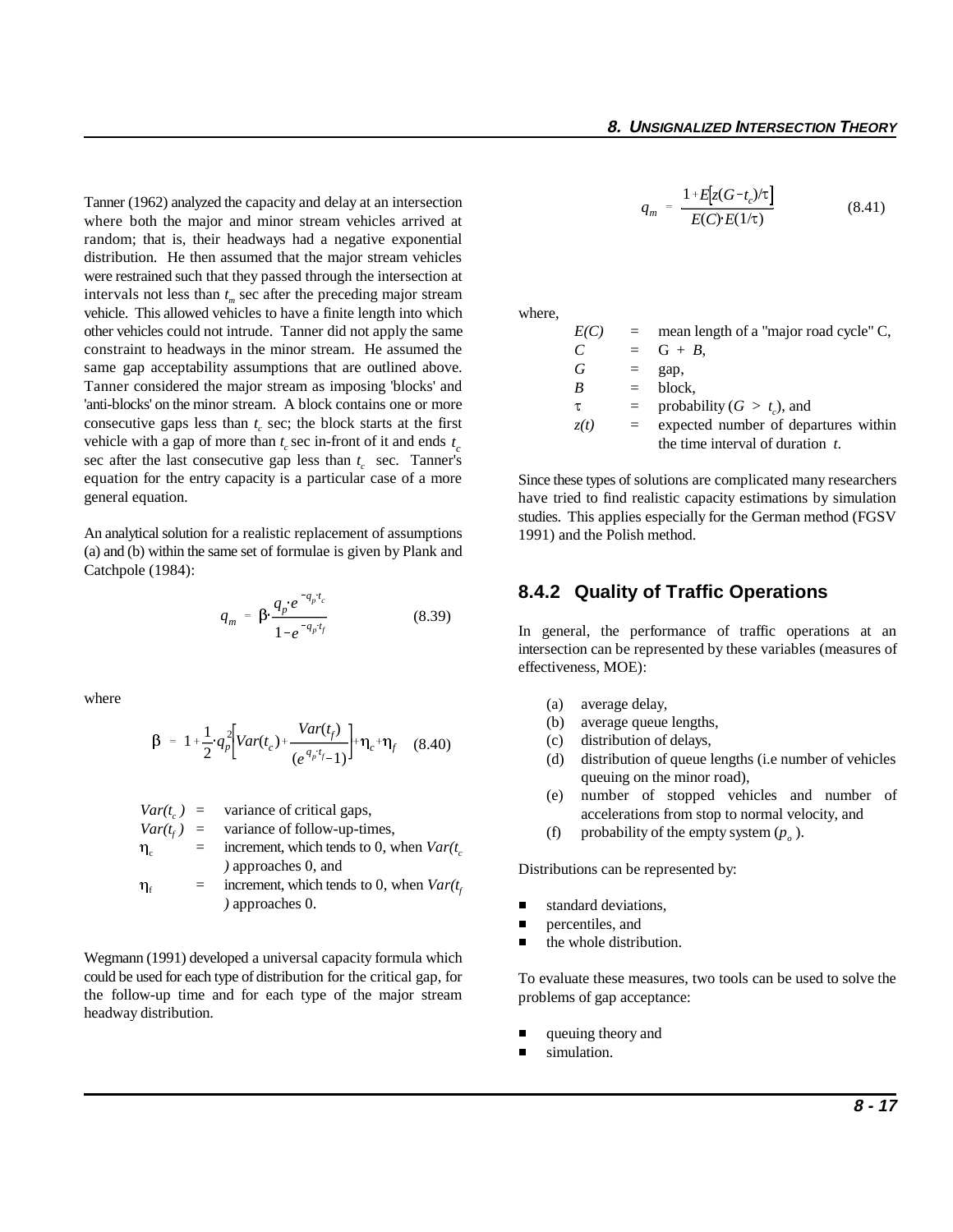Each of these MOEs are a function of  $q_p$  and  $q_n$ ; the proportion of "free" vehicles and the distribution of platoon size length in both the minor and major streams. Solutions from queuing theory in the first step concentrate on average delays.

A general form of the equation for the average delay per vehicle is

$$
D = D_{\min} \left( 1 + \frac{\gamma + \varepsilon x}{1 - x} \right) \tag{8.42}
$$

where  $\gamma$  and  $\epsilon$  are constants

*x* is the degree of saturation =  $q_n/q_m$ 

and  $D_{min}$  has been termed Adams' delay after Adams (1936). Adams' delay is the average delay to minor stream vehicles when minor stream flow is very low. It is also the minimum average delay experienced by minor stream vehicles.

Troutbeck (1990) gives equations for  $\gamma$ ,  $\varepsilon$  and  $D_{\text{min}}$  based on the formulations by Cowan (1987). If stream 2 vehicles are assumed to arrive at random, then  $\gamma$  is equal to 0. On the other hand, if there is platooning in the minor stream, then  $\gamma$  is greater than 0.

For random stream 2 arrivals,  $\varepsilon$  is given by

$$
\varepsilon = \frac{e^{q_p t_f} - q_p t_f - 1 + q_p (e^{q_p t_f} - 1) D_{\min}}{q_p (e^{q_p t_f} - 1) D_{\min}} \tag{8.43}
$$

Note that  $\varepsilon$  is approximately equal to 1.0.  $D_{min}$  depends on the platooning characteristics in stream 1. If the platoon size distribution is geometric, then

$$
D_{\min} = \frac{e^{\lambda(t_c - t_m)}}{\alpha q_p} - t_c - \frac{1}{\lambda} + \frac{\lambda t_m^2 - 2t_m + 2t_m \alpha}{2(t_m \lambda + \alpha)}
$$
 (8.44)

(Troutbeck 1986).

Tanner's (1962) model has a different equation for Adams' delay, because the platoon size distribution in stream 1 has a Borel-Tanner distribution. This equation is

$$
D_{\min} = \frac{e^{q_p(t_c - t_m)}}{(1 - t_m q_p)q_p} - t_c - \frac{1}{q_p} + \frac{q_p t_m^2 (2t_m q_p - 1)}{2(1 - t_m q_p)^2}
$$
(8.45)

Another solution for average delay has been given by Harders (1968). It is not based on a completely sophisticated queuing theory. However, as a first approximation, the following equation for the average delay to non-priority vehicles is quite useful.

$$
D = \frac{1 - e^{-(q_p t_c + q_n t_f)}}{q_m / 3600 - q_n} + t_f
$$
 (8.46)

with  $q_m$  calculated using Equation. 8.34 or similar.

*M/G/1 Queuing System* **-** A more sophisticated queuing theory model can be developed by the assumption that the simple twostreams system (Figure 8.7) can be represented by a M/G/1 queue. The service counter is the first queuing position on the minor street. The input into the system is formed by the vehicles approaching from the minor street which are assumed to arrive at random, i.e. exponentially distributed arrival headways (i.e. "M"). The time spent in the first position of the queue is the service time. This service time is controlled by the priority stream, with an unknown service time distribution. The "G" is for a general service time. Finally, the "1" in M/G/1 stands for one service channel, i.e. one lane in the minor street.

For the M/G/1 queuing system, in general, the Pollaczek-Khintchine formula is valid for the average delay of customers in the queue

$$
D_q = \frac{xW(1 + C_w^2)}{2(1 - x)}\tag{8.47}
$$

where

*W* = average service time. It is the average time a minor street vehicle spends in the first position of the queue near the intersection

 $C_w$  = coefficient of variation of service times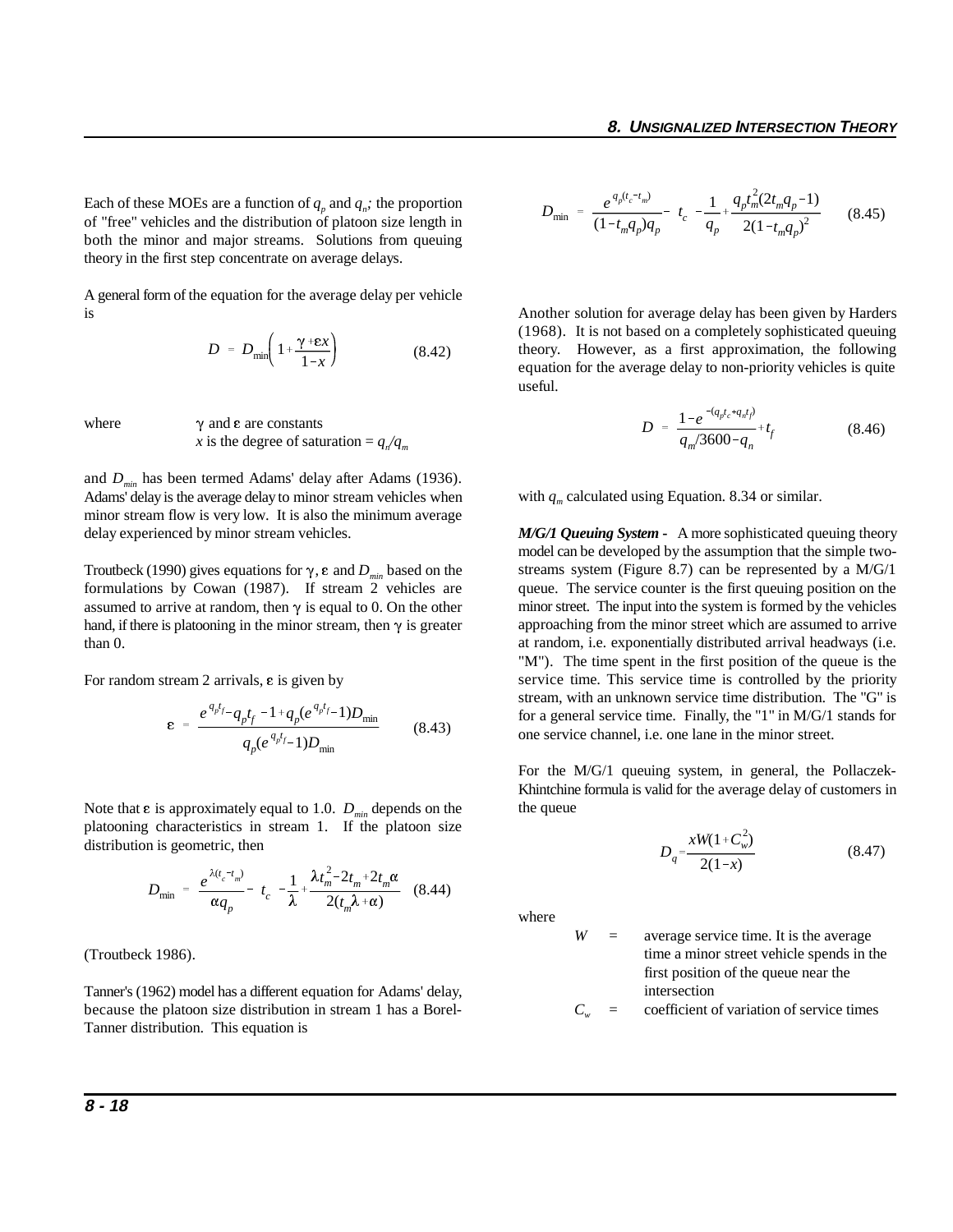$$
C_w = \frac{\sqrt{Var(W)}}{W}
$$

 $Var(W)$  = variance of service times

The total average delay of minor street vehicles is then

$$
D = D_q + W.
$$

system is: l/capacity. If we derive capacity from Equations 8.32 critical gap parameters  $t_c$  and  $t_f$  and the headway distributions. In general, the average service time for a single-channel queuing and following and if we include the service time *W* in the total However, *C*,  $\gamma$ , and  $\epsilon$  values are not available for all conditions. delay, we get

$$
D = \frac{1}{q_m} \left( 1 + \frac{x}{1 - x} C \right) \tag{8.48}
$$

where

$$
C = \frac{1 + C_w^2}{2}
$$

Up to this point, the derivations are of general validity. The real problem now is to evaluate *C*. Only the extremes can be defined which are:

 $\blacksquare$  Regular service: Each vehicle spends the same time in the first position. This gives  $Var(W) = 0$ ,  $C_w^2 = 0$ , and  $C =$ 0.5

This is the solution for the M/D/l queue.

 $\blacksquare$  Random service: The times vehicles spend in the first position are exponentially distributed. This gives  $Var(W) = E(W)$ ,  $C_w^2 = 1$ , and  $C = 1.0$ 

This gives the solution for the M/M/1 queue.

Unfortunately, neither of these simple solutions applies exactly to the unsignalized intersection problem. However, as an approximation, some authors recommend the application of Equation 8.48 with  $C = 1$ .

Equation 8.42 can be further transformed to

$$
D = D_{\min} \left(1 + \gamma \right) \left(1 + \frac{\gamma + \varepsilon}{1 + \gamma} + \frac{x}{1 - x}\right) \tag{8.49}
$$

where  $\epsilon$  and  $\gamma$  are documented in Troutbeck (1990).

This is similar to the Pollaczek-Khintchine formula (Equation 8.48). The randomness constant *C* is given by  $(\gamma + \epsilon)/(l + \gamma)$  and the term  $1/D_{min} * (1+\gamma)$  can be considered to be an equivalent 'capacity' or 'service rate.' Both terms are a function of the

For the M/G/1 system as a general property, the probability  $p_0$  of the empty queue is given by

$$
p_o = 1 - x \tag{8.50}
$$

This formula is of sufficient reality for practical use at unsignalized intersections.

*M/G2/1 queuing system* **-** Different authors found that the service time distribution in the queuing system is better described by two types of service times, each of which has a specific distribution:

- $W_1$  = service time for vehicles entering the empty system, i.e no vehicle is queuing on the vehicle's arrival
- $W_2$  = service time for vehicles joining the queue when other vehicles are already queuing.

Again, in both cases, the service time is the time the vehicle spends waiting in the first position near the stop line. The first ideas for this solution have been introduced by Kremser (1962; 1964) and in a comparable way by Tanner (1962), as well as by Yeo and Weesakul (1964).

The average time which a customer spends in the queue of such a system is given by Yeo's (1962) formula:

$$
D_q = \frac{q_n}{2} * \left( \frac{E(W_1^2) - E(W_2^2)}{v} + \frac{E(W_2^2)}{v} \right) \tag{8.51}
$$

where,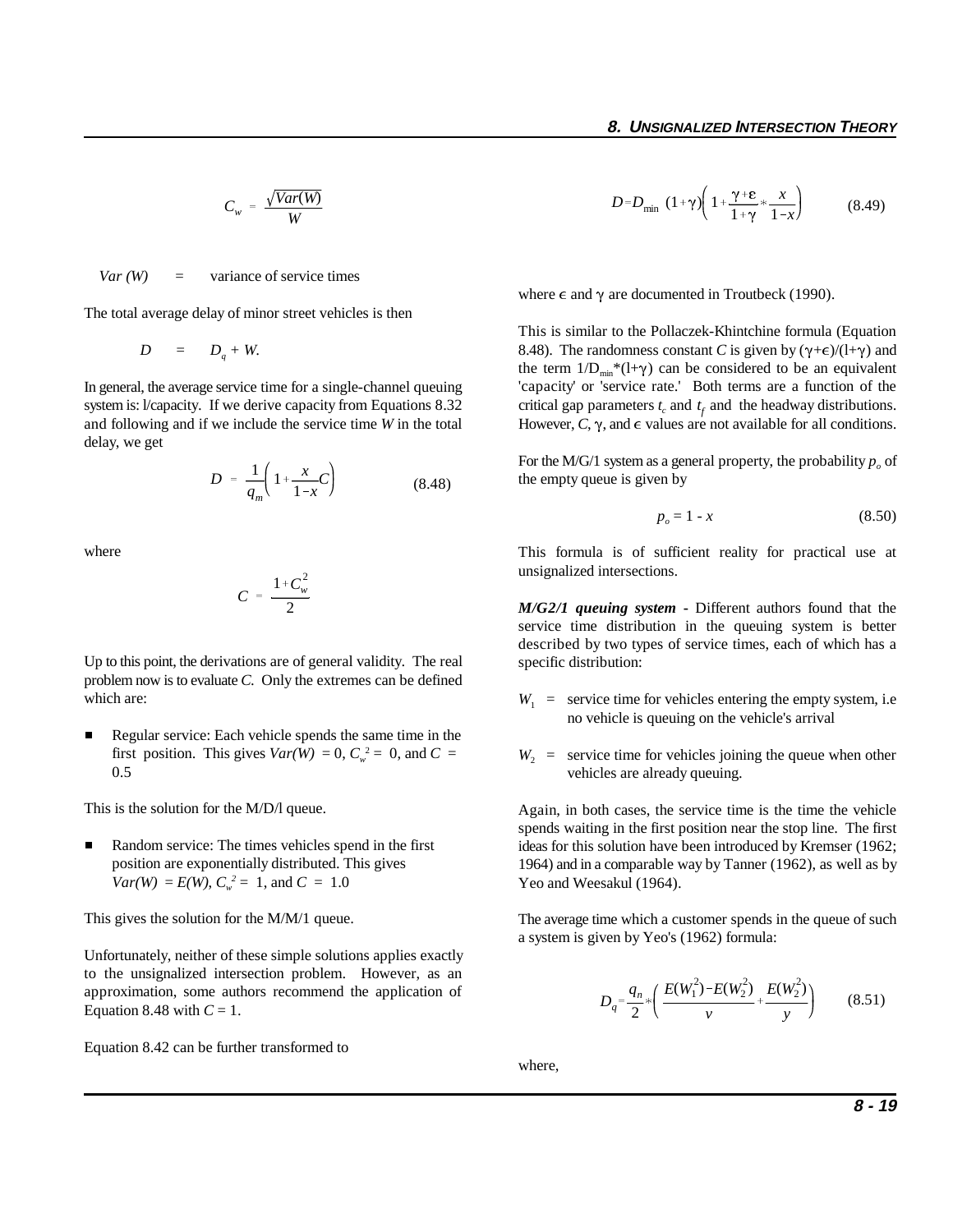The probability  $p<sub>o</sub>$  of the empty queue is

$$
p_{o} = y/v \tag{8.52}
$$

The application of this formula shows that the differences against Equation 8.50 are quite small  $( $0.03$ ). Refer to Figure 8.11.$ 

If we also include the service time  $($  = time of minor street vehicles spent in the first position) in the total delay, we get

$$
D = \frac{E(W_1^2)}{v} + \frac{q_n}{2} * \left( \frac{y * E(W_1^2) + z * E(W_2^2)}{v * y} \right) \tag{8.53}
$$

(Brilon 1988):Formulae for the expectations of  $W_i$  and  $W_j$ respectively have been developed by Kremser (1962):

$$
E(W_1) = \frac{1}{q_p} (e^{q_p t} \qquad (8.54)
$$
  
\n
$$
E(W_2) = \frac{e^{q_p t_c}}{q_p} (1 - e^{-q_p t})
$$
  
\n
$$
E(W_1^2) = \frac{2}{q_p} (e^{q_p t_c} - 1 - q_p t_c) (\frac{e^{q_p t_c}}{q_p} + t_f - t_c) + t_f^2 - t_c^2
$$
  
\n
$$
E(W_2^2) = \frac{2 e^{q_p t_c}}{q_p^2} (e^{q_p t_c} - q_p t_c) (1 - e^{-q_p t}) - q_p t_f e^{-t_c}
$$



**Figure 8.11 Probability of an Empty Queue: Comparison of Equations 8.50 and 8.52.**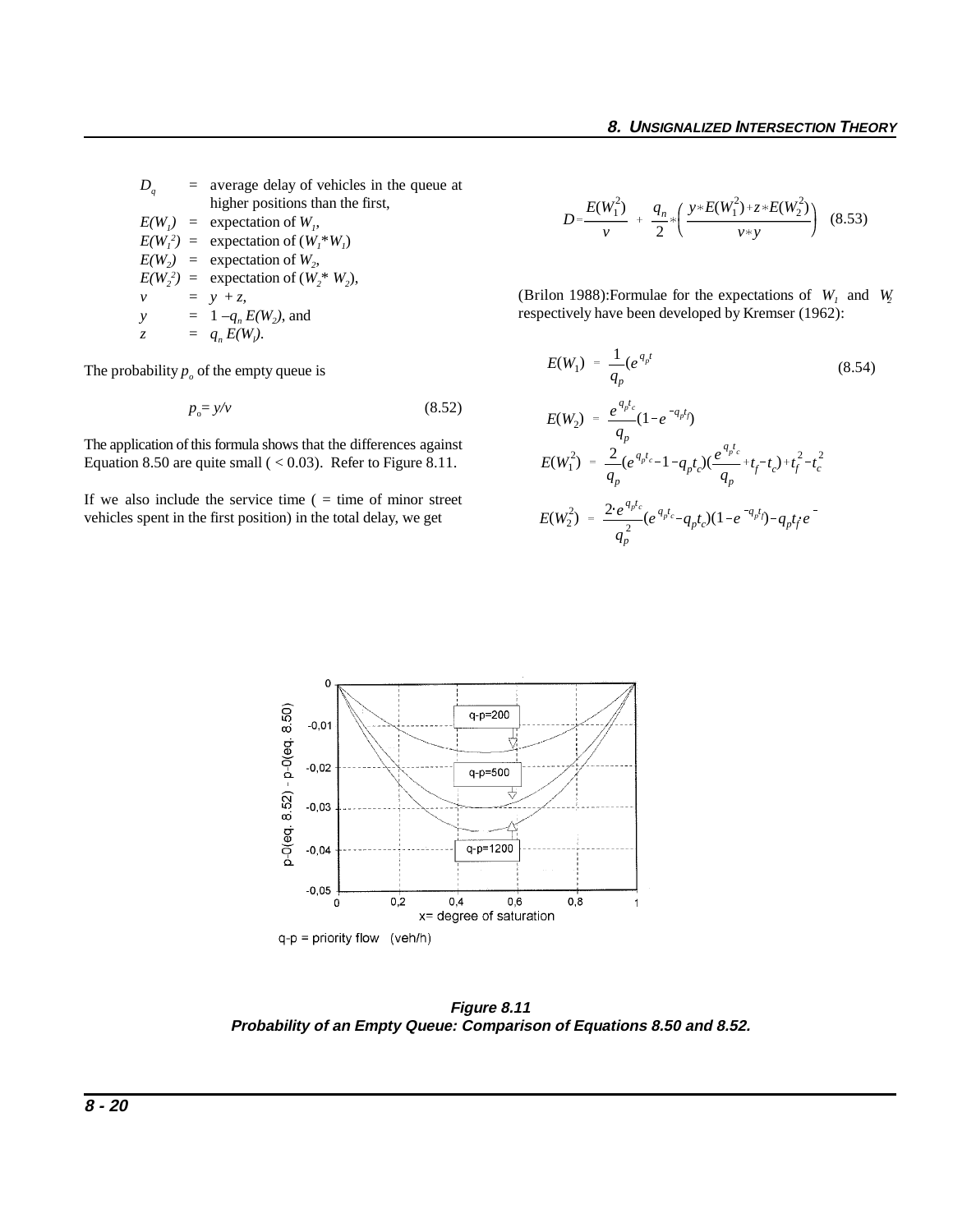Kremser (1964), however, showed that the validity of these regarded as approximations and only apply for equations is restricted to the special case of  $t_c = t_f$ , which is rather unrealistic for two-way-stop-control unsignalized intersections. Daganzo (1977) gave an improved solution for  $E(W_2)$  and  $E(W_2^2)$  which again was extended by Poeschl (1983). These new formulae were able to overcome Kremer's (1964) restrictions. It can, however be shown that Kremer's first approach (Equation 8.56) also gives quite reliable approximate results for  $t_c$  and  $t_f$  values which apply to realistic unsignalized intersections. The following comments can also be made about

 $\blacksquare$  The formulae are so complicated that they are far from being suitable for practice. The only imaginable application is the use in computer programs.

the newer equations.

 $\blacksquare$  Moreover, these formulae are only valid under assumptions (a), (b), and (c) in Section 8.4.1 of the paper. That means that for practical purposes, the equations can only be

undersaturated conditions and steady state conditions.

Figure 8.12 gives a graphical comparison for some of the delay formulae mentioned.

Differences in the platoon size distribution affects the average delay per vehicle as shown in Figure 8.13. Here, the critical gap was 4 seconds, the follow-up time was 2 seconds, and the priority stream flow was 1000 veh/h. To emphasize the point, the average delay for a displaced exponential priority stream is 4120 seconds, when the minor stream flow was 400 veh/h. This is much greater than the values for the Tanner and exponential headway examples which were around 11.5 seconds for the same major stream flow. The average delay is also dependent on the average platoon size as shown in Figure 8.14. The differences in delays are dramatically different when the platoon size is changed.



*Note: For this example;*  $q_p = 600$  *veh/h,*  $t_c = 6$  *sec*, and  $t_f = 3$  *sec*.

**Figure 8.12 Comparison of Some Delay Formulae.**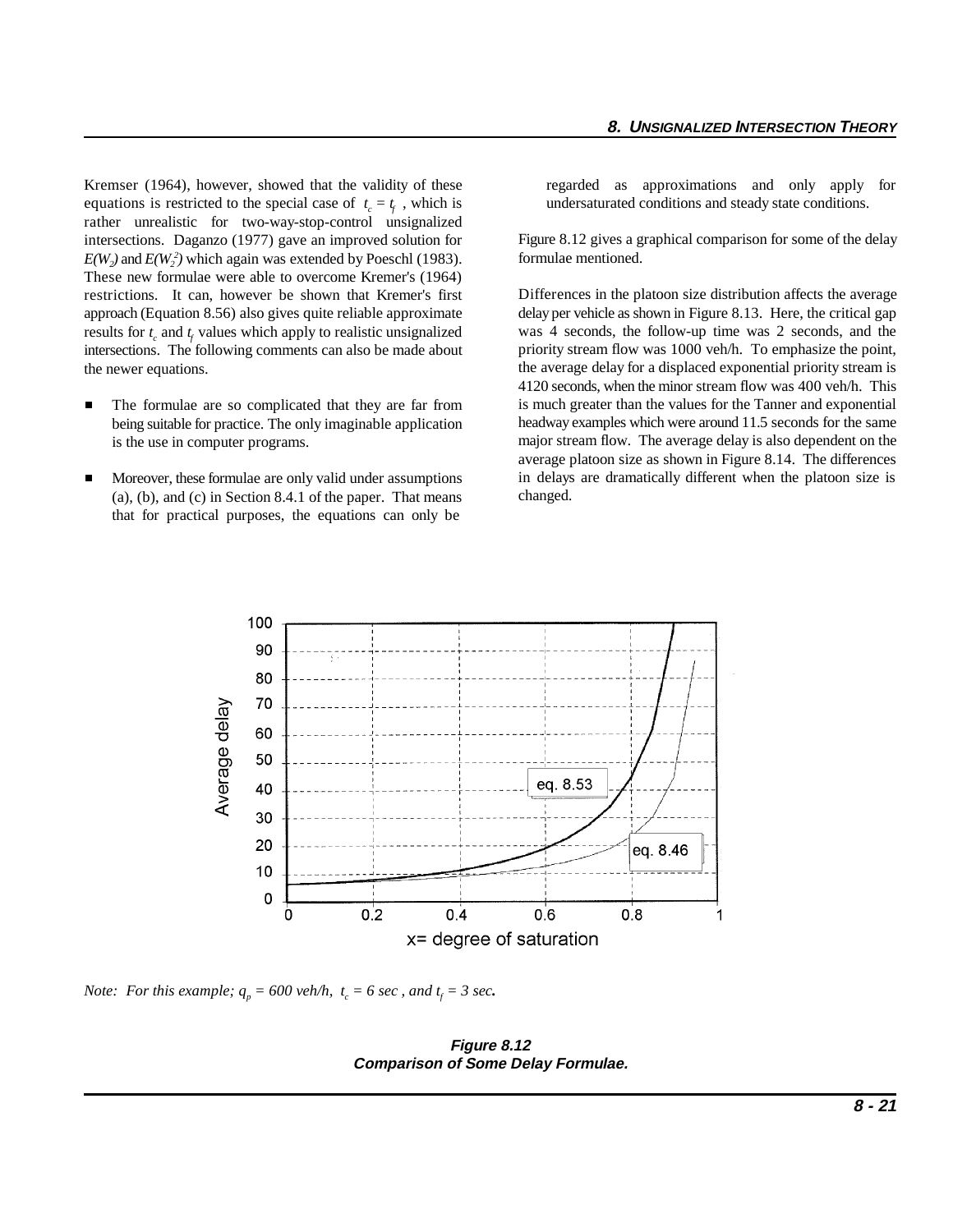

**Average Steady State Delay per Vehicle by Geometric Platoon Size Distribution and Different Mean Platoon Sizes.**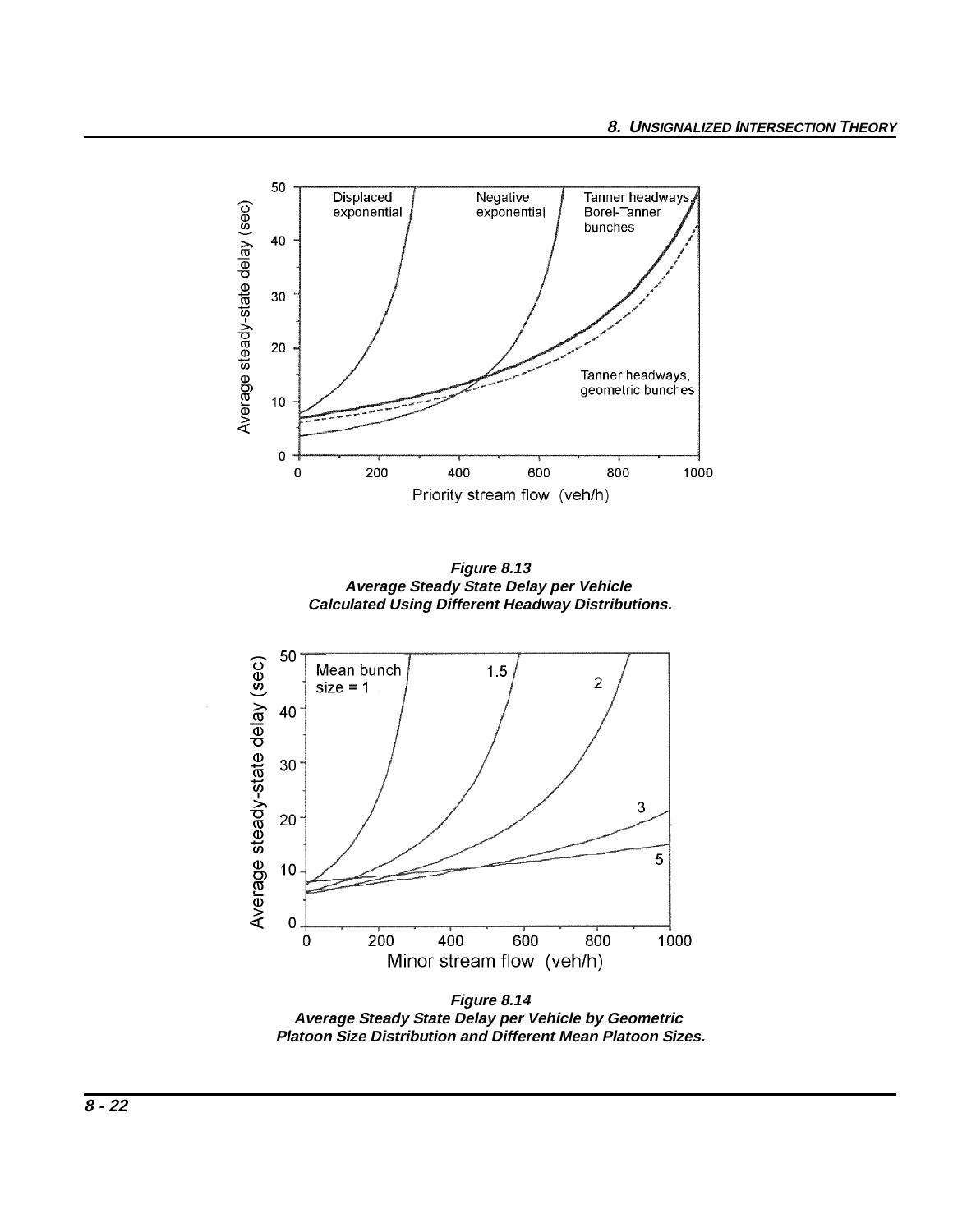#### **8.4.3 Queue Length**

In each of these queuing theory approaches, the average queue length (*L*) can be calculated by Little's rule (Little 1961):

$$
L = q_n D \tag{8.55}
$$

Given that the proportion of time that a queue exists is equal to the degree of saturation, the average queue length when there is a queue is:

$$
L_q = q_n D/x = q_m D \tag{8.56}
$$

The distribution of queue length then is often assumed to be geometric.

However, a more reliable derivation of the queue length distribution was given by Heidemann (1991). The following version contains a correction of the printing mistakes in the original paper (there: Equations 8.30 and 8.31).

$$
p(0) = h_1 h_3 (q_p + q_n)
$$
\n
$$
p(1) = p(0) h_3 q_n \left[ e^{q_n t_f} - (t_c - t_f) h_2 \right] - q_n h_1 h_3
$$
\n
$$
p(n) = p(n-1) h_3 q_n \left[ e^{q_n t_f} - (t_c - t_f) h_2 \right]
$$
\n
$$
-h_3 \sum_{m=0}^{n-2} p(m) \left[ h_2 \frac{(t_c - t_f) q_n^{n-m}}{(n-m)!} + \frac{(-q_n t_f)^{n-m} e^{q_n t_f}}{t_f (n-m-1)!} \right]
$$
\n(8.57)

 $p(n)$  = probability that *n* vehicles are queuing on the minor street

$$
h_1 = e^{-q_p t_c} + (e^{-q_p t_f} - 1) \frac{q_n}{q_p}
$$
  
\n
$$
h_2 = q_p e^{-q_p t_c - q_n (t_c - t_p)}
$$
  
\n
$$
\frac{1}{h_3} = h_2 q_n e^{-q_p t_f}
$$

These expressions are based on assumptions (a), (b), and (c) in Section 8.4.1. This solution is too complicated for practical use. Moreover, specific percentiles of the queue length is the desired output rather than probabilities. This however, can not be calculated from these equations directly. Therefore, Wu (1994) developed another set of formulae which approximate the above mentioned exact equations very closely:

$$
p(0) = 1 - x^a
$$
  
\n
$$
p(n) = p(0) \cdot x^{a(b(n-1)+1)}
$$
\n(8.58)

 $p(n)$  = probability that *n* vehicles are queuing on the minor street

where,

$$
x = \frac{q_n}{q_m}
$$

 $x = \text{degree of saturation } (q_m \text{ according to Equation})$ 8.33).

$$
a = \frac{1}{1 + 0.45 \cdot \frac{t_c - t_f}{t_f} \cdot q_p}
$$

$$
b = \frac{1.51}{1 + 0.68 \cdot \frac{t_c}{t_f} \cdot q_p}
$$

For the rather realistic approximation  $t_c \approx 2 t_f$ , we get :

$$
a = \frac{1}{1 + 0.45 \cdot q_p} \qquad b = \frac{1.51}{1 + 1.36 \cdot q_p}
$$

From Equation 8.58 we get the cumulative distribution function

$$
F(n) = p(L \le n) = 1 - x^{a(b \cdot n + 1)} \tag{8.59}
$$

For a given percentile, *S*, (e.g.  $S = F(n) = 0.95$ ) this equation can be solved for *n* to calculate the queue length which is only exceeded during (1-*S*)\*100 percent of the time (Figure 8.15). For practical purposes, queue length can be calculated with sufficient precision using the approximation of the M/M/1 queuing system and, hence, Wu's equation. The 95-percentilequeue length based on Equation 8.59 is given in Figure 8.15.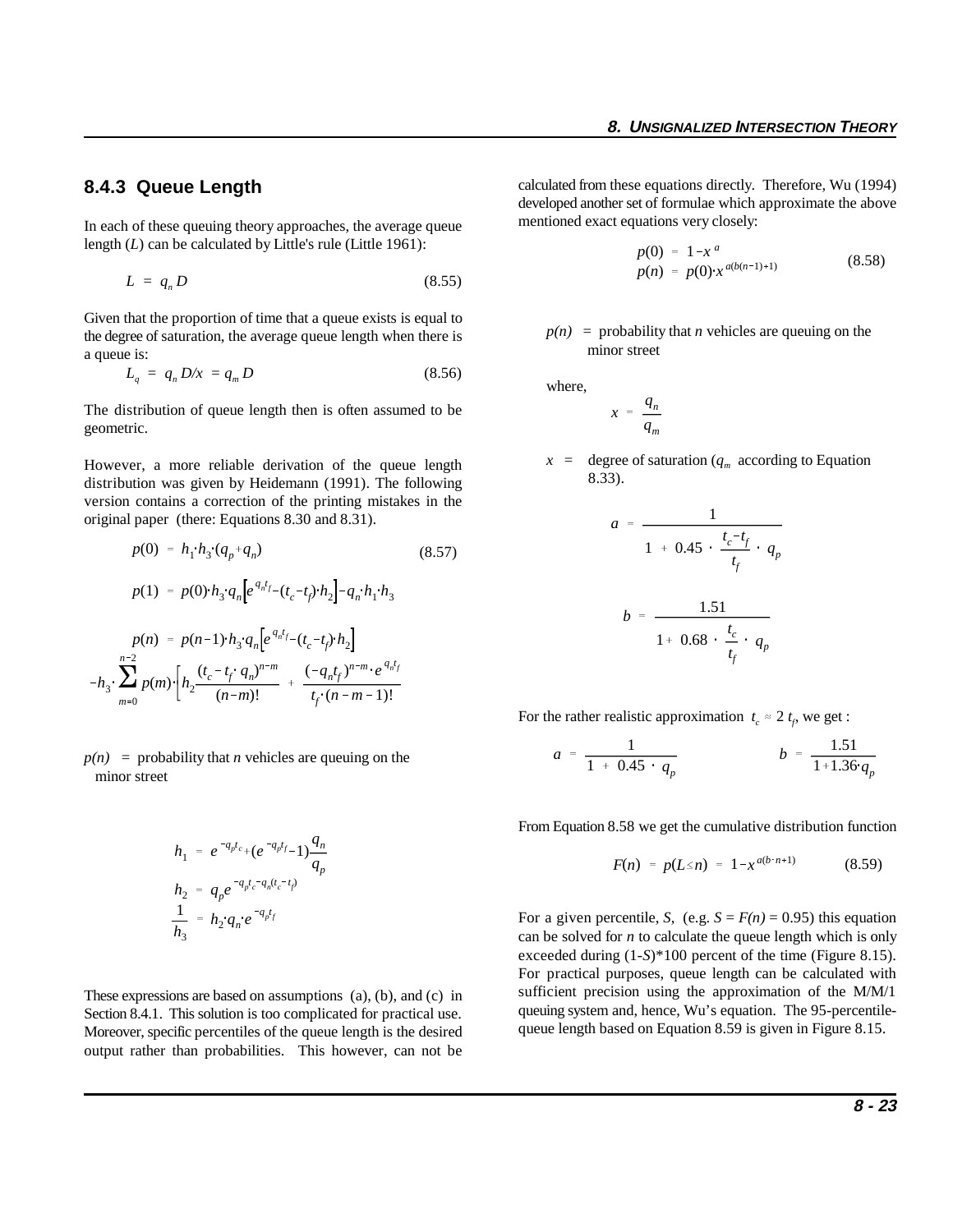

*The parameter of the curves (indicated on the right side) is the degree of saturation ( x ).*

**Figure 8.15 95-Percentile Queue Length Based on Equation 8.59 (Wu 1994).** 

#### **8.4.4 Stop Rate**

The proportion of drivers that are stopped at an unsignalized intersection with two streams was established by Troutbeck (1993). The minor stream vehicles were assumed to arrive at random whereas the major stream headways were assumed to have a Cowan (1975) M3 distribution. Changes of speed are assumed to be instantaneous and the predicted number of stopped vehicles will include those drivers who could have adjusted their speed and avoided stopping for very short periods.

The proportion stopped,  $P(x,0)$ , is dependent upon the degree of saturation, *x*, the headways between the bunched major stream vehicles,  $t_m$ , the critical gap,  $t_c$  and the major stream flow,  $q$ . The appropriate equation is:

$$
P(x,0) = 1 - (1-x)(1-t_mq_p)e^{-\lambda(t_c-t_m)}
$$
 (8.60)

where  $\lambda$  is given by  $\alpha q_p/(1-t_m q_p)$ . The proportion of drivers stopped for more than a short period of *t*, where *t* is less than the follow-up time  $t_f$ , increases from some minimum value,  $P(0,t)$ , to 1 as the degree of saturation increases from 0 to 1.

The proportion of drivers stopped for more than a short period  $t$ ,  $P(x,t)$ , is given by the empirical equation:

$$
P(x,t) = P(0,t) + A\{1 - P(0,t)\}x + (1-A)\{1 - P(0,t)\}x^2 + (1-A)(1-B)(1-x)x
$$
\n(8.61)

where

$$
B = 1 - (1 - \frac{t}{t_f})(1 - t_m q_p)e^{-\lambda(t_a - t_m)}
$$
  

$$
A = 1 - a_0 e^{-\lambda(t_a - t_m)}
$$

and

$$
P(0,t) = P(0,0) - q_p t \alpha e^{-\lambda (t_a - t_m)}
$$
(8.62)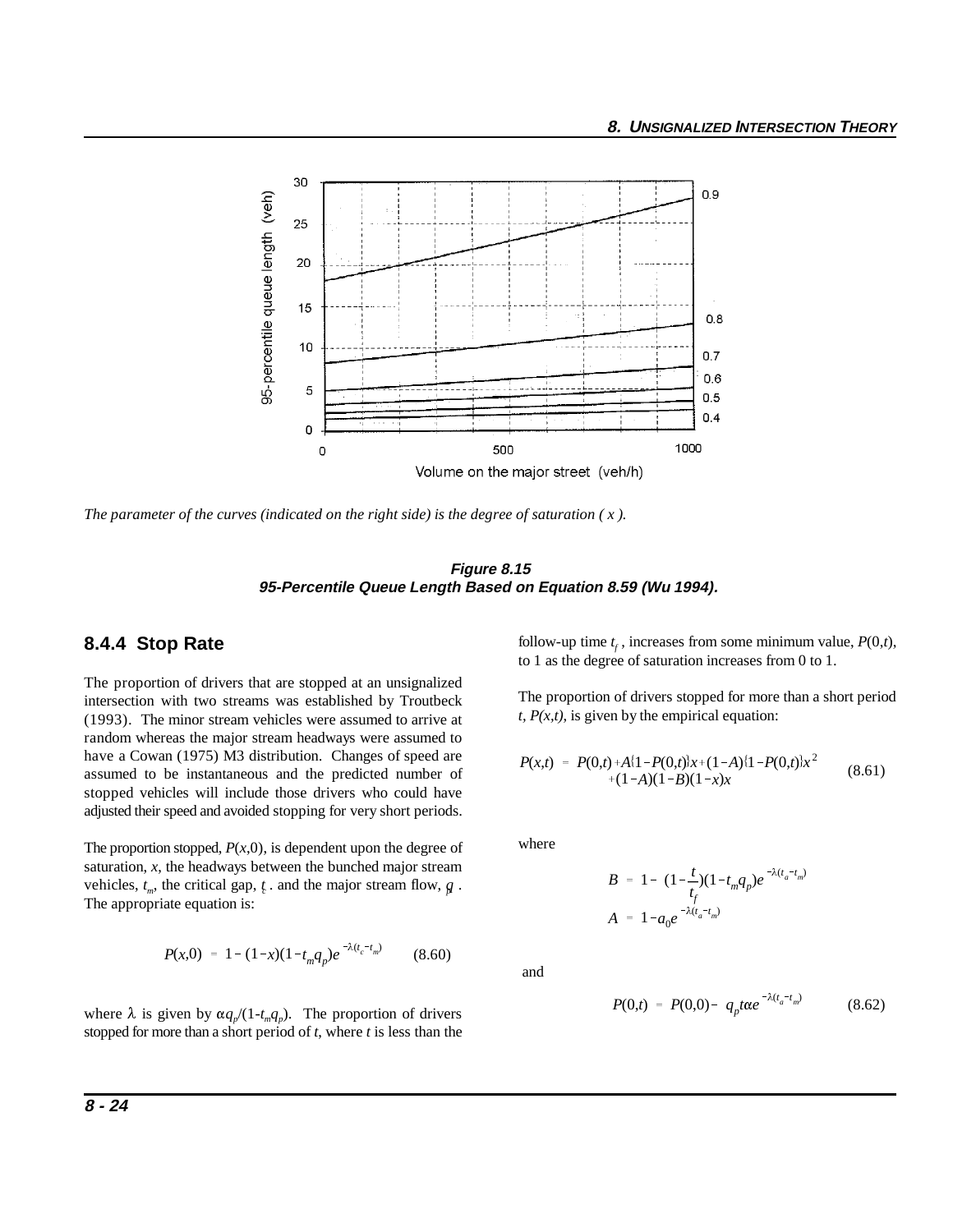or

$$
P(0,t) = 1 - (1 - t_m q_p + q_p t\alpha)e^{-\lambda(t_a - t_m)}
$$

If the major stream is random then  $a_0$  is equal to 1.25 and for bunched major stream traffic, it is 1.15. The vehicles that are stopped for a short period may be able to adjust their speed and these vehicles have been considered to have a "partial stop." Troutbeck (1993) also developed estimates of the number of times vehicles need to accelerate and move up within the queue.

#### **8.4.5 Time Dependent Solution**

Each of the solutions given by the conventional queuing theory above is a steady state solution. These are the solutions that can be expected for non-time-dependent traffic volumes after an infinitely long time, and they are only applicable when the degree of saturation *x* is less than 1. In practical terms, this means, the results of steady state queuing theory are only useful approximations if *T* is considerably greater than the expression on the right side of the following equation.

$$
T > \frac{1}{\left(\sqrt{q_m} - \sqrt{q_n}\right)^2} \tag{8.63}
$$

with  $T =$  time of observation over which the average delay should be estimated in seconds,

after Morse (1962).

This inequality can only be applied if  $q_m$  and  $q$  are nearly constant during time interval *T*. The threshold given by Equation 8.63 is illustrated by Figure 8.16. The curves are given for time intervals *T* of 5, 10, 15, 30, and 60 minutes. Steady state conditions can be assumed if  $q_n$  is below the curve for the corresponding *T*-value. If this condition (Equation 8.63) is not fulfilled, time-dependent solutions should be used. Mathematical solutions for the time dependent problem have been developed by Newell (1982) and now need to be made



*Note:* The curves are given for time intervals T of 5, 10, 15, 30, and 60 minutes. Steady state conditions can be assumed if  $q<sub>n</sub>$  is *below the curve for the corresponding T-value.*

**Figure 8.16 Approximate Threshold of the Length of Time Intervals For the Distinction Between Steady-State Conditions and Time Dependent Situations.**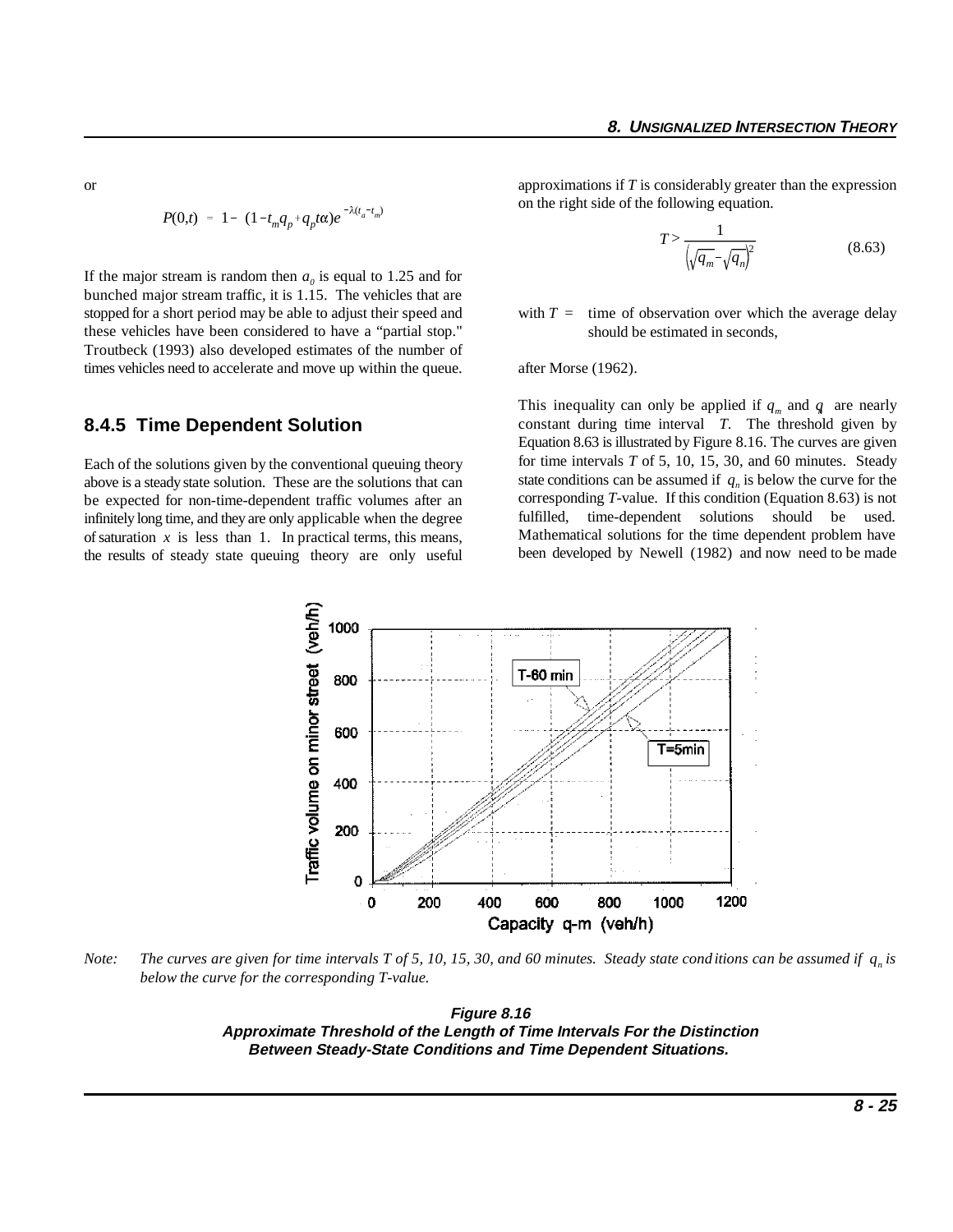heuristic approximate solution for the case of the peak hour delays and it has a quite reliable background particularly for effect given by Kimber and Hollis (1979) which are based on the temporarily oversaturated conditions. ideas of Whiting, who never published his work.

those before and after that period. They may even exceed The steady state solution is fine for sites with a low degree of capacity. For this situation, the average delay during the peak saturation and the deterministic solution is satisfactory for sites period can be estimated as: with a very high degree of saturation say, greater than three or

$$
D = D_1 + E + \frac{1}{q_m}
$$
  
\n
$$
D_1 = \frac{1}{2} (\sqrt{F^2 + G} - F)
$$
  
\n
$$
F = \frac{1}{q_{m0} - q_{n0}} \left[ \frac{T}{2} (q_m - q_n) y + C (y + \frac{h}{q_m}) \right] + E
$$
  
\n
$$
G = \frac{2Ty}{q_{m0} - q_{n0}} \left[ C \frac{q_n}{q_m} - (q_m - q_n) E \right]
$$
  
\n
$$
E = \frac{Cq_{n0}}{q_{m0} (q_{m0} - q_{n0})}
$$
  
\n
$$
h = q_m - q_{m0} + q_{n0}
$$
  
\n
$$
y = 1 - \frac{h}{q_n}
$$
  
\n(8.64)

- $q_m$  = capacity of the intersection entry during the peak period of duration *T*,
- *qmo* = capacity of the intersection entry before and after the peak period,
- $q_n$  = minor street volume during the peak period of duration *T*, and
- $q_{no}$  = minor street volume before and after the peak period

(each of these terms in veh/sec; delay in sec).

*C* is again similar to the factor *C* mentioned for the M/G/1 system, where

- *C* = 1 for unsignalized intersections and
- $C = 0.5$  for signalized intersections (Kimber and Hollis 1979).

more accessible to practicing engineers. There is, however, a This delay formula has proven to be quite useful to estimate

During the peak period itself, traffic volumes are greater than ordinate transfer method. This is a more approximate method. A simpler equation can be obtained by using the same cofour. The co-ordinate transfer method is one technique to provide estimates between these two extremes. the reader should also refer to Section 9.4.

> The steady state solution for the average delay to the entering vehicle is given by Equation 8.42. The deterministic equation for delay,  $D_d$ , on the other hand is

$$
D_d = D_{\min} + \frac{2L_0 + (x_d - 1)q_m T}{2q_m} \qquad x > 1 \qquad (8.65)
$$

and  $D_d = 0$ 

otherwise,

where  $L_0$  is the initial queue, *T* is time the system is operating in seconds, and  $q_m$  is the entry capacity.

These equations are diagrammatically illustrated in Figure 8.17. For a given average delay the co-ordinate transformation method gives a new degree of saturation,  $x_t$ , which is related to the steady state degree of saturation,  $x<sub>s</sub>$ , and the deterministic degree of saturation,  $x_d$ , such that

$$
x_d - x_t = 1 - x_s = a \tag{8.66}
$$

and  $x_d$  as a function of the delays  $D_d$  and  $D_s$ . These two Rearranging Equations 8.42 and 8.65 gives two equations for *xs* equations are:

$$
x_s = \frac{D_s - D_{\min} - \gamma D_{\min}}{D_s - D_{\min} + \varepsilon D_{\min}}\tag{8.67}
$$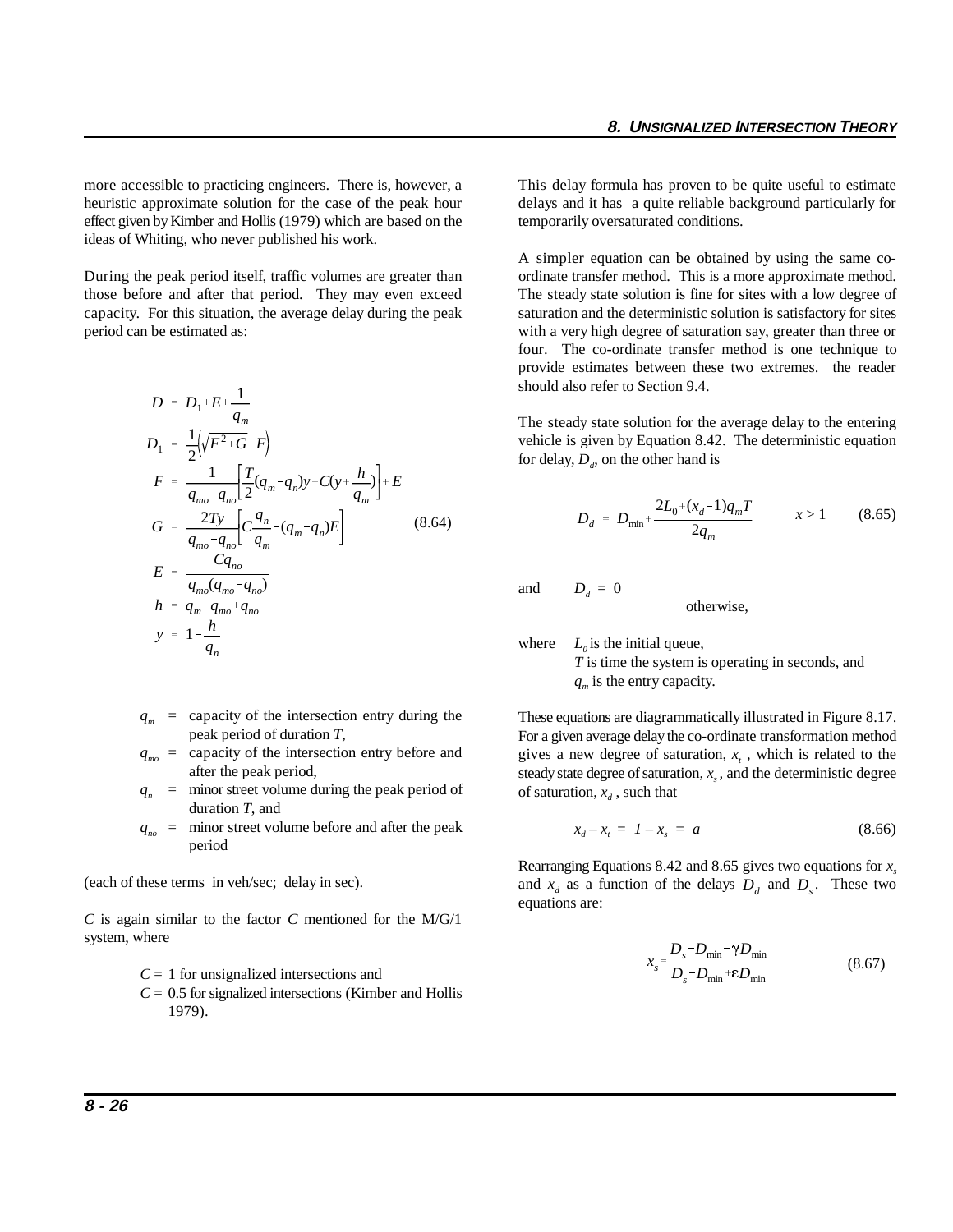

**Figure 8.17 The Co-ordinate Transform Technique.**

and

$$
x_d = \frac{2(D_d - D_{\min}) - 2L_0/q_m}{T} + 1 \qquad (8.68)
$$

Using Equation 8.66,  $x_t$  is given by:

$$
x_{t} = \frac{2(D_{d} - D_{\min}) - 2L_{0}/q_{m}}{T} - \frac{D_{s} - D_{\min} - \gamma D_{\min}}{D_{s} - D_{\min} + \epsilon D_{\min}}
$$
(8.69)

Rearranging Equation 8.69 and setting  $D = D_s = D_d$ ,  $x = x_e$  gives:

$$
D_t = \frac{1}{2} \left\{ \sqrt{A^2 + B} - A \right\} \tag{8.70}
$$

where

$$
A = \frac{T(1-x)}{2} - \frac{L_0}{q_m} - D_{\min}(2-\epsilon) \qquad (8.71)
$$

and

$$
B = 4D_{\min} \left\{ \frac{T(1-x)(1+\gamma)}{2} + \frac{Tx(\epsilon+\gamma)}{2} - (1-\epsilon) \left[ \frac{L_0}{q_m} + D_{\min} \right] \right\}
$$
(8.72)

Equation 8.66 ensures that the transformed equation will asymptote to the deterministic equation and gives a family of relationships for different degrees of saturation and period of operation from this technique (Figure 8.18).

A simpler equation was developed by Akçelik in Akcelik and Troutbeck (1991). The approach here is to rearrange Equation 8.42 to give: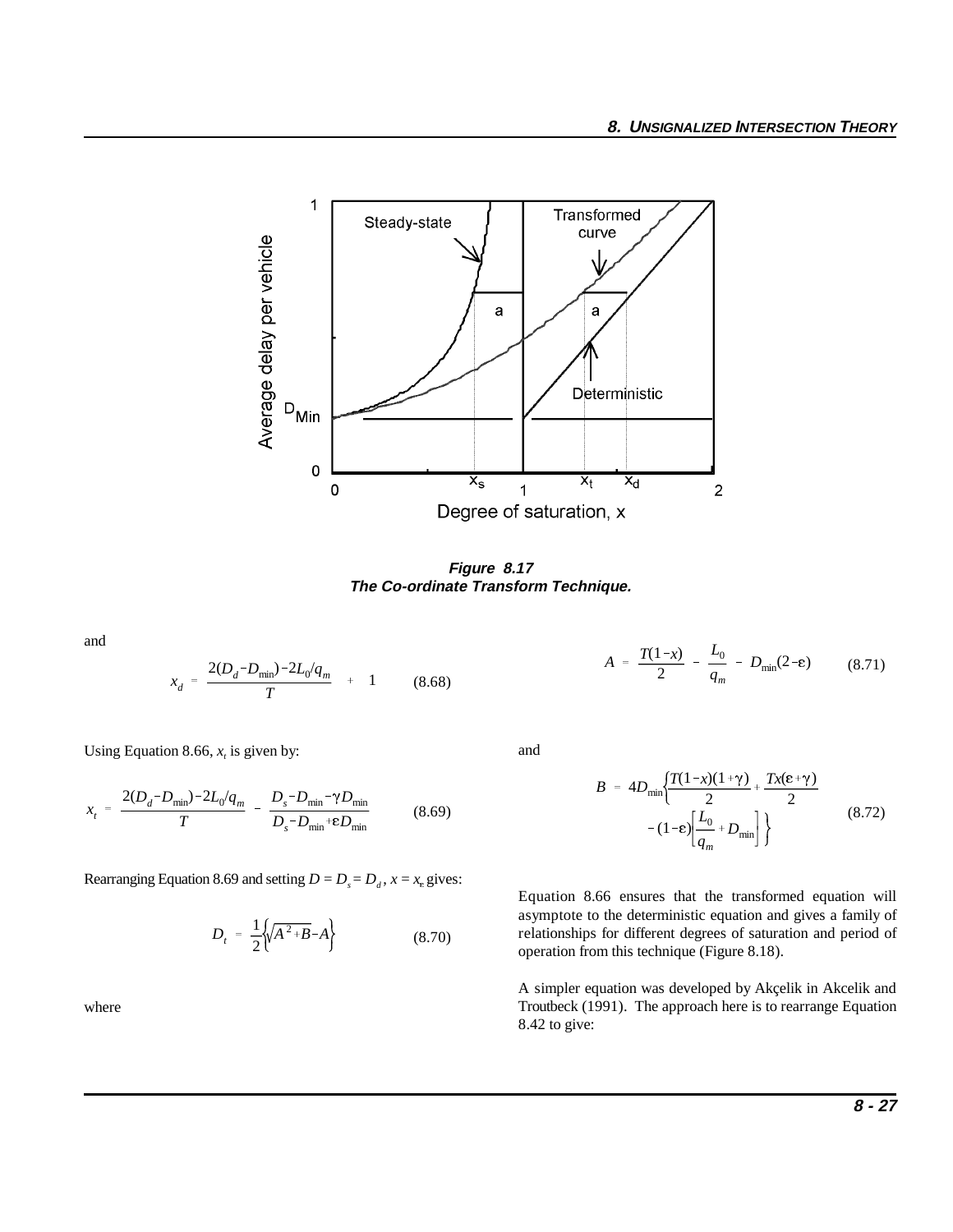

**Figure 8.18 A Family of Curves Produced from the Co-Ordinate Transform Technique.**

$$
a = 1 - x_s = \frac{D_{\min}(\gamma + \varepsilon x_s)}{D_s - D_{\min}}
$$

$$
a \approx \frac{D_{\min}(\gamma + \varepsilon x_i)}{D_s - D_{\min}} \tag{8.73}
$$

If this is used in Equation 8.66 and then rearranged then the resulting equation of the non-steady state delay is:

$$
D-D_{\min} = \frac{1}{2} \frac{L_0}{q_m} + \frac{(x-1)T}{4}
$$
  
+ 
$$
\sqrt{\left[\frac{L_0}{2q_m} + \frac{(x-1)T}{4}\right]^2 + \frac{TD_{\min}(\varepsilon x + \gamma)}{2}}
$$
 (8.74)

A similar equation for M/M/1 queuing system can be obtained if  $\varepsilon$  is set to 1,  $\gamma$  is set to zero, and  $D_{\text{min}}$  is set to  $1/q_m$ ; the result is:

$$
D = \frac{1}{q_m} + \frac{T}{4} \left\{ (x-1)^2 + \frac{8x}{q_m T} \right\} \quad (8.75)
$$

and this is approximately equal to: The average delay predicted by Equation 8.74 is dependent on the initial queue length, the time of operation, the degree of saturation, and the steady state equation coefficients. This equation can then be used to estimate the average delay under oversaturated conditions and for different initial queues. The use of these and other equations are discussed below.

#### **8.4.6 Reserve Capacity**

Independent of the model used to estimate average delays, the reserve capacity (*R*) plays an important role

$$
R = q_{\text{emax}} - q_n \tag{8.76}
$$

 $\overline{+}$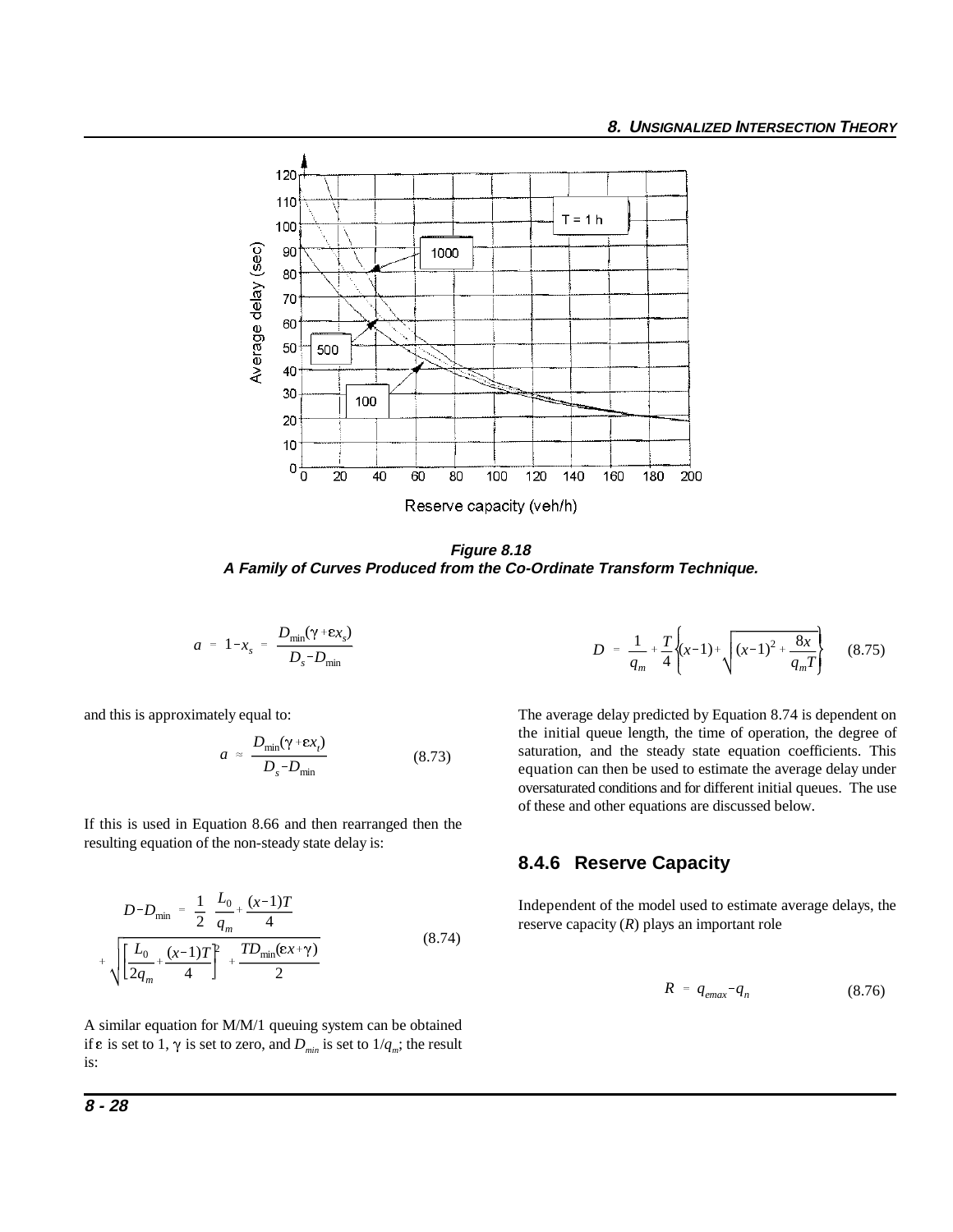In the 1985 edition of the HCM but not the 1994 HCM, it is used as the measure of effectiveness. This is based on the fact that average delays are closely linked to reserve capacity. This close relationship is shown in Figure 8.19. In Figure 8.19, the average delay, *D*, is shown in relation to reserve capacity, *R*. The delay calculations are based on Equation 8.64 with a peak hour interval of duration  $T=1$  hour. The parameters (100, 500, and 1000 veh/hour) indicate the traffic volume,  $q_p$  on the major street. Based on this relationship, a good approximation of the average delay can also be expressed by reserve capacities. What we also see is that - as a practical guide - a reserve capacity

 $R > 100$  pcu/h generally ensures an average delay below 35 seconds.

Brilon (1995) has used a coordinate transform technique for the "Reserve Capacity" formulation for average delay with oversaturated conditions. His set of equations can be given by

$$
D = -B + \sqrt{B^2 + b} \tag{8.77}
$$

where

$$
B = \frac{1}{2} \left( bR - \frac{L_0}{q_m} \right) \tag{8.78}
$$

$$
b = \left\{ \frac{1}{q_m - R_f} \left[ \frac{L_0 - R_f T}{2} \left( 1 - \frac{R_f}{R_0} \right) - \frac{L_0}{q_m} \right] \right\} \frac{1}{|R_f|} \tag{8.79}
$$

$$
R_f = \frac{100 \cdot 3600}{T}
$$
 (8.80)

$$
L_0 = \frac{q_{n0}}{R_0} = \frac{q_{m0} - R_0}{R_0}
$$
 (8.81)

- *T* = duration of the peak period
- $q_m$  = capacity during the peak period
- $q_n$  = minor street flow during the peak period<br>  $R$  = reserve capacity during the peak period
	- reserve capacity during the peak period  $= q_{emax} - q_n$
- $L_0$  = average queue length in the period before and after the peak period
- $q_{n0}$  = minor street flow in the period before and after the peak period
- $q_{m0}$  = capacity in the period before and after the peak period
- $R_0$  = reserve capacity in the period before and after the peak period



**Figure 8.19 Average Delay, D, in Relation to Reserve Capacity R.**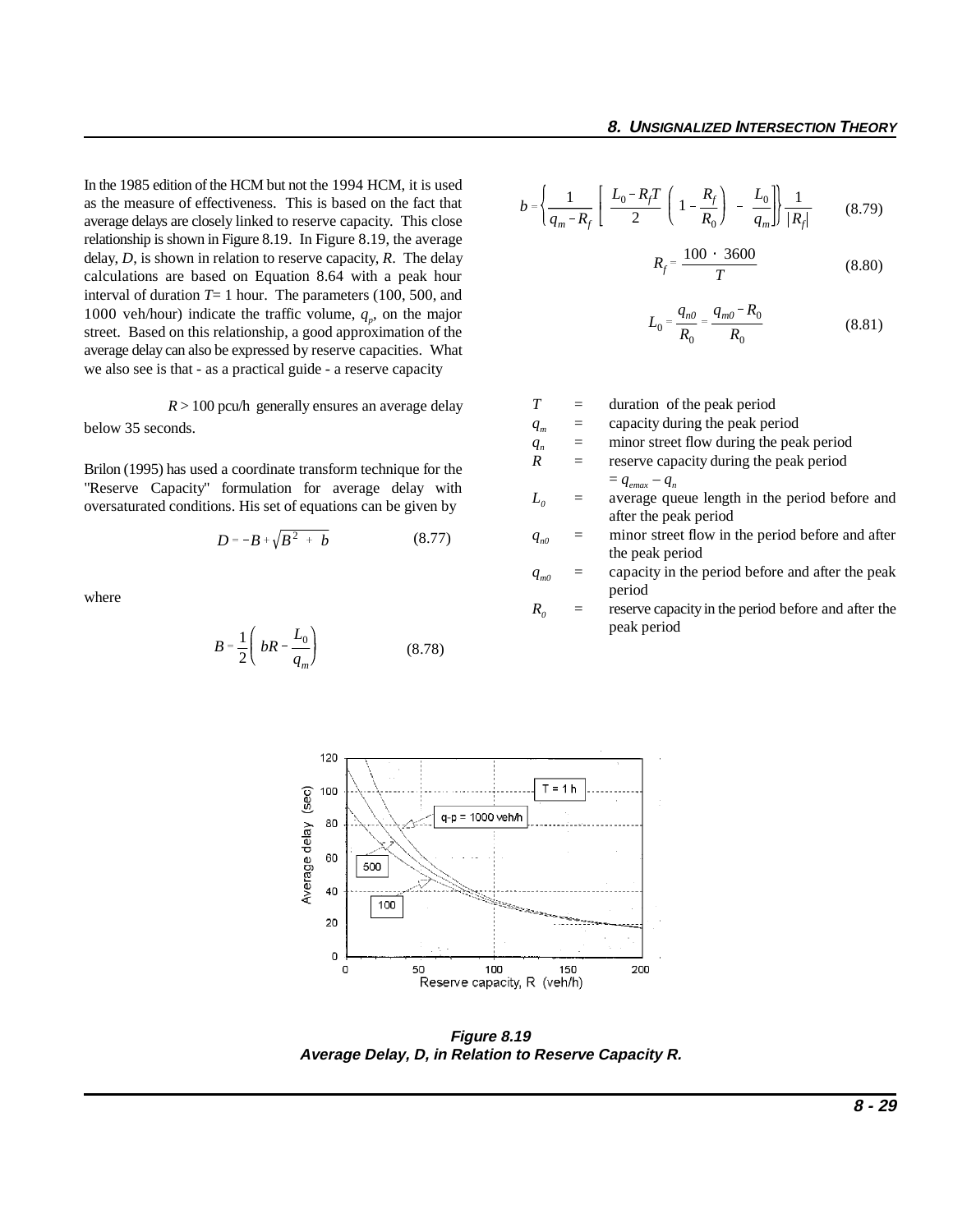All variables in these equations should be used in units of depart according to the gap acceptance mechanism. The seconds (sec), number of vehicles(veh), and veh/sec. Any effect of limited acceleration and deceleration can, of capacity formula to estimate  $q_m$  and  $q_{m0}$  from Section 8.4.1 can be used.

The numerical results of these equations as well as their degree of sophistication are comparable with those of Equation 8.75.

#### **8.4.7 Stochastic Simulation**

As mentioned in the previous chapters, analytical methods are not capable of providing a practical solution, given the complexity and the assumptions required to be made to analyze unsignalized intersections in a completely realistic manner. The modern tool of stochastic simulation, however, is able to overcome all the problems very easily. The degree of reality of the model can be increased to any desired level. It is only restricted by the efforts one is willing to undertake and by the available (and tolerable) computer time. Therefore, stochastic simulation models for unsignalized intersections were developed very early (Steierwald 1961a and b; Boehm, 1968). More recent solutions were developed in the U. K. (Salter 1982), Germany (Zhang 1988; Grossmann 1988; Grossmann 1991), Canada (Chan and Teply 1991) and Poland (Tracz 1991).

Speaking about stochastic simulation, we have to distinguish two levels of complexity:

*1) Point Process Models -* Here cars are treated like points, i.e. the length is neglected. As well, there is only limited use of deceleration and acceleration. Cars are regarded as if they were "stored" at the stop line. From here they course, be taken into account using average vehicle performance values (Grossmann 1988). The advantage of this type of simulation model is the rather shorter computer time needed to run the model for realistic applications. One such model is KNOSIMO (Grossmann 1988, 1991). It is capable of being operated by the traffic engineer on his personal computer during the process of intersection design. A recent study (Kyte et al , 1996) pointed out that KNOSIMO provided the most realistic representation of traffic flow at unsignalized intersections among a group of other models.

KNOSIMO in its present concept is much related to German conditions. One of the specialities is the restriction to single-lane traffic flow for each direction of the main street. Chan and Teply (1991) found some easy modifications to adjust the model to Canadian conditions as well. Moreover, the source code of the model could easily be adjusted to traffic conditions and driver behavior in other countries.

*2) Car Tracing Models -* These models give a detailed account of the space which cars occupy on a road together with the car-following process but are time consuming to run. An example of this type of model is described by Zhang (1988).

Both types of models are useful for research purposes. The models can be used to develop relationships which can then be represented by regression lines or other empirical evaluation techniques.

# **8.5 Interaction of Two or More Streams in the Priority Road**

one being the priority stream and the second being a minor the lane flows. This results in the following equation for stream. The minor stream is at a lower rank than the priority capacity in veh/h: stream. In some cases there may be a number of lanes that must be given way to by a minor stream driver. The capacity and the delay incurred at these intersections have been looked at by a number of researchers. A brief summary is given here.

If the headways in the major streams have a negative exponential distribution then the capacity is calculated from the equation for where *q* is the total opposing flow.

The models discussed above have involved only two streams; a single lane with the opposing flow being equal to the sum of

$$
q_{emax} = \frac{3600qe^{-qt_a}}{1 - e^{-qt_f}}
$$
 (8.82)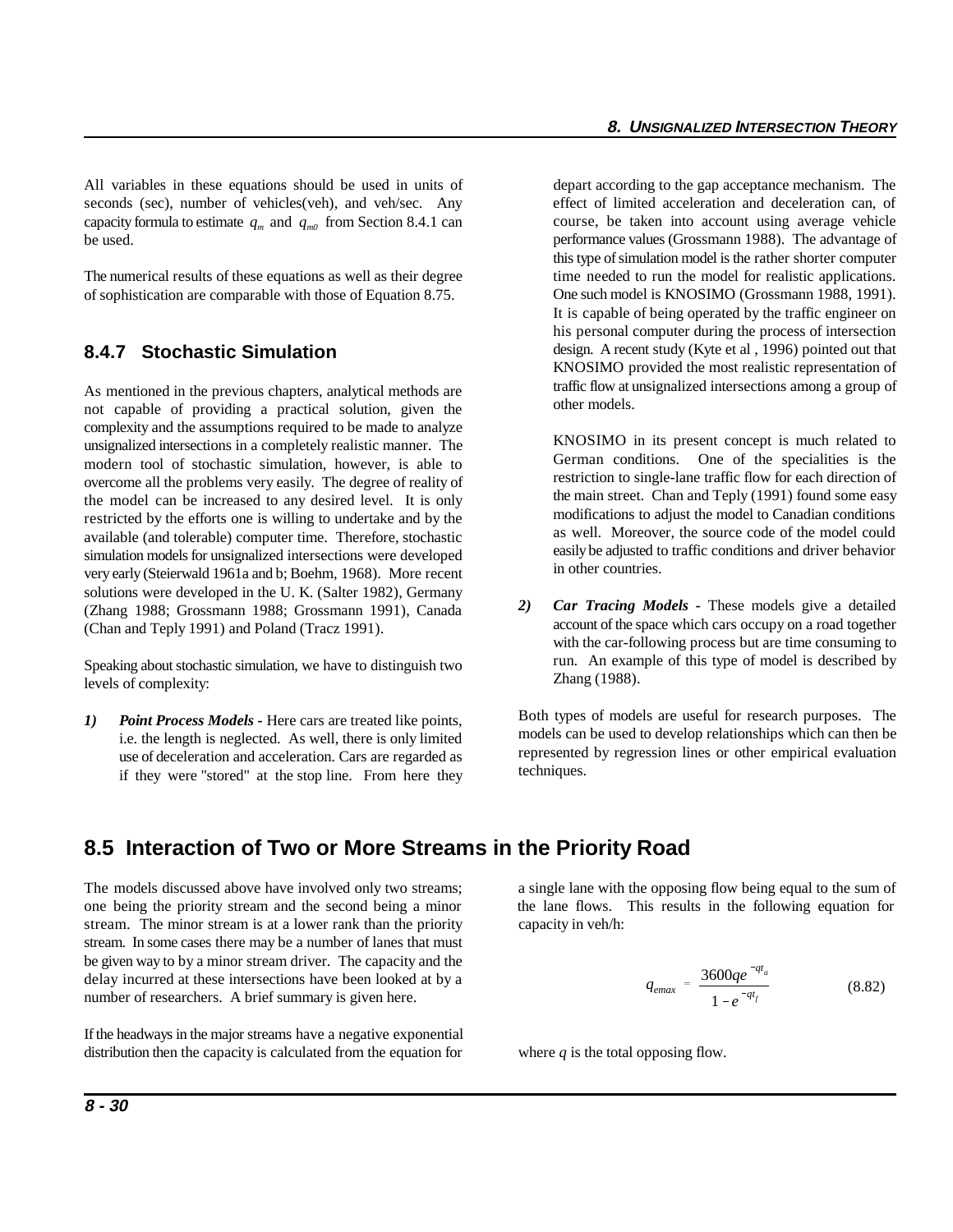Tanner (1967) developed an equation for the capacity of an intersection where there were *n* major streams. The traffic in each lane has a dichotomized headway distribution in which there is a proportion of vehicles in bunches and the remaining vehicles free of interaction. All bunched vehicles are assumed to have a headway of  $t_m$  and the free vehicles have a headway equal to the  $t_m$  plus a negative exponentially distributed (or random) time. This is the same as Cowan's (1975) M3 model. Using the assumption that headways in each lane are independent, Tanner reviewed the distribution of the random time periods and estimated the entry capacity in veh/h as:

$$
q_{emax} = \frac{3600 \left[ \lambda (1 - t_{m1} q_1)(1 - t_{m2} q_2) \cdots (1 - t_{m1} q_1) e^{-\lambda (t_a - t_m)} \right]}{1 - e^{-\lambda t_f}}
$$
(8.83)

where  $\lambda = \lambda_1 + \lambda_2 + \ldots + \lambda_n$  (8.84)

$$
\mathcal{L}^{\mathcal{L}}(\mathcal{L}^{\mathcal{L}}(\mathcal{L}^{\mathcal{L}}(\mathcal{L}^{\mathcal{L}}(\mathcal{L}^{\mathcal{L}}(\mathcal{L}^{\mathcal{L}}(\mathcal{L}^{\mathcal{L}}(\mathcal{L}^{\mathcal{L}}(\mathcal{L}^{\mathcal{L}}(\mathcal{L}^{\mathcal{L}}(\mathcal{L}^{\mathcal{L}}(\mathcal{L}^{\mathcal{L}}(\mathcal{L}^{\mathcal{L}}(\mathcal{L}^{\mathcal{L}}(\mathcal{L}^{\mathcal{L}}(\mathcal{L}^{\mathcal{L}}(\mathcal{L}^{\mathcal{L}}(\mathcal{L}^{\mathcal{L}}(\mathcal{L}^{\mathcal{L}}(\mathcal{L}^{\mathcal{L}}(\mathcal{L}^{\mathcal{L}}(\mathcal{L}^{\mathcal{L}}(\mathcal{L}^{\mathcal{L}}(\mathcal{L}^{\mathcal{L}}(\mathcal{L}^{\mathcal{L}}(\mathcal{L}^{\mathcal{L}}(\mathcal{L}^{\mathcal{L}}(\mathcal{L}^{\mathcal{L}}(\mathcal{L}^{\mathcal{L}}(\mathcal{L}^{\mathcal{L}}(\mathcal{L}^{\mathcal{L}}(\mathcal{L}^{\mathcal{L}}(\mathcal{L}^{\mathcal{L}}(\mathcal{L}^{\mathcal{L}}(\mathcal{L}^{\mathcal{L}}(\mathcal{L}^{\mathcal{L}}(\mathcal{L}^{\mathcal{L}}(\mathcal{L}^{\mathcal{L}}(\mathcal{L}^{\mathcal{L}}(\mathcal{L}^{\mathcal{L}}(\mathcal{L}^{\mathcal{L}}(\mathcal{L}^{\mathcal{L}}(\mathcal{L}^{\mathcal{L}}(\mathcal{L}^{\mathcal{L}}(\mathcal{L}^{\mathcal{L}}(\mathcal{L}^{\mathcal{L}}(\mathcal{L}^{\mathcal{L}}(\mathcal{L}^{\mathcal{L}}(\mathcal{L}^{\mathcal{L}}(\mathcal{L}^{\mathcal{L}}(\mathcal{L}^{\mathcal{L}}(\mathcal{L}^{\mathcal{L}}(\mathcal{L}^{\mathcal{L}}(\mathcal{L}^{\mathcal{L}}(\mathcal{L}^{\mathcal{L}}(\mathcal{L}^{\mathcal{L}}(\mathcal{L}^{\mathcal{L}}(\mathcal{L}^{\mathcal{L}}(\mathcal{L}
$$

$$
\lambda_{i} = \alpha_{i} q_{i} / (1 - t_{m} q_{i}) \qquad (8.85)
$$

 $q_i$  is the flow in the major stream *i* in veh/sec.

 $\alpha$  is the proportion of free vehicles in the major stream *i*.

This equation by Tanner is more complicated than an earlier equation (Tanner 1962) based on an implied assumption that the proportion of free vehicles,  $\alpha_i$ , is a function of the lane flow. That is

$$
\alpha_{i} = (1-t_{m} q_{i})
$$

and then  $\lambda_i$  reduces to  $q_i$ . Fisk (1989) extended this earlier work of Tanner (1962) by assuming that drivers had a different critical gap when crossing different streams. While this would seem to be an added complication it could be necessary if drivers are crossing some major streams from the left before merging with another stream from the right when making a left turn.

Her equation for capacity is:

$$
q_{emax} = \frac{3600q \left[ \prod_{i=1}^{n} (1 - t_{mi} q_i) e^{-q_t t_{ai}} \right] e^{qt_m}}{1 - e^{-qt_f}}
$$
(8.86)

where  $q = q_i$ 

$$
+q_2+\ldots+q_n
$$

### **8.5.1 The Benefit of Using a Multi-Lane Stream Model**

Troutbeck (1986) calculated the capacity of a minor stream to cross two major streams which both have a Cowan (1975) dichotomized headway distribution. The distribution of opposing headways is:

$$
F(t) = \frac{2q_1q_2t}{(q_1+q_2)} \qquad \qquad \text{for} \quad t < t_m \qquad (8.87)
$$

and

$$
F(t) = 1 - \alpha' e^{-\lambda'(t - t_m)}
$$
 for  $t > t_m$  (8.88)

where

$$
\alpha' = \frac{\alpha_1 q_1 (1 - q_2 t_m) + \alpha_2 q_2 (1 - q_1 t_m)}{(q_1 + q_2)}
$$
(8.88a)

or after a little algebra,

$$
\alpha'q = \lambda' \prod_{i=1}^{n} (1 - q_i t_m)
$$
 (8.88b)

and

$$
\lambda' = \lambda_1 + \lambda_2 \tag{8.89}
$$

As an example, if there were two identical streams then the distribution of headways between vehicles in the two streams is given by Equations 8.87 and 8.88. This is also shown in figures from Troutbeck (1991) and reported here as Figure 8.20.

Gap acceptance procedures only require that the longer headways or gaps be accurately represented. The shorter gaps need only be noted.

Consequently the headway distribution from two lanes can be represented by a single Cowan M3 model with the following properties:

$$
F(t) = 1 - \alpha * e^{-\lambda'(t - t_m^*)} \qquad t > t_m^* \qquad (8.90)
$$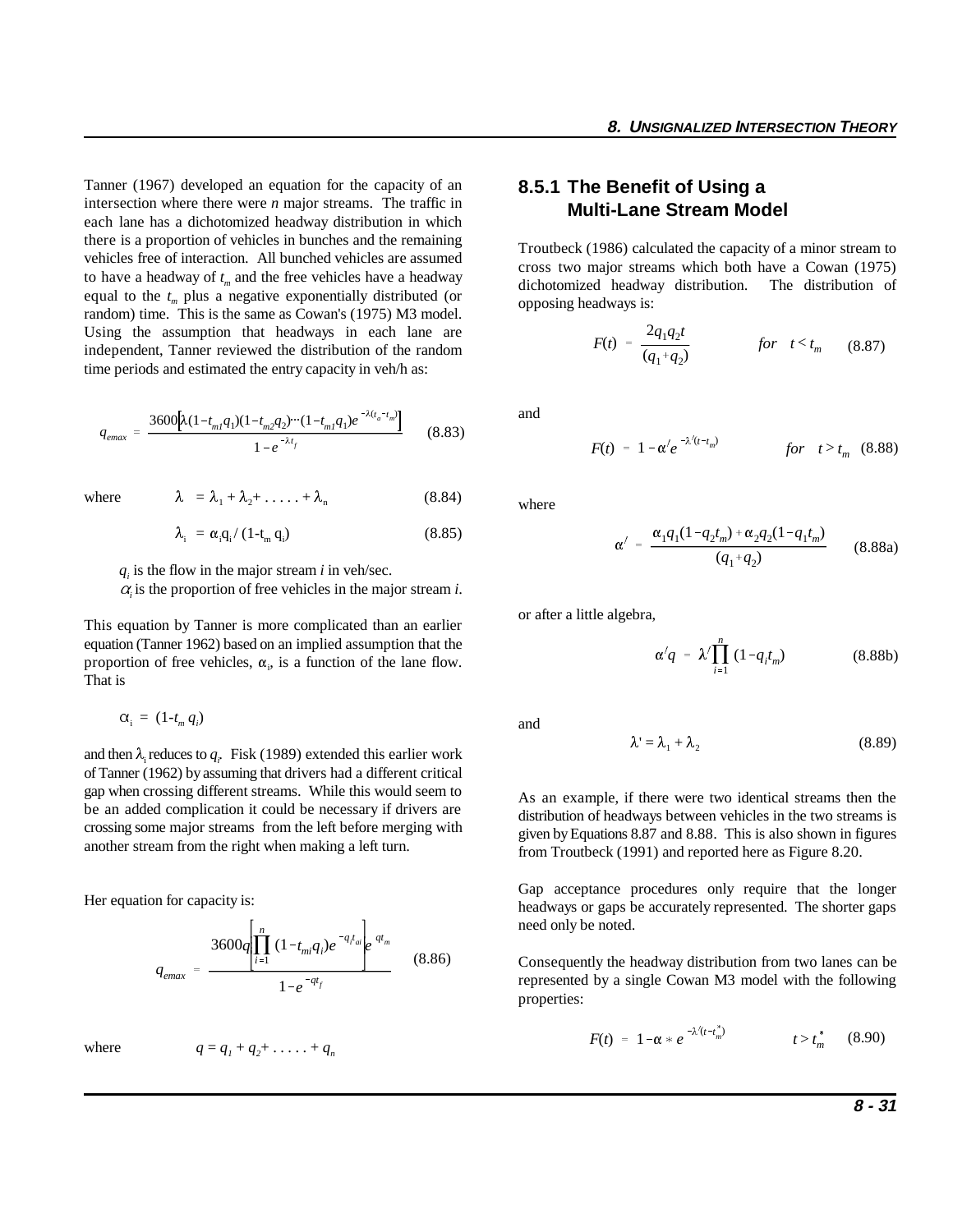

**Figure 8.20 Modified 'Single Lane' Distribution of Headways (Troutbeck 1991).**

and otherwise  $F(t)$  is zero. This modified distribution is also illustrated in Figure 8.20. Values of  $\alpha^*$  and  $t_m^*$  must be chosen to ensure the correct proportions and the correct mean headway are obtained. This will ensure that the number of headways greater than *t*, 1–*F(t)*, is identical from either the one lane or the two lane equations when *t* is greater than  $t_m^*$ .

Troutbeck (1991) gives the following equations for calculating  $\alpha^*$  and  $t_m^*$  which will allow the capacity to be calculated using a modified single lane model which are identical to the estimate from a multi-lane model.

The equations

$$
(1-t_m^*q_1-t_m^*q_2)e^{\lambda' t_m^*} = (1-t_mq_1)(1-t_m^*q_2)e^{\lambda' t_m} (8.91)
$$

and

$$
\alpha * e^{\lambda' t_m^*} = \alpha' e^{\lambda' t_m} \tag{8.92}
$$

are best solved iteratively for  $t_m$  with  $t_m$ , being the *i*th estimate. The appropriate equation is

$$
t_{m}^{*}, i+1 = \frac{1 - (1 - t_{m} q_{1})(1 - t_{m} q_{2}) e^{\lambda' (t_{m} - t_{m}^{*})}}{q_{1} + q_{2}} \qquad (8.93)
$$

 $\alpha^*$  is then found from Equation 8.93.

Troutbeck (1991) also indicates that the error in calculating Adams' delay when using the modified single lane model instead of the two lane model is small. Adams' delay is the delay to the minor stream vehicles when the minor stream flow is close to zero. This is shown in Figure 8.21. Since the modified distribution gives satisfactory estimates of Adams' delay, it will also give satisfactory estimates of delay.

In summary, there is no practical reason to increase the complexity of the calculations by using multi-lane models and a single lane dichotomized headway model can be used to represent the distribution of headways in either one or two lanes.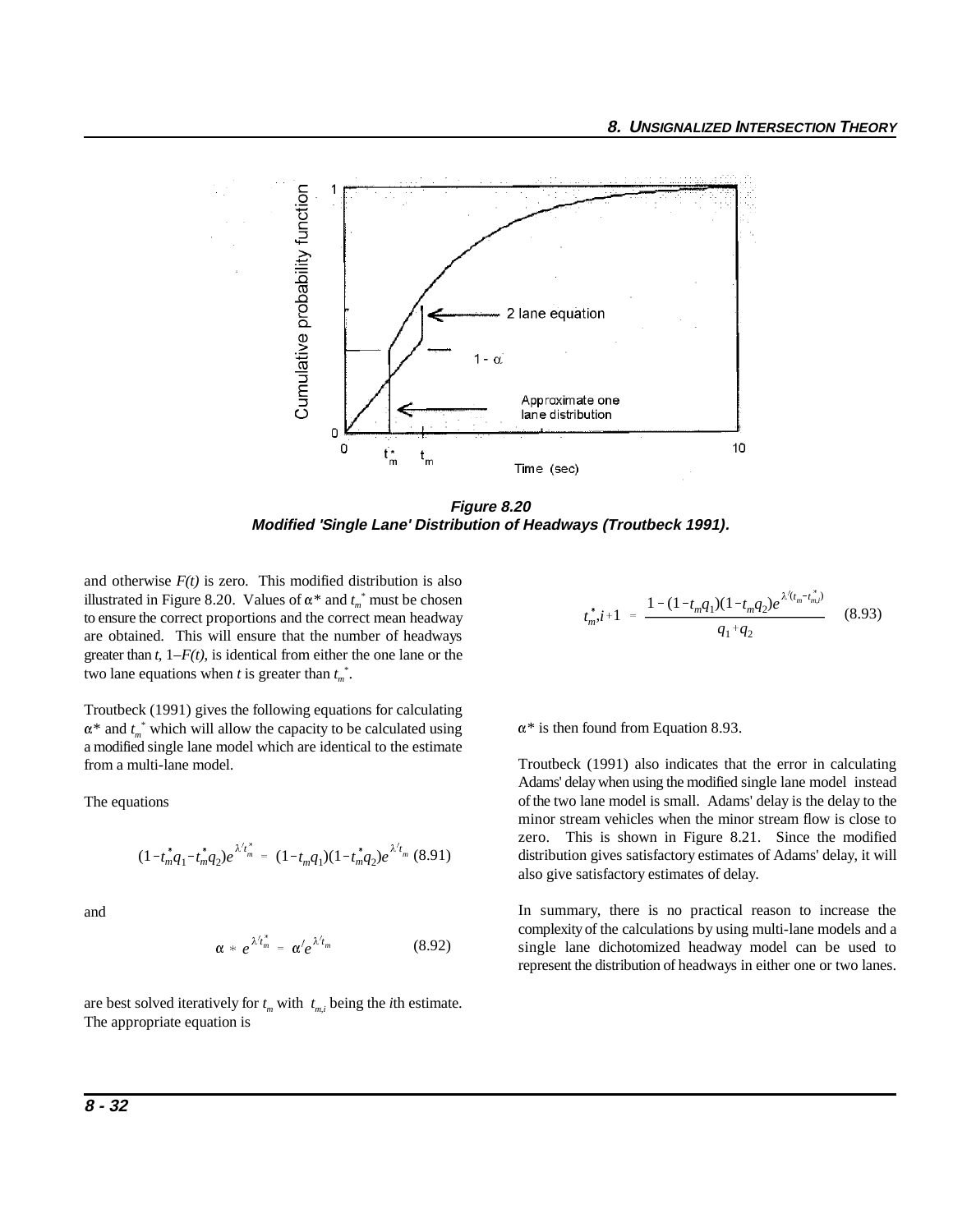

**Figure 8.21 Percentage Error in Estimating Adams' Delay Against the Major Stream Flow for a Modified Single Lane Model (Troutbeck 1991).**

# **8.6 Interaction of More than Two Streams of Different Ranking**

# **8.6.1 Hierarchy of Traffic Streams at a Two Way Stop Controlled Intersection**

At all unsignalized intersections except roundabouts, there is a hierarchy of streams. Some streams have absolute priority (Rank 1), while others have to yield to higher order streams. In some cases, streams have to yield to some streams which in turn have to yield to others. It is useful to consider the streams as having different levels of priority or ranking. These different levels of priority are established by traffic rules. For instance,

| Rank 1 stream | has absolute priority and does not need to<br>yield right of way to another stream,                                                          |
|---------------|----------------------------------------------------------------------------------------------------------------------------------------------|
| Rank 2 stream | has to yield to a Rank 1 stream,                                                                                                             |
| Rank 3 stream | has to yield to a Rank 2 stream and in turn to<br>a Rank 1 stream, and                                                                       |
| Rank 4 stream | has to yield to a Rank 3 stream and in turn to<br>Rank 2 and Rank 1 streams (left turners from<br>the minor street at a cross-intersection). |

This is illustrated in Figure 8.22 produced for traffic on the right side. The figure illustrates that the left turners on the major road have to yield to the through traffic on the major road. The left turning traffic from the minor road has to yield to all other streams but is also affected by the queuing traffic in the Rank 2 stream.

## **8.6.2 Capacity for Streams of Rank 3 and Rank 4**

No rigorous analytical solution is known for the derivation of the capacity of Rank-3-movements like the left-turner from the minor street at a T-junction (movement 7 in Figure 8.22, right side). Here, the gap acceptance theory uses the impedance factors  $p_0$  as an approximation.  $p_0$  for each movement is the probability that no vehicle is queuing at the entry. This is given with sufficient accuracy by Equation 8.50 or better with the two service time Equation 8.52. Only during the part  $p_{0,rank-2}$  of the total time, vehicles of Rank 3 can enter the intersection due to highway code regulations.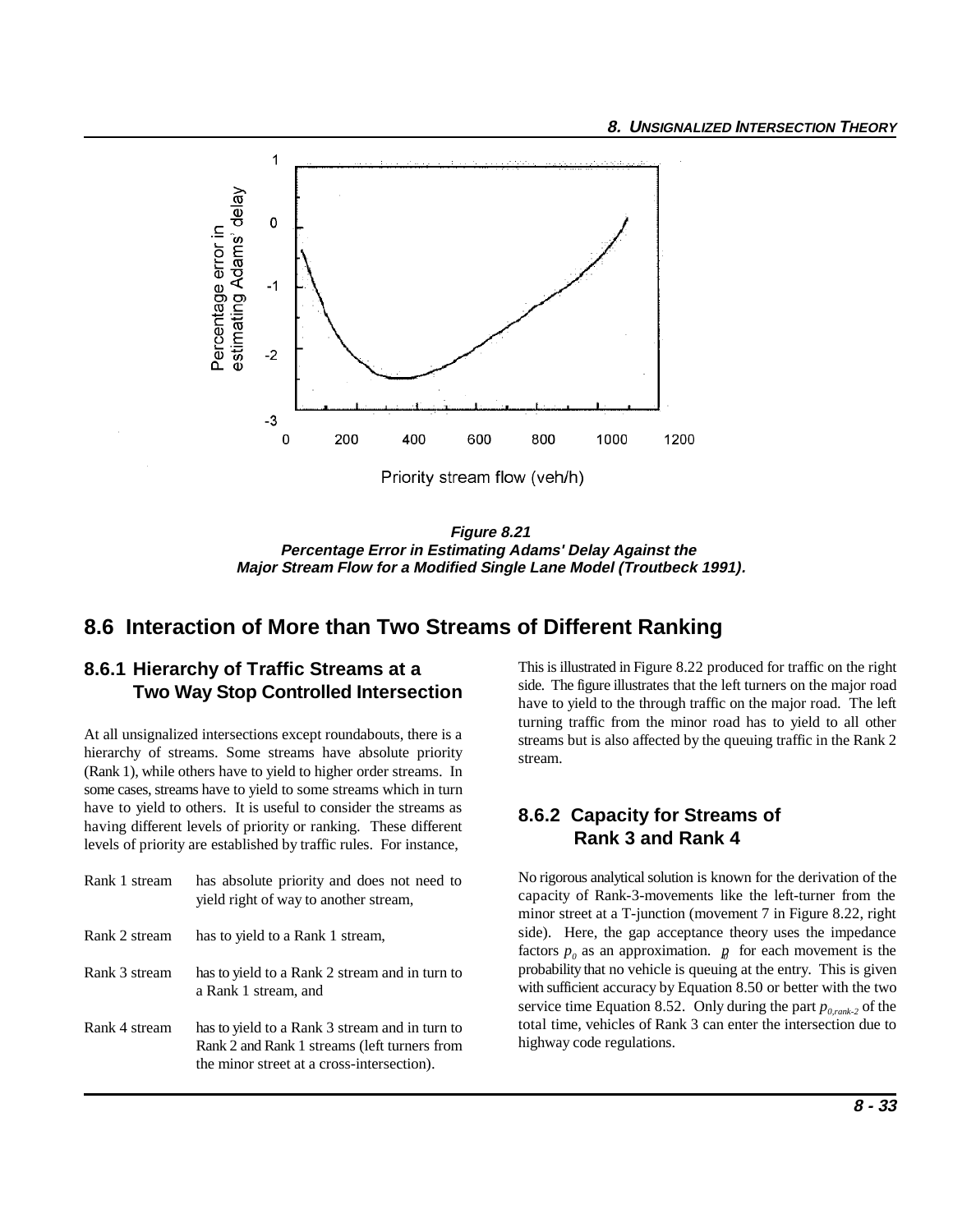

*Note: The numbers beside the arrows indicate the enumeration of streams given by the Highway Capacity Manual (1994, Chapter 10).*

**Figure 8.22 Traffic Streams And Their Level Of Ranking.**

Therefore, for Rank-3-movements, the basic value  $q_m$  for the potential capacity must be reduced to  $p_0 \cdot q_n$  to get the real potential capacity  $q_e$ :

$$
q_{e, rank-3} = p_{0, rank-2} \cdot q_{m, rank-3} \tag{8.94}
$$

For a T-junction, this means

 $q_{e,7} = p_{0,4} \cdot q_{m,7}$ 

For a cross-junction, this means

$$
q_{e,8} = p_x \cdot q_{m,8} \tag{8.95}
$$

$$
q_{e,II} = p_x \cdot q_{m,II} \tag{8.96}
$$
 with

 $p_x = p_{0,1} \cdot p_{0,4}$ 

Here the index numbers refer to the index of the movements according to Figure 8.22. Now the values of  $p_{0.8}$  and  $p_{0.11}$  can be calculated according to Equation 8.50.

For Rank-4-movements (left turners at a cross-intersection), the dependency between the  $p_0$  values in Rank-2 and Rank-3movements must be empirical and can not be calculated from analytical relations. They have been evaluated by numerous simulations by Grossmann (1991; cf. Brilon and Grossmann 1991). Figure 8.23 shows the statistical dependence between queues in streams of Ranks 2 and 3.

In order to calculate the maximum capacity for the Rank-4 movements (numbers 7 and 10), the auxiliary factors,  $p_{z8}$  and  $p_{z,11}$ , should be calculated first:

$$
p_{z,i} = 0.65 p_{y,i} - \frac{p_{y,i}}{p_{y,i} + 3} + 0.6 \sqrt{p_{y,i}} \tag{8.97}
$$

diminished to calculate the actual capacities,  $q_e$ . Brilon (1988, cf. Figures 8.7 and 8.8) has discussed arguments which support this double introduction.

The reasons for this are as follows: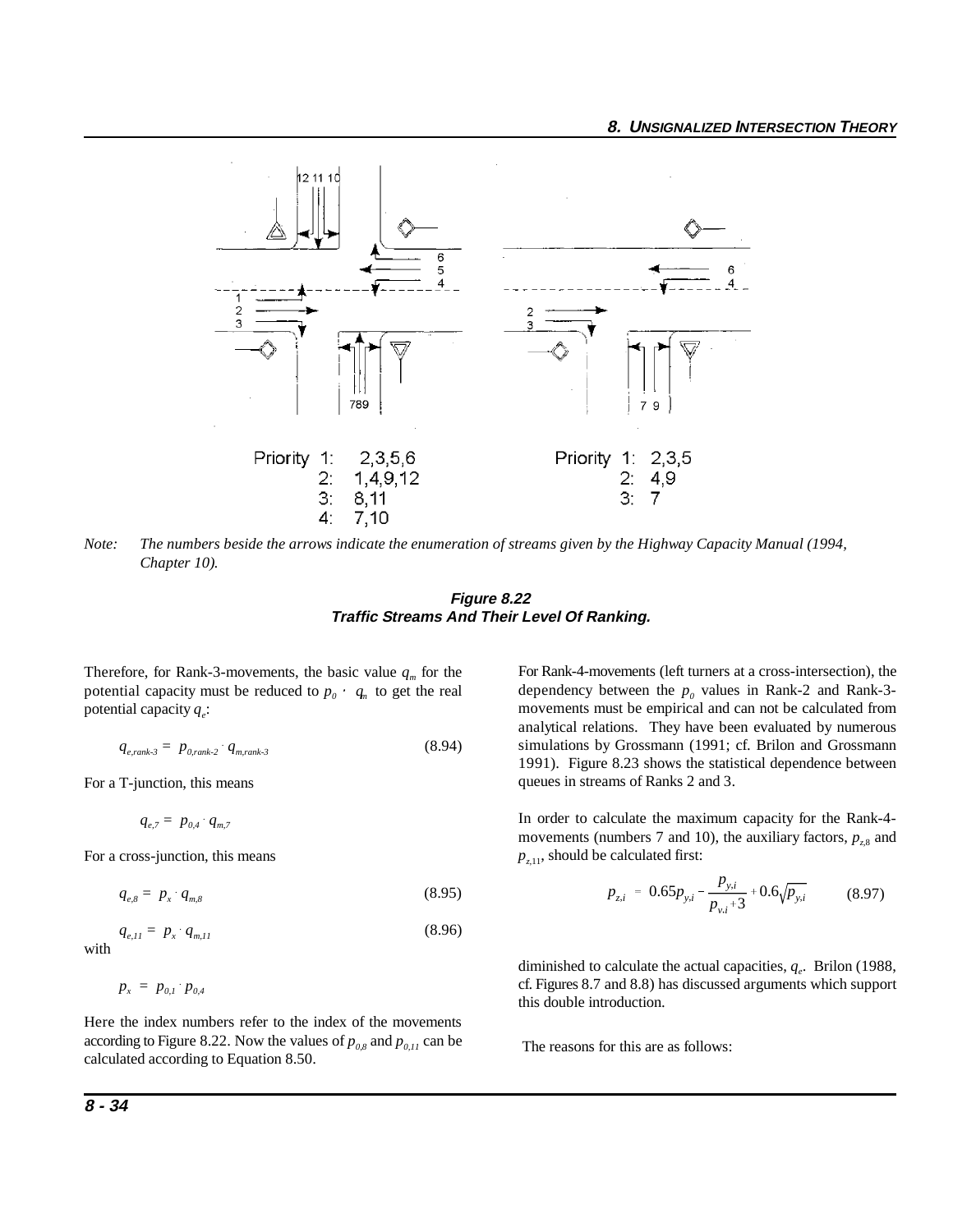

**Figure 8.23 Reduction Factor to Account for the Statistical Dependence Between Streams of Ranks 2 and 3.**

 $\blacksquare$ left turners from the minor street at a T-junction) cannot enter the intersection due to traffic regulations and the highway code. Since the portion of time provided for Section 8.4.1 for Rank-3 streams has to be diminished by the factor  $p_0$  for the corresponding Rank-2 streams (Equations 8.95 to 8.99).

# **8.7 Shared Lane Formula**

#### **8.7.1 Shared Lanes on the Minor Street**

If more than one minor street movement is operating on the same lane, the so-called "shared lane equation" can be applied. It calculates the total capacity  $q<sub>s</sub>$  of the shared lane, if the capacities of the corresponding movements are known. (Derivation in  $q_s = \text{capacity of the shared lane in veh/h,}$  Harders, 1968 for example.)

During times of queuing in Rank-2 streams (e.g. left Even if no Rank-2 vehicle is queuing, these vehicles turners from the major street), the Rank-3 vehicles (e.g. influence Rank-3 operations, since a Rank-2 vehicle approaching the intersection within a time of less than  $t<sub>c</sub>$ prevents a Rank-3 vehicle from entering the intersection.

Rank-3 vehicles is  $p_0$ , the basic capacity calculated from Grossmann (1991) has proven that among the possibilities *Section 8.4.1 for Rank-3 streams has to be diminished by* considered, the described approach is the ea realistic in the range of traffic volumes which occur in practical applications.

$$
\frac{1}{q_s} = \sum_{i=1}^{m} \frac{b_i}{q_{m,i}} \tag{8.100}
$$

 $q_{mi}$  = capacity of movement *i*, if it operates on a separate lane in veh/h,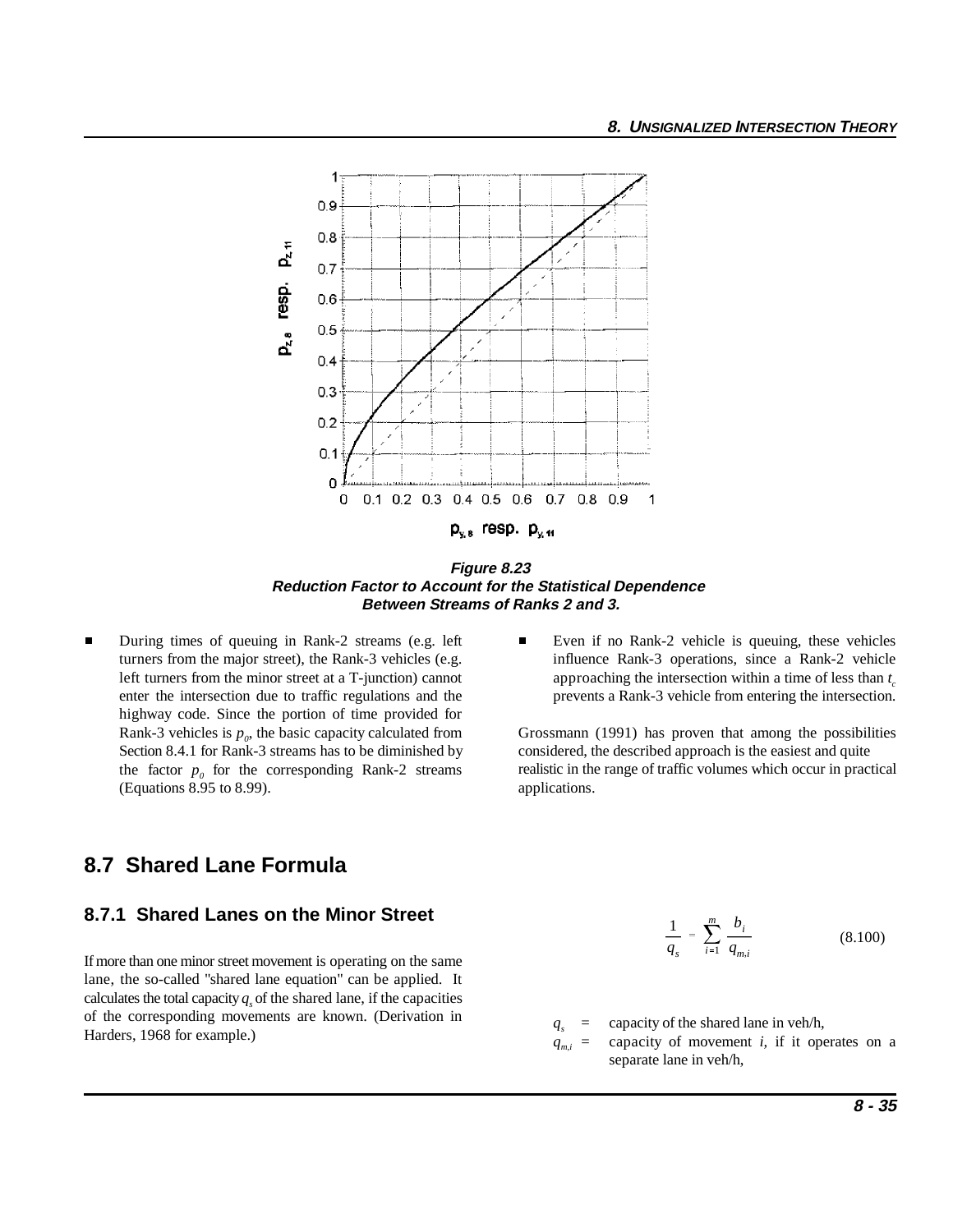- $b_i$  = proportion of volume of movement *i* of the total volume on the shared lane,
- *m* = number of movements on the shared lane.

The formula is also used by the HCM (1994, Equation 10-9).

This equation is of general validity regardless of the formula for the estimation of  $q_m$  and regardless of the rank of priority of the three traffic movements. The formula can also be used if the overall capacity of one traffic stream should be calculated, if this stream is formed by several partial streams with different capacities, e.g. by passenger cars and trucks with different critical gaps. Kyte at al (1996) found that this procedure for accounting for a hierarchy of streams, provided most realistic  $i = 4$ ,  $j = 5$  and  $k = 6$  (cf. Figure 8.22) results.

#### **8.7.2 Shared Lanes on the Major Street**

In the case of a single lane on the major street shared by rightturning and through movements (movements no. 2 and 3 or 5 and 6 in Figure 8.22), one can refer to Table 8.2.

If left turns from the major street (movements no. 1 and 4 in Figure 8.22) have no separate turning lanes, vehicles in the priority l movements no. 2 and 3, and no. 5 and 6 respectively

volume on the shared lane, those streams. The factors  $p_{0,l}$ <sup>\*</sup> and  $p_{0,l}$ <sup>\*</sup> indicate the probability in Figure 8.21 may also be obstructed by queuing vehicles in that there will be no queue in the respective shared lane. They might serve for a rough estimate of the disturbance that can be expected and can be approximated as follows (Harders 1968):

$$
p_{o,i}^* = 1 - \frac{1 - p_{0,i}}{1 - q_{f_{Bj}} - q_k t_{Bk}}
$$
(8.101)

where:  $i = 1, j = 2$  and  $k = 3$  (cf. Figure 8.22)

or

 $q_i$  = volume of stream *j* in veh/sec,

 $q_k$  = volume of stream *k* in veh/sec, and

 $t_{Bi}$  and  $t_{Bk}$  = follow-up time required by a vehicle in stream *j*  or *k* (*s*).  $(1.7 \text{ sec} < t_B < 2.5 \text{ sec}, \text{ e.g. } t_B = 2 \text{ sec})$ 

In order to account for the influence of the queues in the major street approach lanes on the minor street streams no. 7, 8, 10, and 11, the values  $p_{01}$  and  $p_{04}$ , according to Equation 8.47 have to be replaced by the values  $p_{0,1}^*$  and  $p_{0,4}^*$  according to Equation 8.101. This replacement is defined in Equations 8.95 to 8.97.

### **8.8 Two-Stage Gap Acceptance and Priority**

of the major street available where several minor street vehicles<br>can be stored between the traffic flows of the two directions of<br>the major street, especially in the case of multi-lane major traffic<br> $c_T = \frac{\alpha}{k+1} \left\{ y(y^k$ can be stored between the traffic flows of the two directions of the major street, especially in the case of multi-lane major traffic (Figure 8.24). This storage space within the intersection enables the minor street driver to cross the major streams from each direction at different behavior times. This behavior can contribute to an increased capacity. This situation is called twostage priority. The additional capacity being provided by these wider intersections can not be evaluated by conventional capacity calculation models.

Brilon et al. (1996) have developed an analytical theory for the estimation of capacities under two-stage priority conditions. It is based on an earlier approach by Harders (1968). In addition to the analytical theory, simulations have been performed and were

At many unsignalized intersections there is a space in the center the basis of an adjustment factor  $\alpha$ . The resulting set of

$$
c_{T} = \frac{\alpha}{y^{k+1} - 1} \left\{ y(y^{k} - 1) \cdot [c(q_{5}) - q_{1}] + (y - 1) \cdot c(q_{1} + q_{2} + q_{5}) \right\}
$$
  
for  $y \neq 1$   

$$
c_{T(y-1)} = \frac{\alpha}{k+1} \left\{ k[c(q_{5}) - q_{1}] + (c(q_{1} + q_{2} + q_{5}) \right\}
$$
(8.104)

$$
for y = 1
$$

(8.104)

 $c<sub>T</sub>$  = total capacity of the intersection for minor through traffic (movement 8)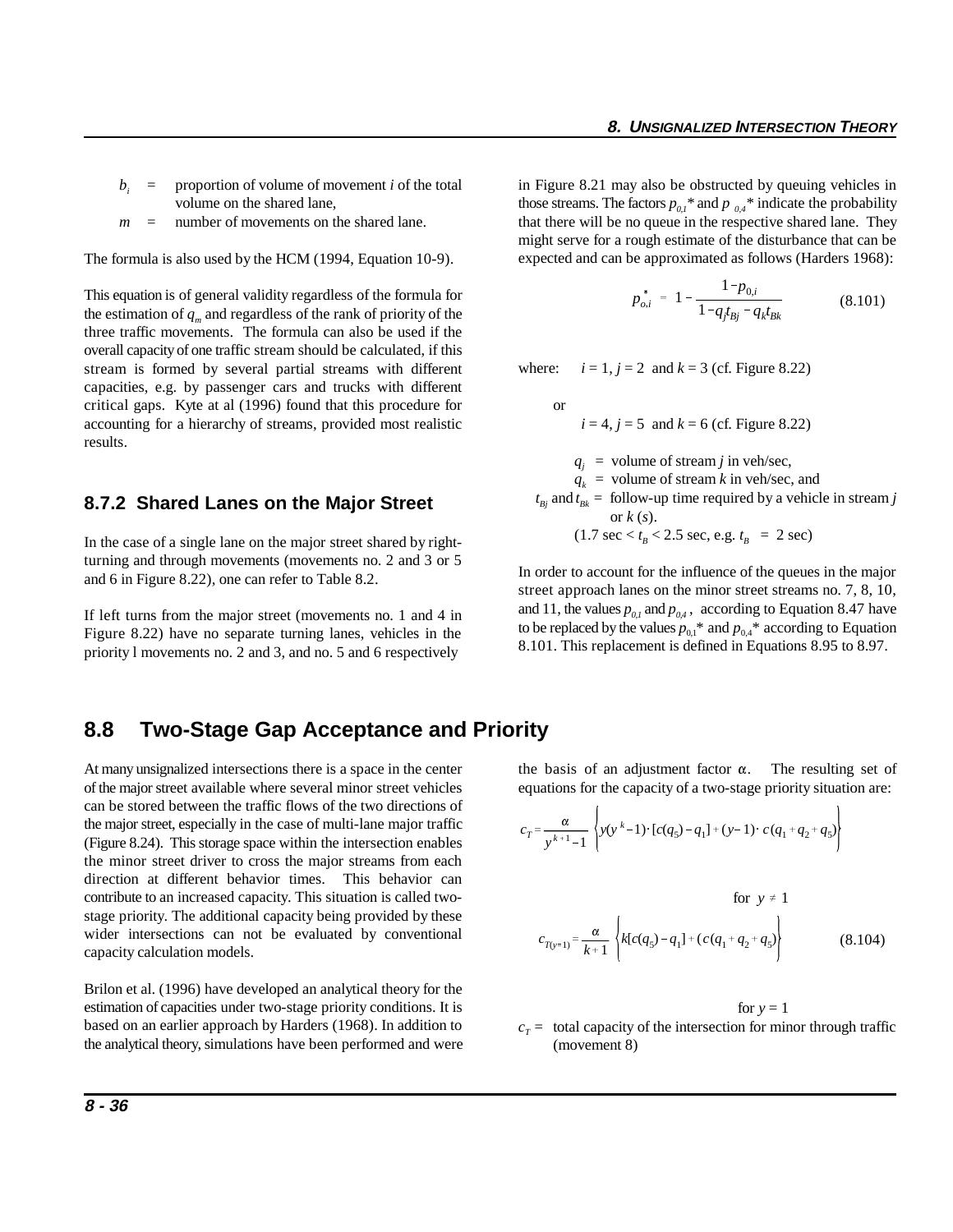#### **Table 8.2** Evaluation of Conflicting Traffic Volume  $q_p$ **Note: The indices refer to the traffic streams denoted in Figure 8.22.**

| <b>Subject Movement</b>      | No.             | Conflicting Traffic Volume q <sub>p</sub>                                                                    |
|------------------------------|-----------------|--------------------------------------------------------------------------------------------------------------|
| Left Turn from Major Road    | 1               | $q_5 + q_6^{3)}$                                                                                             |
|                              | 7               | $q_2 + q_3^{3}$                                                                                              |
| <b>Right Turn from Minor</b> | 6               |                                                                                                              |
| Road                         | 12 <sup>2</sup> | $q_2^{2)}$ + 0.5 $q_3^{1}$<br>$q_5^{2)}$ + 0.5 $q_6^{1}$                                                     |
| Through Movement from        | 5               | $q_2$ + 0.5 $q_3^{\prime\prime}$ + $q_5$ + $q_6^{\prime\prime}$ + $q_1$ + $q_4$                              |
| Minor Road                   | 11              | $q_2 + q_3^{3} + q_5 + 0.5 q_6^{1} + q_1 + q_4$                                                              |
| Left Turn from Minor Road    | $\overline{4}$  | $q_2$ + 0.5 $q_3^{\prime\prime}$ + $q_5$ + $q_1$ + $q_4$ + $q_{12}^{\prime\prime}$ + $q_{11}^{\prime\prime}$ |
|                              | 10              | $q_5 + 0.5 q_6^{1} + q_2 + q_1 + q_4 + q_6^{4(5)} + q_8^{5(5)}$                                              |

**Notes**

- **1)** If there is a right-turn lane,  $q_3$  or  $q_6$  should not be considered.
- **2)** If there is more than one lane on the major road,  $q_2$  and  $q_5$  are considered as traffic volumes on the right **lane.**
- **3) If right-turning traffic from the major road is separated by a triangular island and has to comply with a** YIELD- or STOP-Sign,  $q_6$  and  $q_3$  need not be considered.
- **4) If right-turning traffic from the minor road is separated by a triangular island and has to comply with a YIELD- or STOP-sign, q and q need not be considered. 9 12**
- **5)** If movements 11 and 12 are controlled by a STOP-sign,  $q_{11}$  and  $q_{12}$  should be halved in this equation. Similarly, if movements 8 and 9 are controlled by a STOP-sign,  $q_s$  and  $q_s$  should be halved.
- **6) It can also be justified to omit q and q or to halve their values if the minor approach area is wide. <sup>9</sup> <sup>12</sup>**

where

$$
y = \frac{c(q_1 + q_2) - c(q_1 + q_2 + q_5)}{c(q_5) - q_1 - c(q_1 + q_2 + q_5)} \qquad a =
$$

- $q_l$  = volume of priority street left turning traffic at part I
- $q_2$  = volume of major street through traffic coming from the left at part I
- $q_5$  = volume of the sum of all major street flows coming from the right at part II.

$$
\alpha = 1 \qquad \text{for } k=0
$$

 $a = 1 - 0.32 \exp(-1.3 \cdot \sqrt{k})$ for  $k > 0$  (8.105)

Of course, here the volumes of all priority movements at part II have to be included. These are: major right (6, except if this movement is guided along a triangular island separated from the through traffic) , major through (5), major left (4); numbers of movements according to Figure 8.22.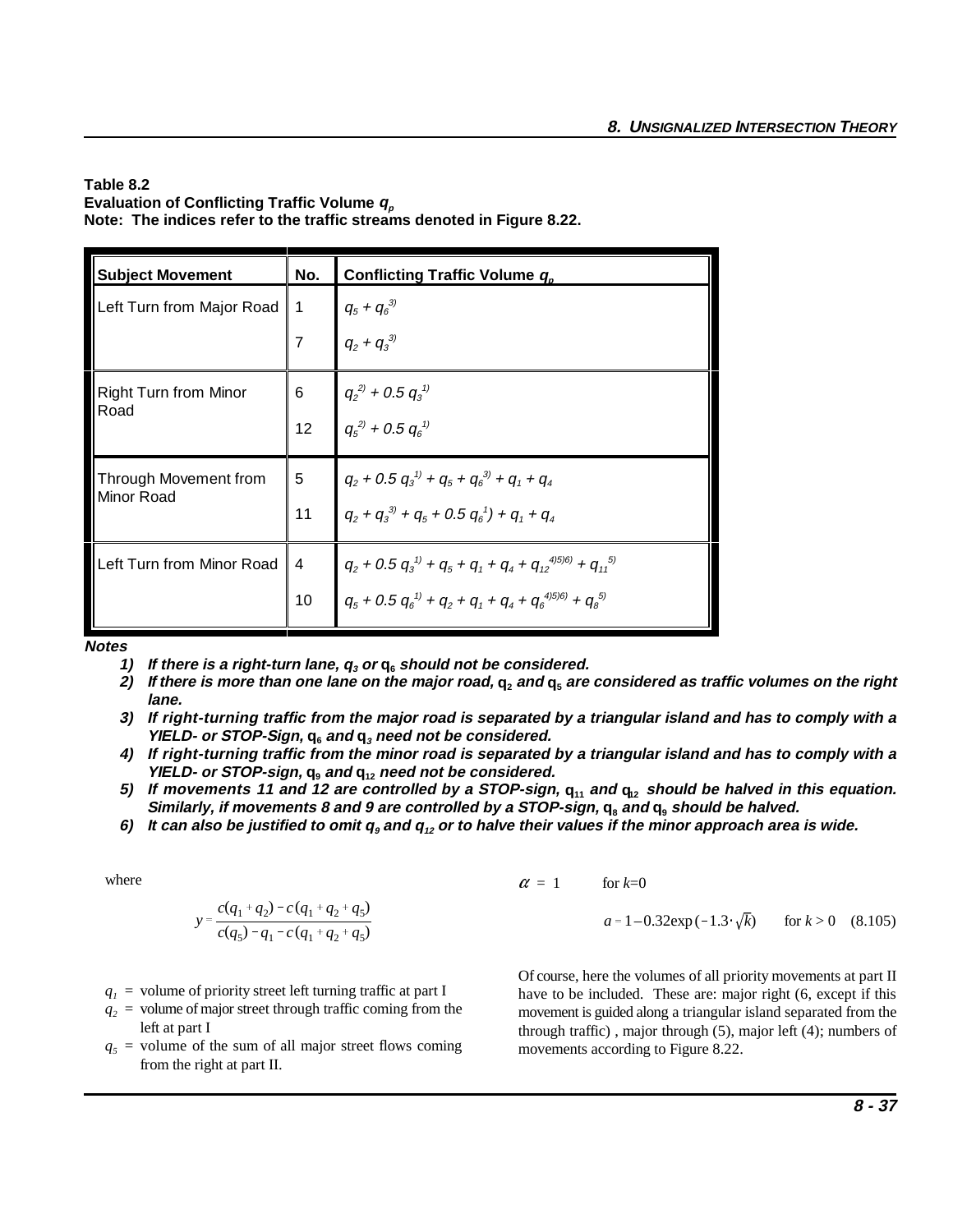

*Note: The theory is independent of the number of lanes in the major street.*



| $c(q_{1+}q_{2})$ | $=$ | capacity at part I                     |
|------------------|-----|----------------------------------------|
| $c(q_5)$         | $=$ | capacity at part II                    |
| $c(q_1+q_2+q_5)$ | $=$ | capacity at a cross intersection for   |
|                  |     | minor through traffic with a major     |
|                  |     | street traffic volume of $q_1+q_2+q_5$ |

(All of these capacity terms are to be calculated by any useful capacity formula, e.g. the Siegloch-formula, Equation 8.33)

The same set of formulas applies in analogy for movement 7. If both movements 7 and 8 are operated on one lane then the total capacity of this lane has to be evaluated from  $c_{77}$  and  $c_{78}$  using the shared lane formula (Equation 8.95). Brilon et al. (1996) provide also a set of graphs for an easier application of this theory.

# **8.9 All-Way Stop Controlled Intersections**

#### **8.9.1 Richardson's Model**

Richardson (1987) developed a model for all-way stop controlled intersections (AWSC) based on M/G/1 queuing theory. He assumed that a driver approaching will either have a service time equal to the follow-up headway for vehicles in this approach if there are no conflicting vehicles on the cross roads (to the left and right). The average service time is the time between successive approach stream vehicles being able to depart. If there were conflicting vehicles then the conflicting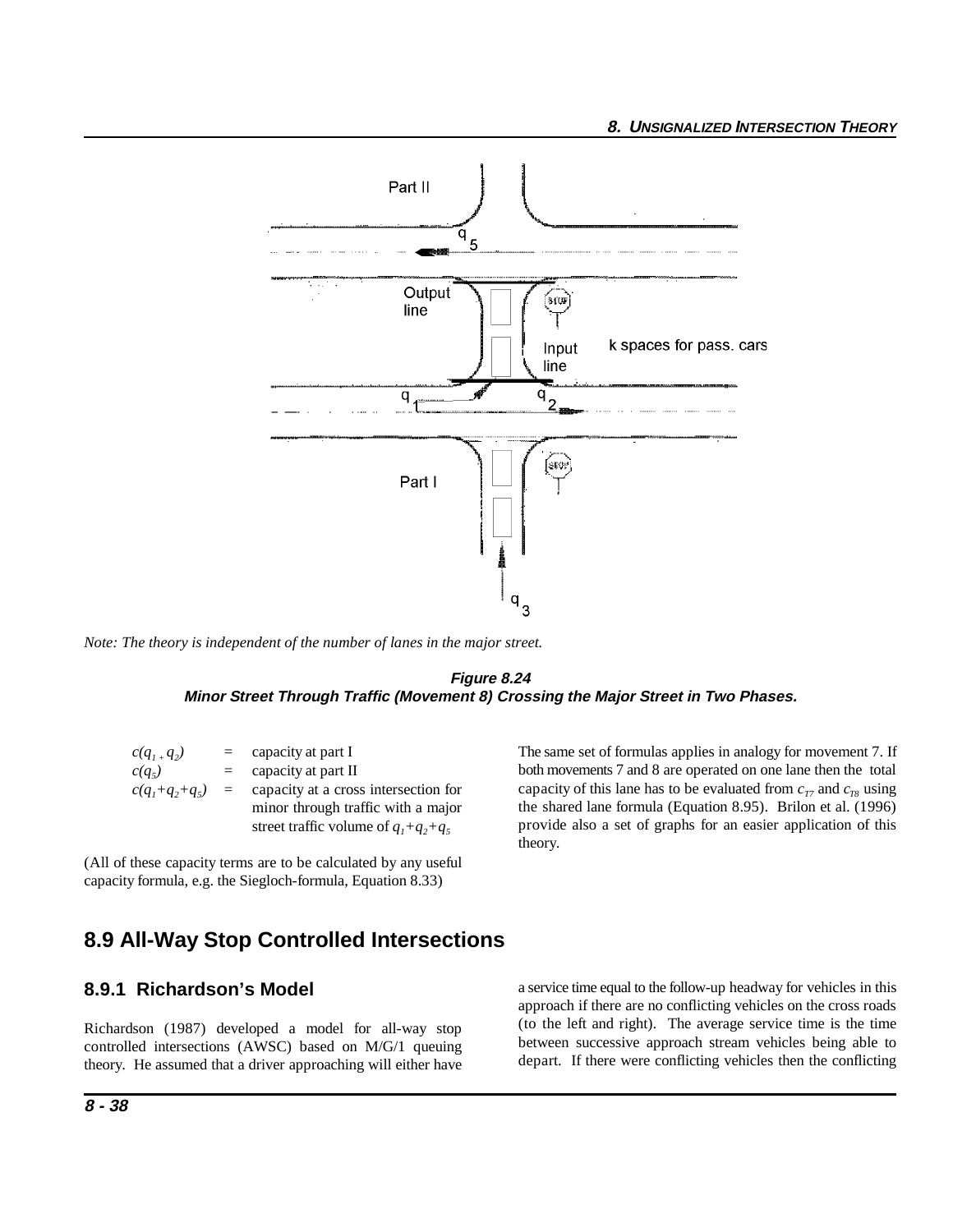vehicles at the head of their queues will depart before the approach stream being analysed. Consequently, Richardson assumed that if there were conflicting vehicles then the average service time is the sum of the clearance time,  $T_c$ , for conflicting vehicles and for the approach stream.

For simplicity, Richardson considered two streams; northbound and westbound. Looking at the northbound drivers, the probability that there will be a conflicting vehicle on the cross road is given by queuing theory as  $\rho_{\omega}$ . The average service time for northbound drivers is then

$$
s_n = t_m (1 - \rho_w) + T_c \rho_w \tag{8.106}
$$

 $s_w = t_m (1 - \rho_e) + T_c \rho_e$  (8.107)

A similar equation for the average service time for westbound drivers is

where,

 $\rho_i$  is the utilization ratio and is  $q_i$ ,  $s_i$ ,

 $q_i$  is the flow from approach *i*,

 $s_i$  is the service time for approach  $i$ 

 $t_m$  is the minimum headway, and

 $T_c$  is the total clearance time.

These equations can be manipulated to give a solution for  $s_n$  as

$$
s_n = \frac{q_w t_m T_c^{-1} t_m - q_w t_m^2}{1 - q_w q_n (T_c^2 - 2t_m T_c^{-1} t_m^2)}
$$
(8.108)

If there are four approaches then very similar equations are obtained for the average service time involving the probability there are no cars on either conflicting stream. For instance,

$$
s_n = t_m (1 - \rho_{ew}) + T_c \rho_{ew}
$$
 (8.109)

$$
s_{s} = t_{m} (1 - \rho_{ew}) + T_{c} \rho_{ew}
$$
 (8.110)

$$
s_e = t_m (1 - \rho_{ns}) + T_c \rho_{ns}
$$
\n(8.111)

$$
s_w = t_m (1 - \rho_{ns}) + T_c \rho_{ns}
$$
\n
$$
(8.112)
$$

The probability of no conflicting vehicles being  $1-\rho_{ns}$  given by

$$
1-\rho_{ns} = (1-\rho_s)(1-\rho_n) \tag{8.113}
$$

hence,

$$
\rho_{ns} = I - (I - q_n s_n) (I - q_s s_s) \tag{8.114}
$$

and

$$
\rho_{ew} = I - (I - q_e s_e) (I - q_w s_w) \tag{8.115}
$$

Given the flows,  $q_n$ ,  $q_s$ ,  $q_s$ , and  $q$  and using an estimate of service times,  $p_{ns}$  and  $p_{ew}$  can be estimated using Equations 8.114 and 8.115. The iterative process is continued with Equations 8.109 to 8.112 providing a better estimate of the service times,  $s_n$ ,  $s_s$ ,  $s_e$ , and  $s_w$ .

Richardson used Herbert's (1963) results in which  $t_m$  was found to be 4 sec and  $T_c$  was a function of the number of cross flow lanes to be crossed. The equation was

$$
t_c = 3.6 * 0.1 \text{ number of lanes}
$$

and  $T_c$  is the sum of the *t* values for the conflicting and the approach streams.

The steady-state average delay was calculated using the Pollaczek-Khintchine formula with Little's equation as:

$$
W_s = \frac{2\rho - \rho^2 + q^2Var(s)}{2(1-\rho)q}
$$
 (8.116)

or

$$
W_s = \frac{\rho}{q} \left[ 1 + \frac{\rho \left( 1 + \frac{q^2}{\rho^2}Var(s) \right)}{2(1-\rho)} \right]
$$

This equation requires an estimate of the variance of the service times. Here Richardson has assumed that drivers either had a service time of  $h_m$  or  $T_c$ . For the northbound traffic, there were  $(1-\rho_{ew})$  proportion of drivers with a service time of exactly *t* and  $\rho_{ew}$  drivers with a service time of exactly  $T_c$ . The variance is then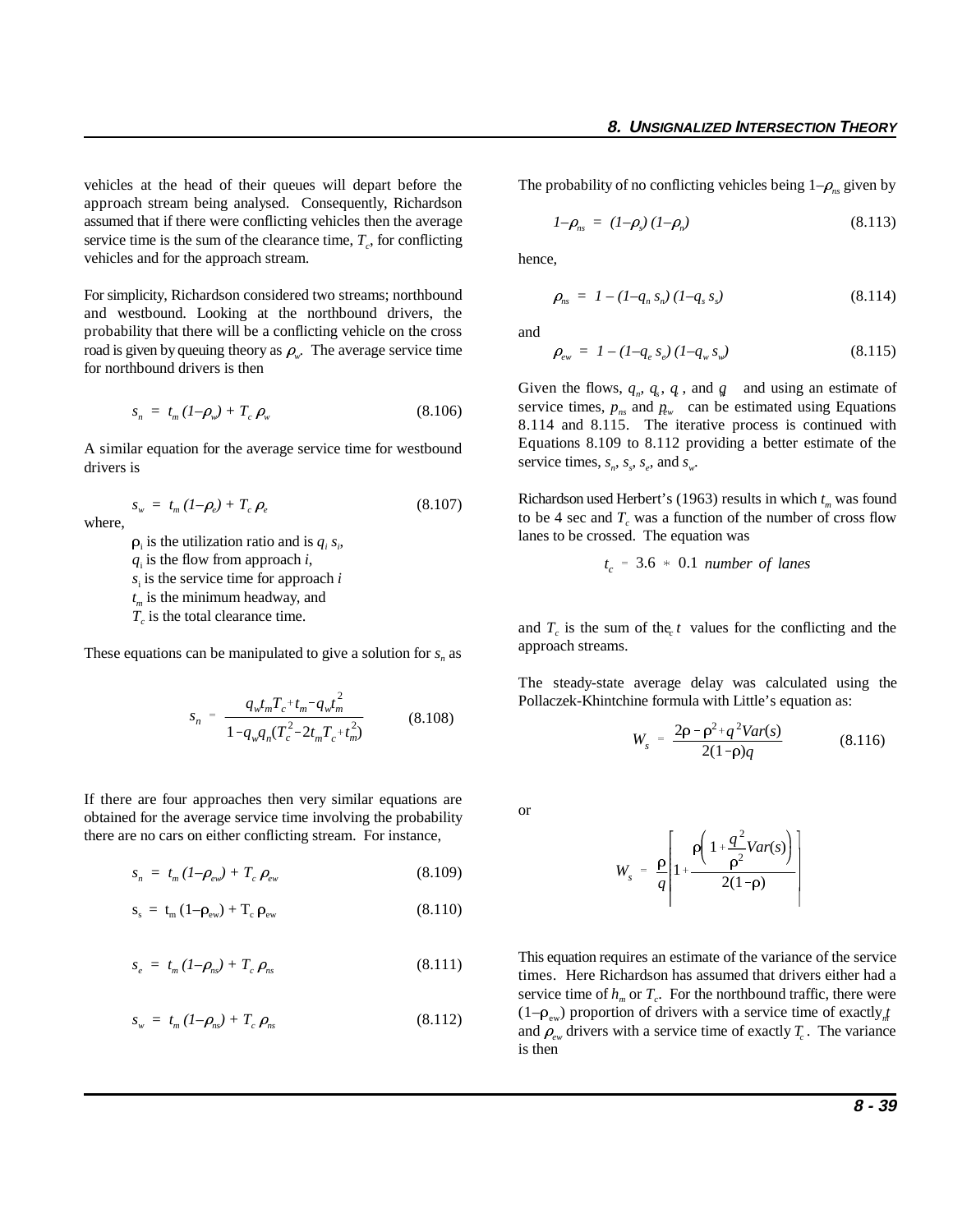$$
Var(s)_n = t_m^2 (1 - \rho_{ew}) + T_c^2 \rho - s_n^2 \tag{8.117}
$$

and

$$
\rho = \frac{s_n - t_m}{T_c - t_m}
$$
 (8.118)

This then gives

$$
Var(s)_n = t_m^2 \frac{T_c - s_n}{T_c - t_m} + T_c^2 \frac{s_n - t_m}{T_c - t_m} - s_n^2 \quad (8.119)
$$

for the northbound traffic. Similar equations can be obtained for the other approaches. An example of this technique applied to

 a four way stop with single lane approaches is given in Figure 8.25. Here the southbound traffic has been set to 300 veh/h. The east-west traffic varies but with equal flows in both directions. In accordance with the comments above,  $t<sub>m</sub>$  was 4 sec and  $T_a$  was  $2*t_a$  or 7.6 sec.

Richardson's approach is satisfactory for heavy flows where most drivers have to queue before departing. His approach has been extended by Horowitz (1993), who extended the number of maneuver types and then consequently the number of service time values. Horowitz has also related his model to Kyte's (1989) approach and found that his modified Richardson model compared well with Kyte's empirical data.

Figure 8.25 from Richardson's research, gives the performance as the traffic in one set approaches (north-south or eastwest)increases. Typically, as traffic flow in one direction increases so does the traffic in the other directions. This will usually result in the level of delays increasing at a more rapid rate than the depicted in this figure.



**Figure 8.25 Average Delay For Vehicles on the Northbound Approach.**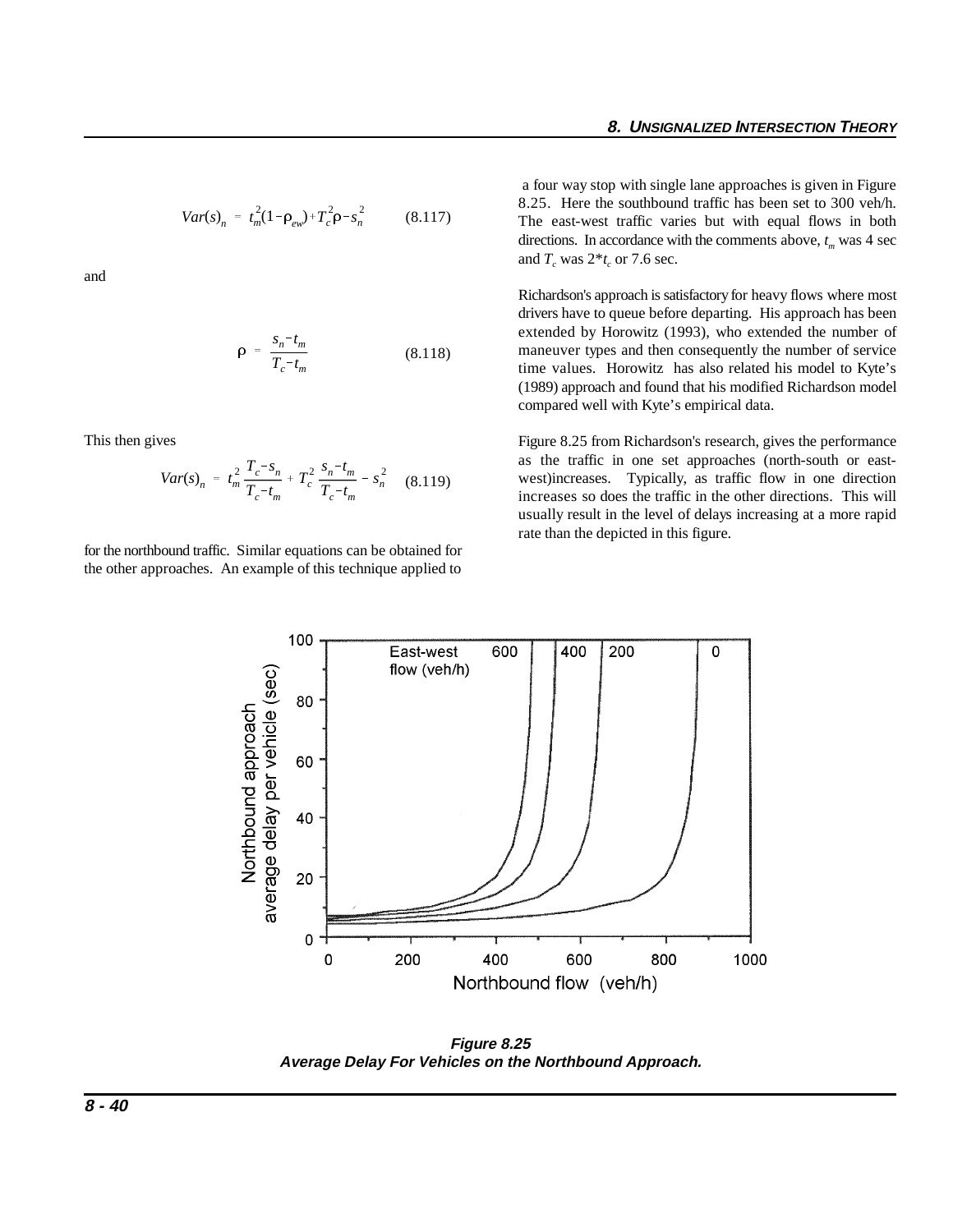# **8.10 Empirical Methods**

Empirical models often use regression techniques to quantify an or even other characteristic values of the intersection layout by element of the performance of the intersection. These models, by another set of linear regression analysis (see e.g. Kimber and their very nature, will provide good predictions. However, at Coombe 1980). times they are not able to provide a cause and effect The advantages of the empirical regression technique compared relationships. to gap acceptance theory are:

Kimber and Coombe (1980), of the United Kingdom, have **there is no need to establish a theoretical model.** evaluated the capacity of the simple 2-stream problem using **reported empirical capacities are used.** empirical methods. The fundamental idea of this solution is as **influence of geometrical design can be taken into account.** follows: Again, we look at the simple intersection (Figure 8.7) **e** effects of priority reversal and forced priority are taken into with one priority traffic stream and one non-priority traffic account automatically. stream during times of a steady queue (i.e. at least one vehicle is **there** is no need to describe driver behavior in detail. queuing on the minor street). During these times, the volume of traffic departing from the stop line is the capacity. This capacity The disadvantages are: should depend on the priority traffic volume  $q_{\text{p}}$  during the same time period. To derive this relationship, observations of traffic operations of the intersection have to be made during periods of oversaturation of the intersection. The total time of observation then is divided into periods of constant duration, e.g. 1 minute. During these 1-minute intervals, the number of vehicles in both the priority flow and the entering minor street traffic are counted. Normally, these data points are scattered over a wide range and are represented by a linear regression line. On average, half of the variation of data points results from the use of one-minute counting intervals. In practice, evaluation intervals of more than 1-minute (e.g. 5-minutes) cannot be used, since this normally leads to only few observations.

As a result, the method would produce linear relations for  $q_m$ :

$$
q_m = b - c \cdot q_p \tag{8.120}
$$

Instead of a linear function, also other types of regression could be used as well, e.g.

$$
q_m = A \cdot e^{-Bx} \tag{8.121}
$$

Here, the regression parameters *A* and *B* could be evaluated out of the data points by adequate regression techniques. This type of equation is of the same form as Siegloch's capacity formula (Equation 8.33). This analogy shows that  $A = 3600/t_f$ .

In addition to the influence of priority stream traffic volumes on the minor street capacity, the influence of geometric layout of the intersection can be investigated. To do this, the constant values *b* and *c* or *A* and *B* can be related to road widths or visibility

- 
- 
- 
- 
- 

- $\blacksquare$  transferability to other countries or other times (driver behavior might change over time) is quite limited: For application under different conditions, a very big sample size must always be evaluated.
- $\blacksquare$  no real understanding of traffic operations at the intersection is achieved by the user.
- $\blacksquare$  the equations for four-legged intersections with 12 movements are too complicated.
- $\blacksquare$  the derivations are based on driver behavior under oversaturated conditions.
- $\blacksquare$  each situation to be described with the capacity formulae must be observed in reality. On one hand, this requires a large effort for data collection. On the other hand, many of the desired situations are found infrequently, since congested intersections have been often already signalized.

#### **8.10.1 Kyte's Method**

Kyte (1989) and Kyte et al. (1991) proposed another method for the direct estimation of unsignalized intersection capacity for both AWSC and TWSC intersections. The idea is based on the fact that the capacity of a single-channel queuing system is the inverse of the average service time. The service time,  $t_w$ , at the unsignalized intersection is the time which a vehicle spends in the first position of the queue. Therefore, only the average of these times  $(t_w)$  has to be evaluated by observations to get the capacity.

Under oversaturated conditions with a steady queue on the minor street approach, each individual value of this time in the first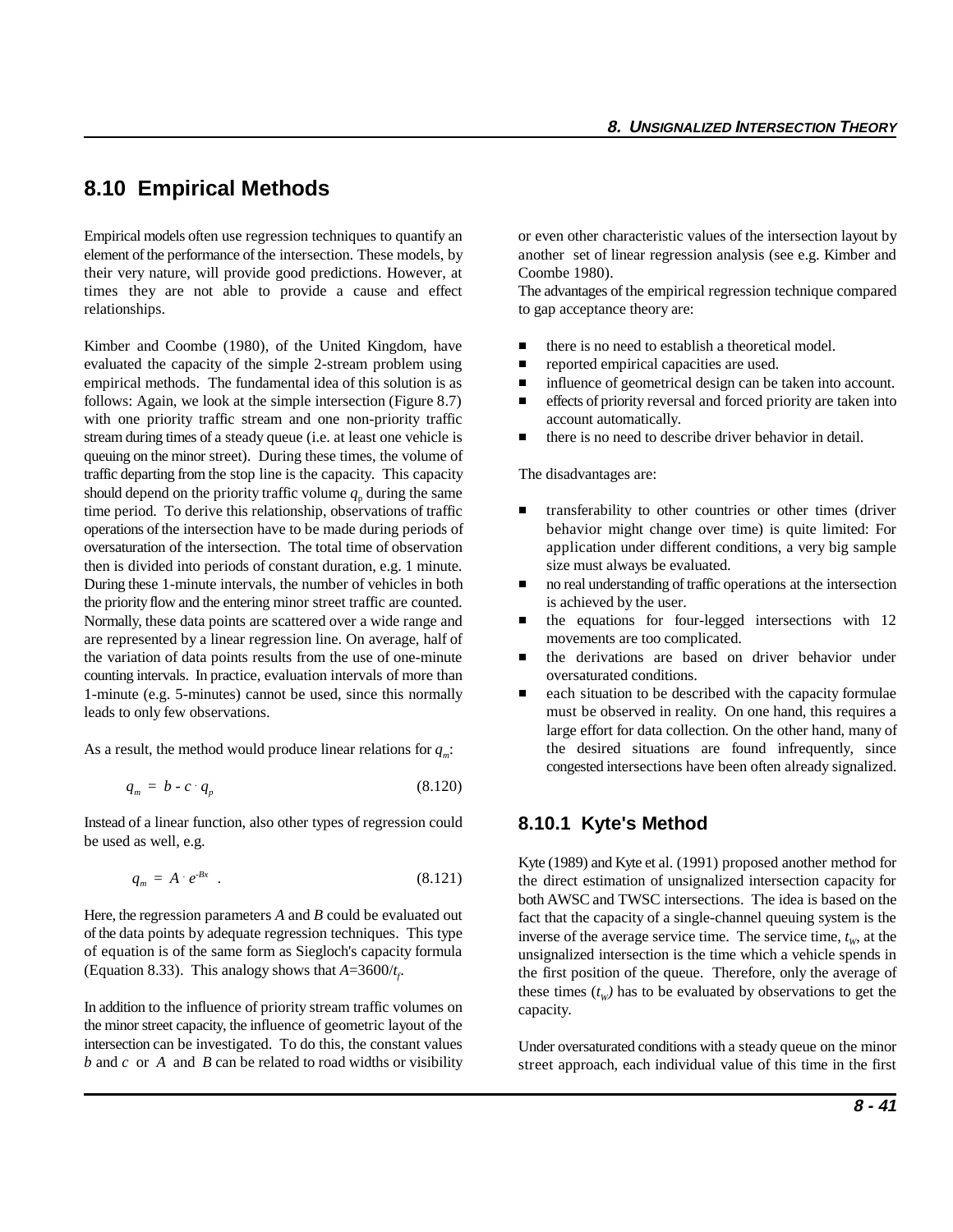position can easily be observed as the time between two consecutive vehicles crossing the stop line. In this case, however, the observations and analyses are equivalent to the empirical regression technique .

Assuming undersaturated conditions, however, the time each of the minor street vehicles spends in the first position could be measured as well. Again, the inverse of the average of these times is the capacity. Examples of measured results are given by Kyte et al. (1991).

From a theoretical point of view, this method is correct. The problems relate to the measurement techniques (e.g. by video taping). Here it is quite difficult to define the beginning and the end of the time spent in the first position in a consistent way. If this problem is solved, this method provides an easy procedure for estimating the capacity for a movement from the minor street even if this traffic stream is not operating at capacity.

Following a study of AWSC intersections, Kyte et al. (1996) developed empirical equations for the departure headways from an approach for different levels of conflict.

$$
h_i = h_{b-i} + h_{LT\text{-adj}} P_{LT} + h_{RT\text{-adj}} P_{RT} + h_{HV\text{-adj}} P_{HV}
$$
 (8.122)  
where:

| $h_i$                   | is the adjusted saturation headway for the    |
|-------------------------|-----------------------------------------------|
|                         | degree of conflict case $i$ ;                 |
| $h_{h,i}$               | is the base saturation headway for case $i$ ; |
| $h_{LT\text{-}adj}$     |                                               |
| and $h_{RT\text{-}adj}$ | are the headway adjustment factors for left   |
|                         | and right turners respectively;               |

# **8.11 Conclusions**

This chapter describes the theory of unsignalized intersections has been extended to predict delays in the simpler which probably have the most complicated intersection control conditions. mechanism. The approaches used to evaluate unsignalized intersections fall into three classes. (b) Queuing theory in which the service time attributes are

attributes of the conflicting stream and the non priority complicated cases. stream are also required. This approach has been successfully used to predict capacity (Kyte et al. 1996) and

 $P_{LT}$  and  $P_{RT}$  are the proportion of left and right turners;<br> $h_{HV\text{-}adi}$  is the adjustment factor for heavy vehicles; is the adjustment factor for heavy vehicles; and  $P_{HV}$  is the proportion of heavy vehicles.

The average departure headway,  $d$ , is first assumed to be four flow rate, *V* and  $d$ . A second iterative value of  $d$  is given by seconds and the degree of saturation,  $x$ , is the product of the the equation:

$$
\overline{d} = \sum_{i=1}^{5} P(C_i) h_i
$$

values also depend on estimates of  $d$  and the  $h_i$  values. The where  $P(C_i)$  is the probability that conflict *C* occurs. These service time is given by the departure headway minus the moveup time.

Kyte et al. (1996) recognizes that capacity can be evaluated from two points of view. First, the capacity can be estimated assuming all other flows remain the same. This is the approach that is typically used in Section 8.4.1. Alternatively capacity can be estimated assuming the ratio of flow rates for different movements for all approaches remain constant. All flows are incrementally increased until one approach has a degree of saturation equal to one.

The further evaluation of these measurement results corresponds to the methods of the empirical regression techniques. Again, regression techniques can be employed to relate the capacity estimates to the traffic volumes in those movements with a higher rank of priority.

(a) Gap acceptance theory which assumes a mechanism for driver departure patterns. The advantages of using drivers departure. This is generally achieved with the queuing theory is that measures of delay (and queue notion of a critical gap and a follow on time. This lengths) can be more easily defined for some of the more described. This is a more abstract method of describing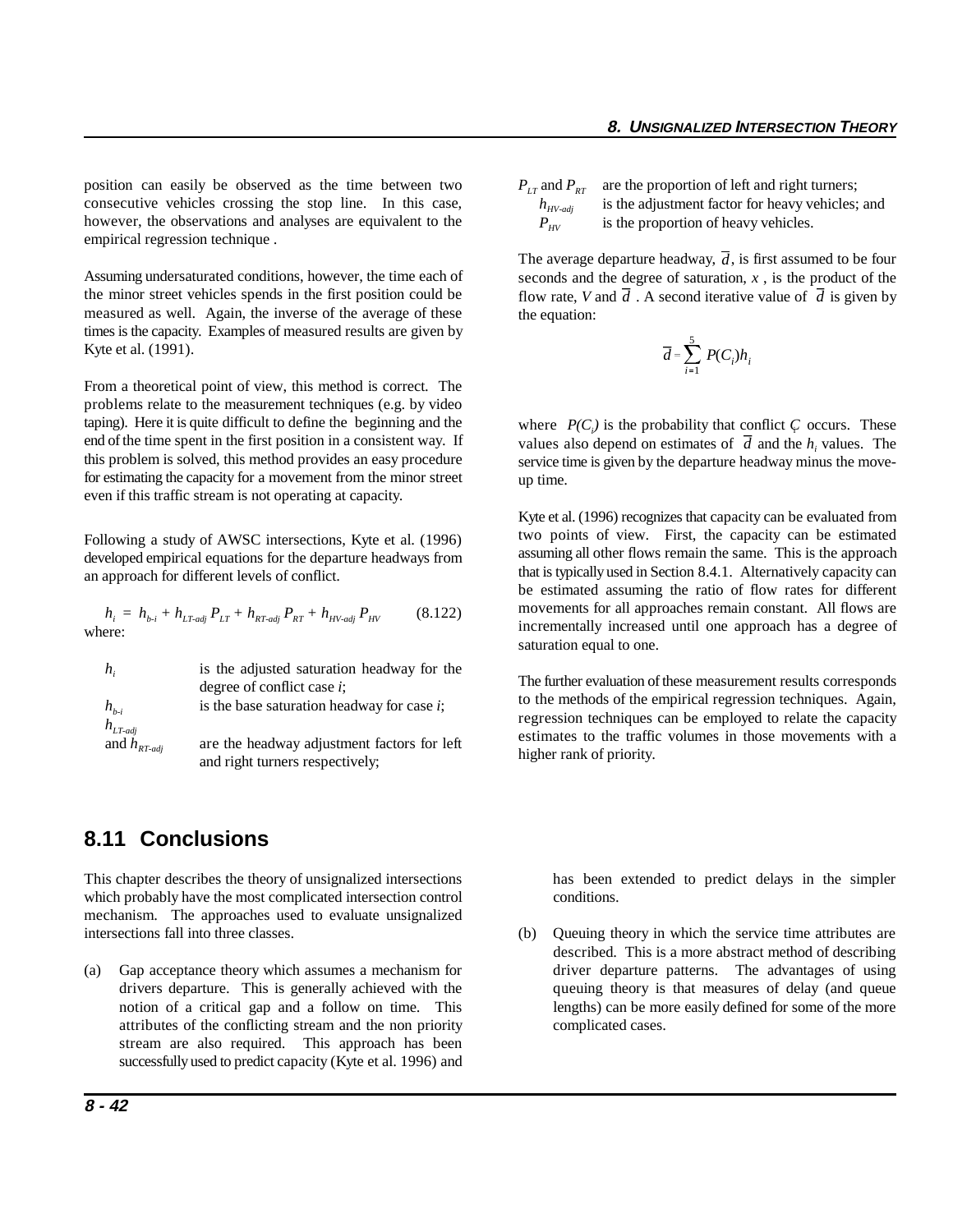(c) Simulation programs. These are now becoming more Research in these three approaches will undoubtably continue. results. Other times, there is a temptation to look at the theory. output from models without relating the results to the

popular. However, as a word of caution, the output from New theoretical work highlights parameters or issues that should these models is only as good as the algorithms used in be considered further. At times, there will be a number of the model, and some simpler models can give excellent counter balancing effects which will only be identified through

existing theory. This chapter describes most of the The issues that are likely to be debated in the future include the theories for unsignalised intersections and should assist extent that one stream affects another as discussed in Section simulation modelers to indicate useful extension to 8.6; the similarities between signalized and unsignalized theory. intersections; performance of oversaturated intersection and variance associated with the performance measures.

# **References**

- Second International Symposium on Highway Capacity. at the TRB Annual Meeting, Washington D.C. Australian Road Research Board- Transportation Research Board, Vol 1. pp. 1-20.
- Adams (1936). *Road Traffic Considered as a Random Series.* Journal of the Institute of Civil Engineers, London. Vol. 4, pp. 121-130.
- Akcelik, R. and R. J. Troutbeck (1991). *Implementation of the Australian Roundabout Analysis Method in SIDRA*. *In:* U. Brannolte (ed.) *Highway Capacity and Level of Service,* Washington D.C. *Proceedings of the International Symposium on Highway* Borel, G. (1942). *Sur L'emploi du Théorème De Bernoulli*
- *Acceptance Criteria for Traffic Simulation Studies*.
- Boehm, H. (1968). *Die Anwendung der Monte-Carlo-Methode in der Strassenverkehrstechnik. Teil I: Untersuchungen an ungesteuerten Knoten (Application of the Monte- Carlo-Method in Traffic Engineering. Part I: Investigations at Unsignalized Intersections).* Schriftenreihe Strassenbau und Strassenverkehrstechnik, Vol. 73. Bonn 1968.
- Brilon, W. (1988). *Recent Developments in Calculation Methods for Unsignalized Intersections in West Germany*. In: Intersections Without Traffic Signals (Ed.: W. Brilon). Springer publications, Berlin 1988.
- Brilon, W. (Ed.) (1991). *Intersections Without Traffic Signals II.* Springer Publications, Berlin.
- Abou-Henaidy, M., S. Teply, and J. D. Hunt (1994). *Gap* Brilon, W. (1995). *Delays at Oversaturated Unsignalized Acceptance Investigations in Canada*. Proceedings of the *Intersections based on Reserve Capacities*. Paper presented
	- Brilon, W. and M. Grossmann (1991). *The New German Guideline for Capacity of Unsignalized Intersections.* In: Intersections without Traffic Signals II (Ed.: W. Brilon). Springer Publications, Berlin.
	- Brilon, W, N. Wu, and K. Lemke (1996). *Capacity at Unsignalized Two-Stage Priority Intersections*. Paper 961280. Presented at the 75th TRB Annual Meeting,
- *Capacity*, Karlsruhe, A. A. Balkema, Rotterdam, pp.17-34. *Pour Faciliter Le Calcul D'un Infinité De Co-Efficients.* Ashworth, R. (1968). *A Note on the Selection of Gap Application Au Problème De L'attente À Un Guichet.* C. R. Acad. Sci. Paris Vol. 214, pp. 452-456.
	- Transportation Research, 2, pp. 171- 175, 1968. Buckley, D. J. (1962). *Road Traffic Headway Distribution*. Proceedings, 1st ARRB Conf., Vol. 1(1), pp. 153-186.
		- Buckley, D. J. (1968). *A Semi-Poisson Model of Traffic Flow*. Transportation Science, Vol. 2(2), pp. 107-132.
		- Catchpole, E. A. and A. W. Plank (1986). *The Capacity of a Priority Intersection*. Transportation Research Board, 20B (6), pp. 441-456
		- Chan, P. L. and S. Teply, S. (1991). *Simulation of Multilane Stop-Controlled T-Intersections by Knosimo in Canada*. In: Intersections without Traffic Signals II (Ed.: W. Brilon). Springer Publications, Berlin.
		- Cowan, R. J. (1975). *Useful Headway Models*. Transportation Research, 9(6), pp. 371-375.
		- Cowan, R. J. (1987). *An Extension of Tanner's Results on Uncontrolled Intersections.* Queuing Systems, Vol 1., pp. 249-263.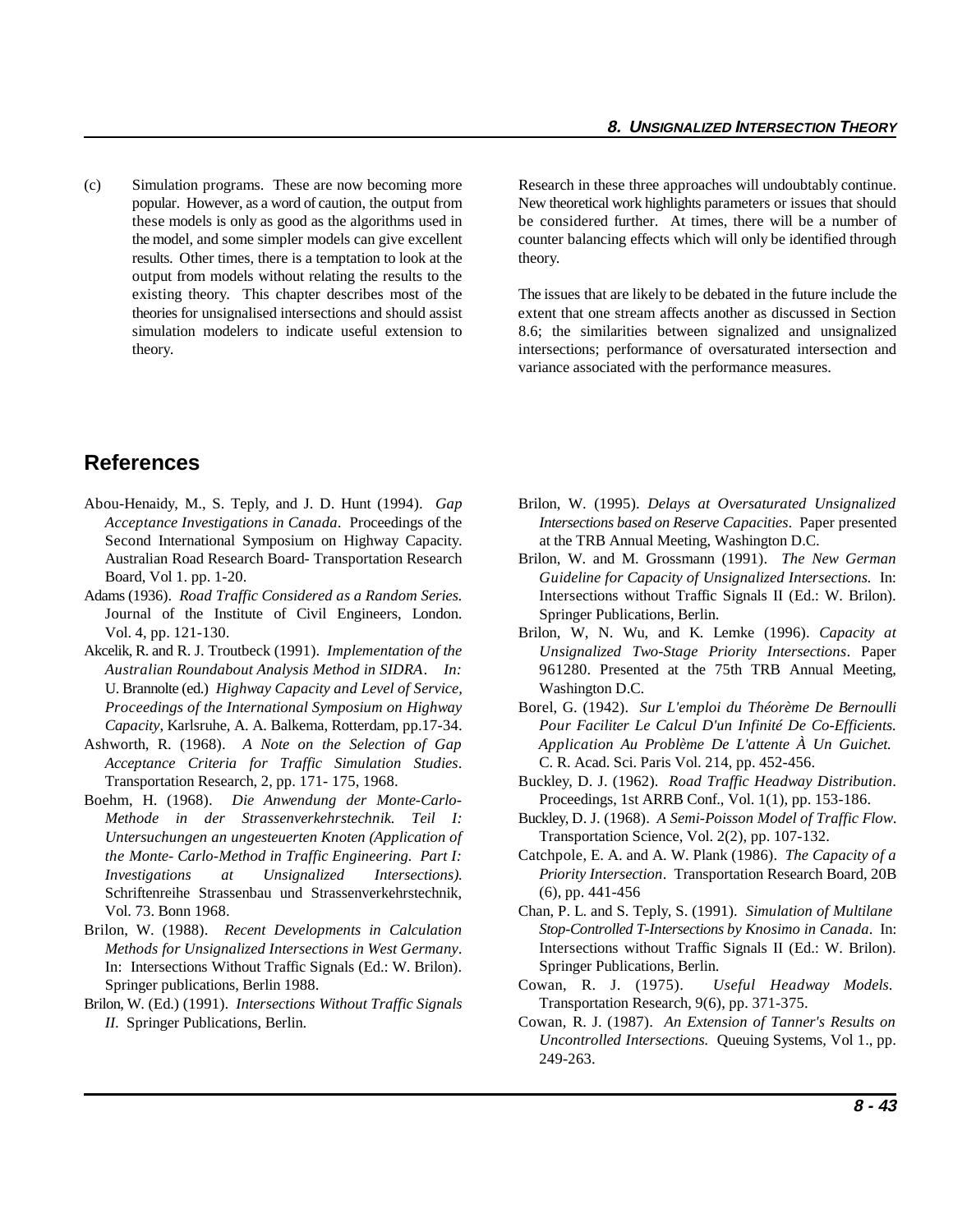- Daganzo, C. F. (1977). *Traffic Delay at Unsignalized* Hewitt, R. H. (1985). *A Comparison Between Some Methods* Science, Vol. 11. 26(1), pp. 13-21.
- Dawson, R. F. (1969). *The Hyperlang Probability* Heidemann, D. (1991). *Queue Lengths and Waiting-Time* Proceedings of the FourthISTTT in Karsruhe, Strassenbau Research B, Vol 25B, (4) pp. 163-174. und Strassenverkehehrstechnik, No 89 1969, pp 30-36. Drew, D. R. (1968). *Traffic Flow Theory and Control.* McGraw-Hill Book Company, New York.
- FGSV (1991). *Merkblatt zur Berechnung der Leistungsfähigkeit von Knotenpunkten ohne Lichtsignalanlagen (Guideline for the Estimation of Capacity at Unsignalized Intersections).* German Vorlesungsmanuskript, Stuttgart. Association for Roads and Traffic (FGSV), Cologne.
- Fisk, C. S. (1989). *Priority Intersection Capacity A Generalization of Tanner's Formula.* Transportation LR909. Research, Vol. 23 B, pp. 281-286.
- Gipps, P. G. (1982). *Some Modified Gap Acceptance Formulae*. Proceedings of the 11th ARRB Conference, Vol. SR 582. 11, part 4, p.71.
- Grossmann, M. (1988). *Knosimo a Practicable Simulation Model for Unsignalized Intersections*. In: Intersections without Traffic Signals (Ed.: W. Brilon). Springer Publications, Berlin.
- Grossmann, M. (1991). *Methoden zur Berechnung und Beurteilung von Leistungsfähigkeit und Verkehrsqualitat an Knotenpunkten ohne Lichtsignalanlagen (Methods for Calculation and Judgement of Capacity and Traffic Quality at Intersections Without Traffic Signals).* Ruhr-University Bochum, Germany, Chair of Traffic Engineering, Vol. 9,.
- Haight, F. A. and M. A. Breuer, (1960). *The Borel-Tanner Distribution.* Biometrika, Vol. 47 (1 and 2), pp. 143-150.
- Harders, J. (1968). *Die Leistungsfähigkeit Nicht Signalgeregelter Städtischer Verkehrsknoten (The Capacity of Unsignalized Urban Intersections)*. Schriftenreihe Strassenbau und Strassenverkehrstechnik, Vol. 76.
- Harders, J. (1976). *Grenz- und Folgezeitlücken als Grundlage für die Leistungsfähigkeit von Landstrassen (Critical Gaps and Move-Up Times as the Basis of Capacity Calculations* Cooperative Highway Research Program Project 3-46. *for Rural Roads).* Schriftenreihe Strassenbau und Little, J. (1961). *A Proof of the Queueing Formula L = W*. Strassenverkehrstechnik, Vol. 216. Operations Research 9, pp. 383-387.
- Research Board, Special Report 209, Washington, DC.
- Herbert, J. (1963). *A Study of Four Way Stop Intersection* pp. 447-450. *Capacities*. Highway Research Record, 27, Highway Research Board, Washington, DC.
- Hewitt, R. H. (1983). *Measuring Critical Gap*. Transportation Science, 17(1), pp. 87-109.
- *Intersections: Clarification of Some Issues*. Transportation *of Measuring Critical Gap.* Traffic Engineering & Control,
- *Distribution A Generalized Traffic Headway Model*. *Distributions at Priority Intersections.* Transportation
	- Horowitz, A. J. (1993). *Revised Queueing Model of Delay at All-Way Stop-Controlled Intersections*. Transportation Research Record, 1398, pp. 49-53.
	- Jacobs, F. (1979). *Leistungsfähigkeitsberechnung von Knotenpunkten ohne Lichtsignalanlagen (Capacity Calculations for Unsignalised Intersections).*
	- Kimber, R. M. and E. M. Hollis (1979). *Traffic Queues and Delays at Road Junctions*. TRRL Laboratory Report,
	- Kimber, R. M. and R. D. Coombe (1980). *The Traffic Capacity of Major/Minor Priority Junctions.* TRRL Report
	- Kremser, H. (1962). *Ein Zusammengesetztes Wartezeitproblem Bei Poissonschen Verkehrsströmen (A Complex Problem of Delay with Poisson-Distributed Traffic Flows)*. Osterreichisches Ingenieur-Archiv, 16.
	- Kremser, H. (1964). *Wartezeiten Und Warteschlangen Bei Einfadelung Eines Poissonprozesses in Einen Anderen Solchen Prozess (Delays and Queues with One Poisson Process Merging into Another One)*. Österreichisches Ingenieur-Archiv, 18.
	- Kyte, M. (1989). *Estimating Capacity and Delay at an All-Way Stop-Controlled Intersection*. Research Report, TRANSNOW, Moscow/Idaho.
	- Kyte, M., J. Zegeer, and K. Lall (1991). *Empirical Models for Estimating Capacity and Delay at Stop-Controlled Intersections in the United States.* In: Intersections Without Traffic Signals II (Ed.: W. Brilon), Springer Publications, Berlin.
	- Kyte et al. (1996). *Capacity and Level of Service at Unsignalized Intersections*. Final Report for National
	-
- HCM (1985). *Highway Capacity Manual.* Transportation McDonald, M. and D. J. Armitage (1978). *The Capacity of Roundabouts*. Traffic Engineering & Control. Vol. 19(10),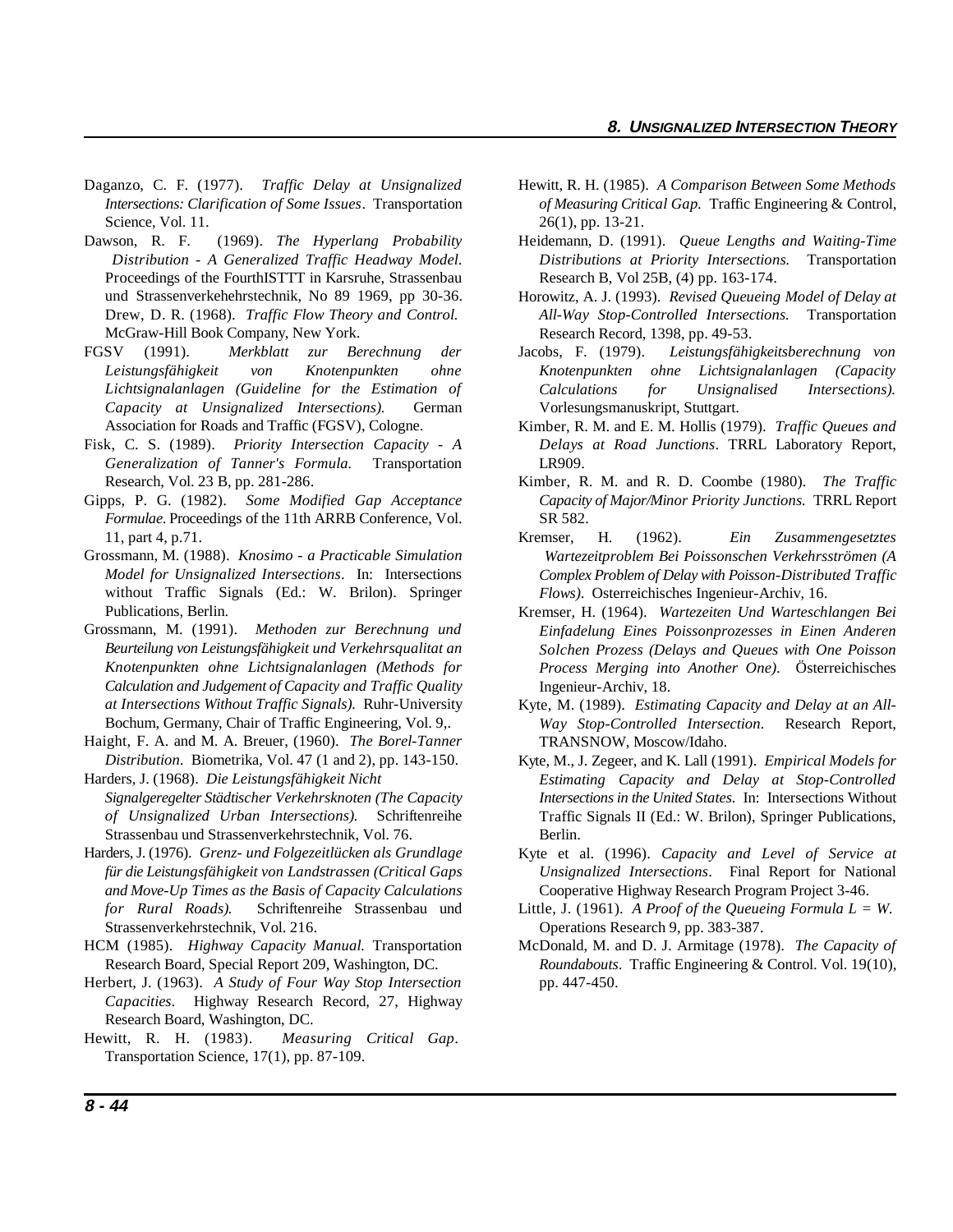- Miller, A. J. (1972). *Nine Estimators of Gap Acceptance Parameters.* In: Traffic Flow and Transportation (Ed. Newell). Proceedings International Symposium on the Elsevier Publishing Co.
- Morse, P. M. (1962). *Queues, Inventories and Maintenance*. John Wiley.
- Newell, G. F. (1971). *Applications of Queueing Theory.* Chapman and Hall Ltd., London.
- Newell, G. F. (1982). *Applications of Queueing Theory.* 2nd Ed. Chapman and Hall Ltd., London.
- Plank, A. W. and E. A. Catchpole (1984). *A General Capacity Formula for an Uncontrolled Intersection.* Traffic Engineering Control. 25(6), pp. 327-329.
- Poeschl, F. J. (1983). *Die Nicht Signalgesteuerte Nebenstrassenzufahrt Als Verallgemeinertes M/G/ 1- Warteschlangensystem (The Unsignalized Minor Street Entry as a Generalized M/G/1 Queueing System)*. Zeitschrift für Operations Research, Vol. 27 B.
- Ramsey, J. B. H. and I. W. Routledge (1973). *A New Approach to the Analysis of Gap Acceptance Times.* Traffic Engineering Control, 15(7), pp. 353-357.
- *Sign Intersections*. Transportation Research Record, 1112, pp. 107-112. Troutbeck, R. J. (1991). *Unsignalized Intersection and*
- *at Over-Saturated Priority Highway Junctions.* Australian Road Research, Vol. 12. No. 4.
- Schuhl, A. (1955). *The Probability Theory Applied to the Distribution of Vehicles on Two-Lane Highways.* Poisson Control. Sangatuck, CT. 21, Queensland University of Technology, Brisbane.
- Siegloch, W. (1973). *Die Leistungsermittlung an* Wegmann, H. (1991). *A General Capacity Formula for Calculations for Unsignalized Intersections).* Schriftenreihe Strassenbau und Strassenverkehrstechnik, Vol. 154.
- Steierwald, G. (1961). *Die Anwendung Der Monte-Carlo-Methode in Der Strassenverkehrsforschung (The Application of the Monte-Carlo Method in Traffic Engineering Research).* Habilitation thesis, RWTH Aachen.
- Steierwald, G. (1961). *Die Leistunsfähigkeit von Knotenpurlkten des Strassenverkehrs.* Schriftenreihe Strassenbau und Strassenverkehrstechnik, Vol. 11, Bonn.
- Tanner, J. C. (1953). *A Problem of Interference Between Two Queues.* Biometrika, 40, pp. 58-69.
- Tanner, J. C. (1961) *A Derivation of the Borel Distribution.* Biometrica, Vol. 48, p. 222.
- Tanner, J. C. (1962). *A Theoretical Analysis of Delays At An Uncontrolled Intersection*. Biometrica 49(1 and 2), pp. 163-70.
- Theory of Traffic Flow and Transportation, American Tanner, J. C. (1967). *The Capacity of an Uncontrolled Intersection*. Biometrica, 54(3 and 4), pp. 657-658.
	- Tracz, M. (1991). *Polish Guidelines for Capacity Analysis of Priority Intersections.* In: Intersections Without Traffic Signals II (Ed.: W. Brilon), Springer Publications, Berlin.
	- Troutbeck, R. J. (1975). *A Review of the Ramsey-Routledge Method for Gap Acceptance Times*. Traffic Engineering & Control, 16(9), pp. 373-375.
	- Troutbeck. R. J. (1986). *A verage Delay at an Unsignalized Intersection with Two Major Streams Each Having a Dichotomized Headway Distribution.* Transportation Science, 20(4), pp. 272-286.
	- Troutbeck, R. J. (1988). *Current and Future Australian Practices for the Design of Unsignalized Intersections.* In: Intersections without Traffic Signals (Ed.: W. Brilon), Springer Publications, Berlin.
- Richardson, A. J. (1987). *A Delay Model for Multiway Stop-* Transportation and Traffic Theory, in Yokohama, Japan (Ed: Troutbeck, R. J. (1990). *Roundabout Capacity and Associated Delay*. In: Transportation and Traffic Theory. Proceedings of the Eleventh International Symposium on M Koshi), Elsevier.
- Salter, R. J. (1982). *Simulation of Delays and Queue Lengths Roundabouts in Australia: Recent Developments*. In: Intersections without Traffic Signals II (Ed.: W. Brilon), Springer Publications, Berlin.
	- and Traffic. The Eno Foundation for Highway Traffic *Arterial Roads.* Physical Infrastructure Centre Report, 92- Sullivan, D. and R. J. Troutbeck (1993). *Relationship Between the Proportion of Free Vehicles and Flow Rate on*
	- *Knotenpunkten Ohne Lichtsignalsteuerung (Capacity Unsignalized Intersections.* In: Intersections without Traffic Signals II (Ed.: W. Brilon), Springer Publications, Berlin 1991.
		- Wu, N. (1994). *An Approximation for the Distribution of Queue Lengths at Signalized Intersections.* Proceedings of the Second International Symposium on Highway Capacity. Australian Road Research Board - Transportation Research Board, Vol 2., pp. 717-736.
		- Yeo, G. F. (1962). *Single-Server Queues with Modified Service Mechanisms*. Journal Australia Mathematics Society, Vol 2, pp. 499-502.
		- Yeo, G. F. and B. Weesakul (1964). *Delays to Road Traffic at an Intersection.* Journal of Applied Probability, pp. 297-310.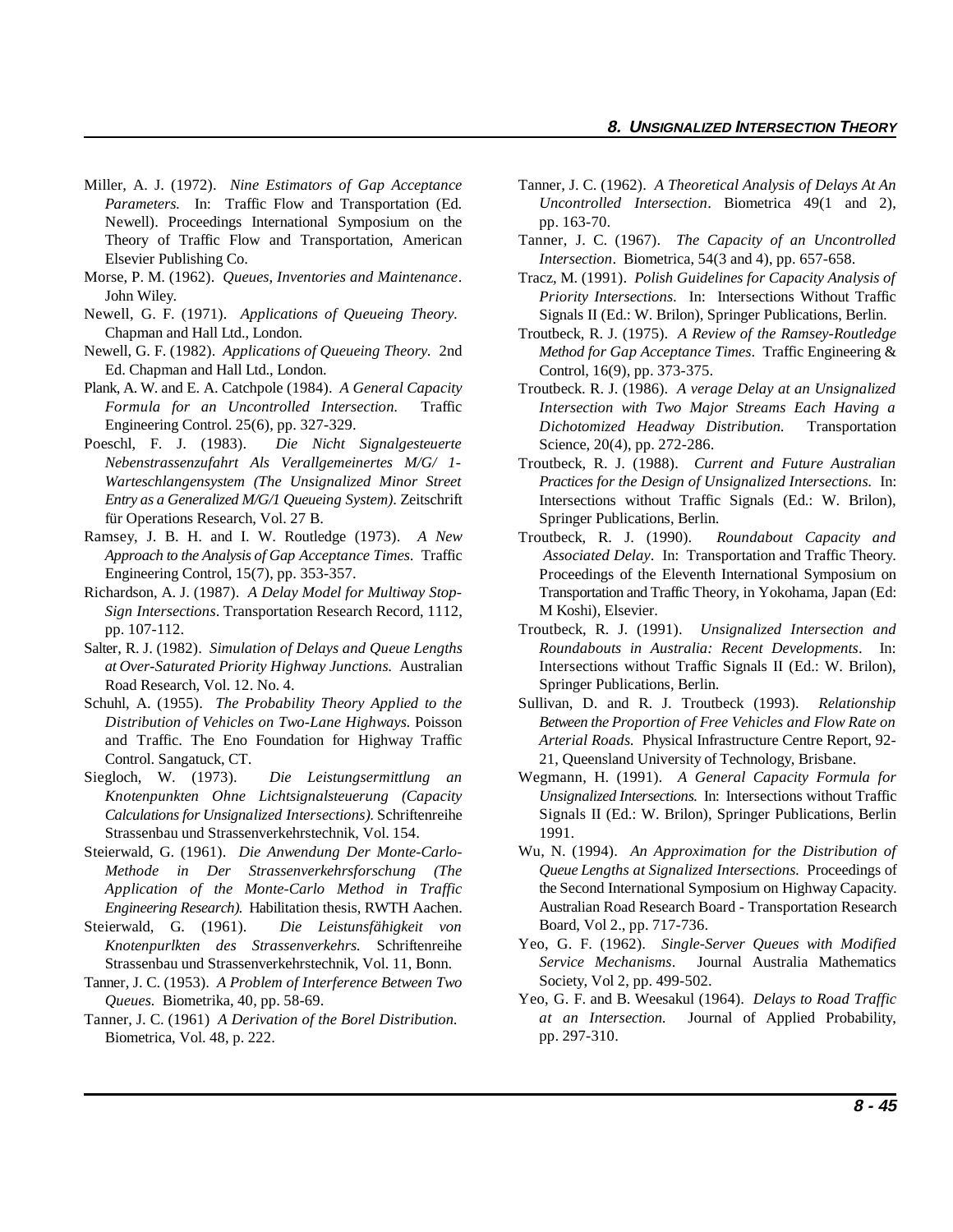Traffic Signals (Ed.: W. Brilon), Springer Publications, Berlin.

# **Additional References (Not cited in the Chapter 8)**

- Anveden, J. (1988). *Swedish Research on Unsignalized Intersections.* In: Intersections Without Traffic Signals (Ed.: W. Brilon). Springer Publications, Berlin.
- Ashworth, R. (1969). *The Capacity of Priority-Type Intersections with a Non-Uniform Distribution of Critical Acceptance Gaps.* Transportation Research, Vol. 3.
- Ashworth, R. (1970). *The Analysis and Interpretation of Gap Acceptance Data. Transportation Research*. No. 4, pp. 270-280.
- Baas, K. G. (1987). *The Potential Capacity of Unsignalized Intersections.* ITE-Journal, pp. 43-56.
- Bang, K. L., A. Hansson, and B. Peterson (1978). *Swedish Capacity Manual*. Transportation Research Record 667, pp 1-28.
- Brilon, W. (1981). *Anmerkungen Zur Leistungsermittlung von Knotenpunkten Ohne Lichtsignalanlagen. (Some Notes on Capacity Calculations for Unsignalized Intersections).* Strassenverkehrstechnik, Heft 1, pp. 20-25.
- Brilon, W. (Ed.) (1988). *Intersections Without Traffic Signals.* Springer Publications, Berlin.
- Brilon, W. and M. Grossmann (1989). *Entwicklung Eines Simulationsmodells Für Knotenpunkte Ohne Lichtsignalanlagen (Development of a Simulation Model for Intersections Without Traffic Signals)*. Schriftenreihe Strassenbau und Strassenverkehrstechnik, Vol. 554, Bonn.
- Brilon, W. and M. Grossmann (1991). *Aktualisiertes Berechnungsverfahren Für Knotenpunkte Ohne Lichtsignalanlagen (Actualized Calculation Procedure for Intersections Without Traffic Signals).* Schriftenreihe Strassenbau und Strassenverkehrstechnik, Vol. 596, Bonn.
- Brilon, W., M. Grossmann, and B. Stuwe (1991). *Towards a New German Guideline for Capacity of Unsignalized Intersections.* Transportation Research Record, No. 1320, Washington, DC.
- Catling, I. (1977). *A Time Dependent Approach to Junction Delays*. Traffic Engineering & Control, Vol. 18(11). Nov. 77, pp. 520-523, 536.
- Zhang, X. (1988). *The Influence of Partial Constraint on* Chodur, J. and S. Gaca (1988). *Simulation Studies of the Delay at Priority Junctions.* In: Intersections without *Effects of Some Geometrical and Traffic Factors on the Capacity of Priority Intersections.* In: Intersections Without Traffic Signals (Ed.: W. Brilon). Springer Publications, Berlin.
	- Cowan, R. J. (1984). *Adams' Formula Revised.* Traffic Engineering & Control, Vol. 25(5), pp 272- 274.
	- Fisk C. S. and H. H. Tan (1989). *Delay Analysis for Priority Intersections.* Transportation Research, Vol. 23 B, pp 452-469.
	- Fricker, J. D., M. Gutierrez, and D. Moffett (1991). *Gap Acceptance and Wait Time at Unsignalized Intersections.* In: Intersections without Traffic Signals II (Ed.: W. Brilon). Springer Publications, Berlin.
	- Hansson, A. (1978). *Swedish Capacity Manual.* Statens Vägverk (National Road Administration) Intern Rapport NR 24.
	- Hansson, A. (1987). *Berakningsmetoder För Olika Effektmått I Korningar, Del Iii: Korsningar Utan Trafiksignaler. (Procedures for Estimating Performance Measures of Intersections. Part III: Intersections Without Signal Control.)* Statens Vägverk (National Road Administration).
	- Hansson, A. and T. Bergh (1988). *A New Swedish Capacity Manual/CAPCAL 2.* Proceedings 14th Australian Road Research Board Conference, Vol. 14(2), pp. 38-47.
	- Hawkes, A. G. (1965). *Queueing for Gaps in Traffic.* Biometricia 52 (1 and 2). pp. 79-85.
	- Hondermarcq, H. (1968). *Essais De Priorité Á Gancle. 9th Intentional Study Week on Road Traffic Flow and Safety.* Munich.
	- Japan Society of Traffic Engineers (1988). *The Planning and Design of At-Grade Intersections*.
	- Jessen, G. D. (1968). *Ein Richtlinienvorschlag Für Die Behandlung Der Leistungsfähigkeit von Knotenpunkten Ohne Signalregelung (A Guideline Suggested for Capacity Calculations for Unsignalized Intersections)*. Strassenverkehrstechnik, No. 7/8.
	- Jirava, P. and P. Karlicky (1988). *Research on Unsignalized Intersections with Impact on the Czechoslovak Design Standard.* In: Intersections without Traffic Signals (Ed.: W. Brilon). Springer Publications, Berlin.
	- Kimber, R. M., M. Marlow, and E. W. Hollis (1977). *Flow/Delay Relationships for Major/Minor Priority Junctions.* Traffic Engineering & Control, 18(11), pp. 516-519.